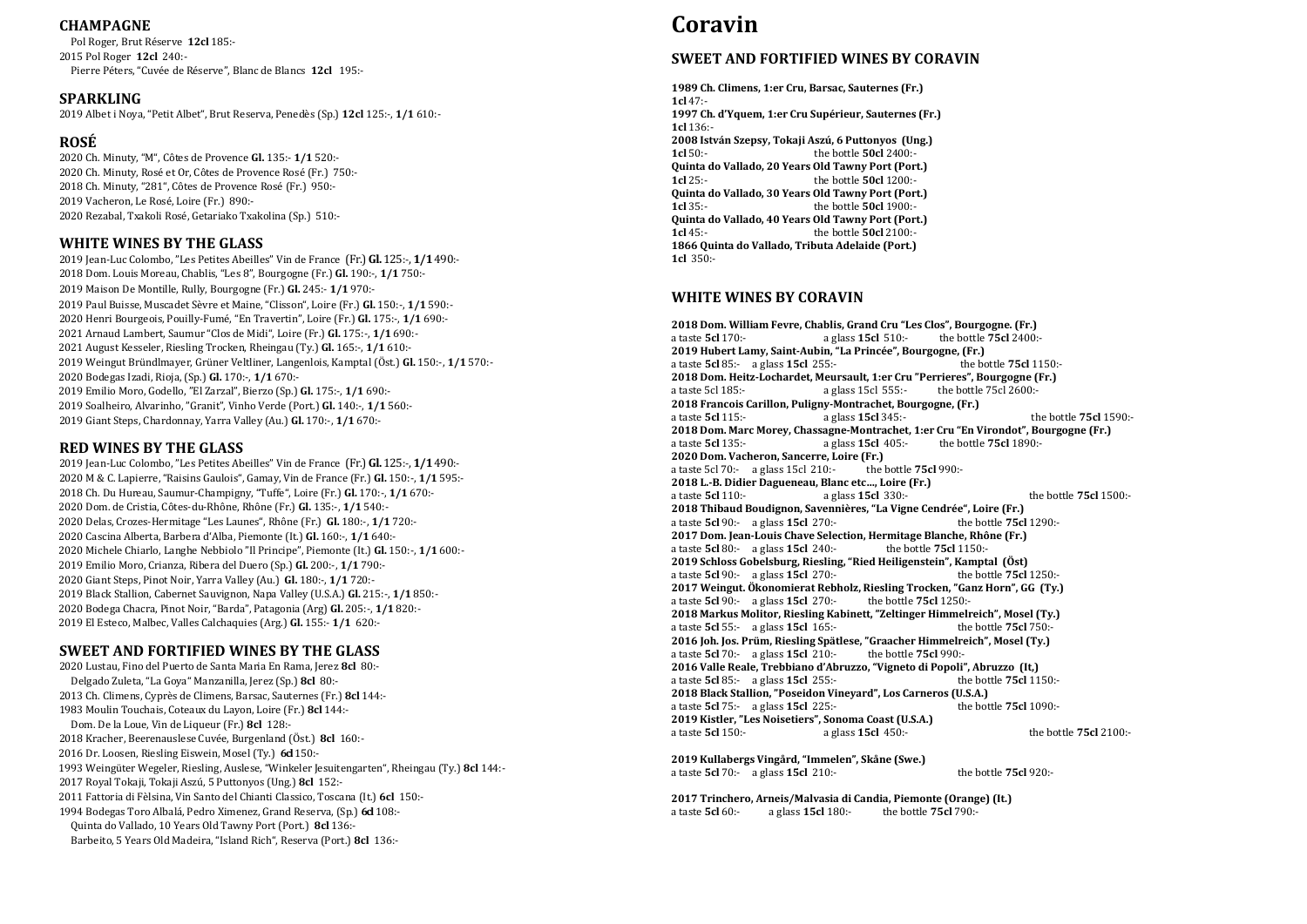### **RED WINES BY CORAVIN**

**2018 Jean Foillard, "Fleurie", Beaujolais (Fr.)** a taste **5cl** 70:- a glass **15cl** 210:- the bottle **75cl** 970:- **2016 Dom. de Montille, Volnay, 1:er Cru "Les Mitans", Bourgogne (Fr.)** a taste **5cl** 170:- a glass **15cl** 510:- the bottle **75cl** 2390:- **2015 Dom. Fourrier, Vougeot, 1:er Cru, "Les Petit Vougeot", Bourgogne (Fr.)**  a taste **5cl** 250:- a glass **15cl** 750:- the bottle **75cl** 3500:- **2016 Dom. Frédéric Esmonin, Ruchottes-Chambertin, Grand Cru, Bourgogne (Fr.)** a taste **5cl** 185:- a glass **15cl** 555:- the bottle **75cl** 2600:- **2012 D.R.C. Corton, "Prince Florent de Merod", Grand Cru, Bourgogne (Fr.)** a taste **5cl** 890:- a glass **15cl** 2670:- the bottle **75cl** 12500:- **2010 Ch. d'Armailhac, 5:e Cru Classé, Pauillac, Bordeaux (Fr.)** a taste **5cl** 170:- a glass **15cl** 510:- the bottle **75cl** 2350:- **2015 Ch. Rolland de By, Médoc, Bordeaux (Fr.)** a taste **5cl** 65:- a glass **15cl** 195:- the bottle **75cl** 920:- **2015 Dom. Jamet, Côte-Rôtie, Rhône (Fr.)** a taste **5cl** 145:- a glass **15cl** 435:- the bottle **75cl** 1990:- **2016 Antoine Sanzay, Saumur Champigny, "Les Poyeux" Loire (Fr.)** a taste **5cl** 65:- a glass **15cl** 195:- **2018 Emilio Moro, "Malleolus", Ribera del Duero (Sp.)** a taste **5cl** 70:- a glass **15cl** 210:- the bottle **75cl** 920:- **2013 Giuseppe e Figlio Mascarello, Barolo "Monprivato", Piemonte (It.)** a taste **5cl** 230:- a glass **15cl** 690:- the bottle **75cl** 3250:- **2017 Scarzello, Barolo, "Del Comune di Barolo" 1190:-, Piemonte (It.)** a taste **5cl** 85:- a glass **15cl** 255:- the bottle **75cl** 1190:- **2013 Emidio Pepe, Montepulciano d'Abruzzo, Abruzzo (It.)**  a taste **5cl** 85:- a glass **15cl** 255:- the bottle **75cl** 1200:- **2019 Kistler, Pinot Noir, Russian River Valley (U.S.A.)** a taste **5cl** 170:- a glass **15cl** 510:- the bottle **75cl** 2390:- **2016 Dalle Valle, "Collina", Cabernet Sauvignon, Napa Valley (U.S.A.)**  a taste **5cl** 165:- a glass **15cl** 495:- the bottle **75cl** 2290:- **2016 Continuum, (Pritchard Hill/Sage Mountain, Napa Valley (U.S.A.)** a taste **5cl** 340:- a glass **15cl** 1020:- the bottle **75cl** 4800:- **2020 Felton Road, Pinot Noir, "Calvert", Central Otago 1390:** a taste **5cl** 100:- a glass **15cl** 300:- the bottle **75cl** 1390:-

### **CHAMPAGNE**

 Pol Roger, Brut Réserve 970:-, **1/2** 525:-, (Mag) 2250:- Pol Roger, Pure, Extra Brut 1350:- 2015 Pol Roger, Brut 1450:-, (Magnum) 3500:- 2013 Pol Roger, Brut (Magnum) 3300:- 2013 Pol Roger, Blanc de Blancs 1790:- 2012 Pol Roger, "Cuvée Sir Winston Churchill" 3900:-, (Magnum) 8500:- 2009 Pol Roger, "Cuvée Sir Winston Churchill" 3900:- 2008 Pol Roger, "Cuvée Sir Winston Churchill" 5500:- 2006 Pol Roger, "Cuvée Sir Winston Churchill" 3500:-, (Magnum) 9500:- 2012 Pol Roger, Brut Rosé 1290:-

 Louis Roederer, Collection 242 1250:-, **1/2** 620:- Louis Roederer, Collection 241 (Magnum) 2500:- Louis Roederer, "Carte Blanche", Demi-Sec 1150:- Louis Roederer, Brut Vintage 1550:-, (Magnum 3250:- Louis Roederer, Blanc de Blancs 1950:- Louis Roederer, "Cristal" 4850:- Louis Roederer, "Cristal" (Magnum) 9900:- Louis Roederer, "Cristal" 8900:-, (Magnum) 18500:- Louis Roederer, "Cristal" 6900:- Louis Roederer, Brut Rosé 1590:- 2009 Louis Roederer, "Cristal" Rosé 8750:-

2012 Bollinger, La Grande Année 3300:- 2007 Bollinger, "R.D." Extra Brut 5500:- 2004 Bollinger, "R.D." Extra Brut (Magnum) 12500:- 2007 Bollinger, Vielles Vignes Francaise, Blanc de Noirs13000:- 2005 Bollinger, Vielles Vignes Francaise, Blanc de Noirs13000:- 2004 Bollinger, Vielles Vignes Francaise, Blanc de Noirs14000:-

2017 Cédric Bouchard, "Presle", Blanc de Noirs 2500:- 2016 Cédric Bouchard, "Presle", Blanc de Noirs 2400:- 2016 Cédric Bouchard, "La Bolorée", Blanc de Blancs, Pinot Blanc 2090:-

 Charles Heidsieck, Brut Réserve 1150:-, (Magnum) 2400:- Charles Heidsieck, Blanc de Blancs 1590:- 2012 Charles Heidsieck, Brut 1950:- 2006 Charles Heidsieck, Brut (Magnum) 3950:- 2006 Charles Heidsieck, "Blanc des Millénaires" 3500:-

2017 Ulysse Collin, Blanc de Blancs "Les Pièrrièrs", Extra Brut 1800:- 2015 Ulysse Collin, Blanc de Blancs "Les Roises", Extra Brut 2750:- 2016 Ulysse Collin, "Les Maillons", Rosé de Saignée, Extra Brut 1790:-

2012 Legras & Haas, Blanc de Blancs, Brut 1390:-, (Magnum) 2890:-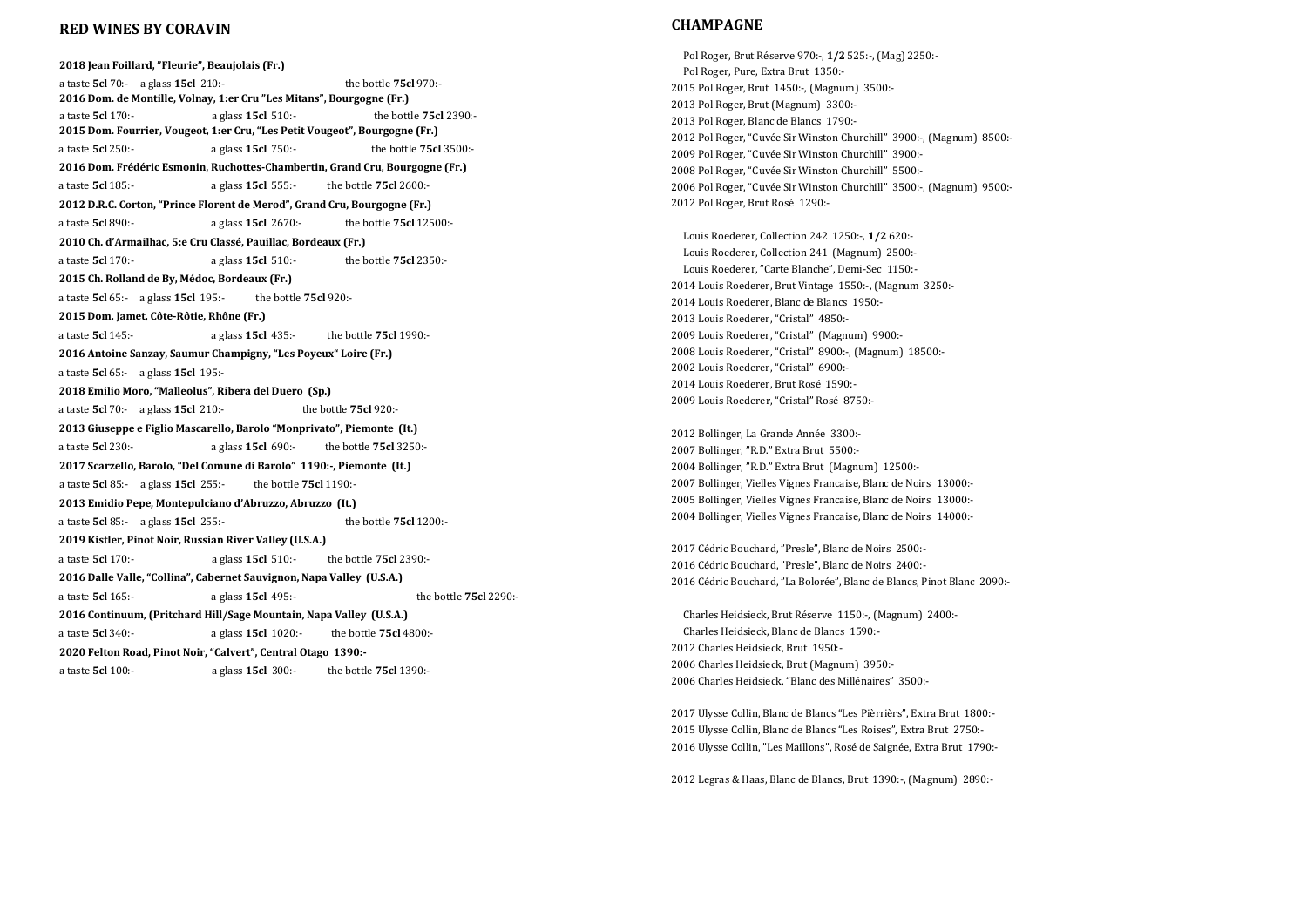### **CHAMPAGNE**

2017 Deutz, Blanc de Blancs 2050: - 2015 Deutz, "Hommage á William Deutz – La Côte Glacière", Blanc de Noirs 2700: - 2012 Deutz, "Hommage á William Deutz – La Côte Glacière", Blanc de Noirs 2800: - 2015 Deutz, "Amour de Deutz", Blanc de Blancs **1/2** 2300: - 2010 Deutz, "Amour de Deutz", Blanc de Blancs 3990: - 2009 Deutz, "Cuvée William Deutz" **1/2** 1900: - 2008 Deutz, "Cuvée William Deutz" 3650: - 2008 Deutz, "Amour de Deutz", Rosé **1/2** 2090: -

 Gosset, Blanc de Blancs, Brut 1650: - 2012 Gosset, Grand Millésime, Brut 1790: -

Laurent -Perrier, Rosé 1790: -

 Billecarte -Salmon, Blanc de Blancs 2090: - 2009 Billecart -Salmon, Brut 2150: - 2007 Billecart -Salmon, "Cuvée Nicolas Francois" 4300: -

2012 Diebolt -Vallois, "Fleur de Passion", Blanc de Blancs 2900: -, (Magnum) 5900: - 2010 Diebolt -Vallois, "Fleur de Passion", Blanc de Blancs (Magnum) 5700: -

2000 Henriot, Millésime 2500: - 1995 Henriot, Millésime 3100: - 1996 Henriot (3L) 8500: - 1998 Henriot, Cuvée des Enchanteleures 4500: - Henriot, Rosé 1090: -

Bérêche & Fils, Brut Réserve (1150:-, (Jéroboam) 5900:-2017 Bérêche & Fils, "Rilly -La -Montagne" 1550: - 2017 Bérêche & Fils, "Les Beaux Regards" 1550: - 2016 Bérêche & Fils, "Cramant", Grand Cru 2900: -

2002 G.H. Mumm, "Cuvée R. Lalou", Cuvée Prestige 2900: -

 Krug, Grande Cuvée 169Ème Édition 4500: - 2004 Krug 5500: - 2000 Krug (Magnum) 12950: - 1998 Krug (Magnum) 12950: - 1996 Krug (Magnum) 16500: - 1995 Krug (Magnum) 16000: - 2004 Krug, "Clos de Mesnil", Blanc de Blancs, 21000 : - 2003 Krug, "Clos de Mesnil", Blanc de Blancs, 15500: - 1998 Krug, "Clos d'Ambonnay", Blanc de Noirs, 32000: - Krug, Rosé **1/2** 2790: -

La Closerie, "Les Béguines", Extra Brut LC18 1750: -

 Jacques Selosse, "Initial", Blanc de Blancs, Brut, (Degorge 15/4 2021) 3900: - Jacques Selosse, "V.O.", Blanc de Blancs, Extra Brut, (Degorge 25/8 2020) 4200: - Jacques Selosse, "Substance ", Blanc de Blancs, Brut, (Degorge 5/10 2020) 6900: - Jacques Selosse, Brut Rosé, (Degorge 6/5 2021) 5900: -

2011 Didier Herbert, "Les Coutures", Blanc de Blancs 1400: -

2012 Gimonnet Gonet, Terre du Mesnil 1350: -

#### **CHAMPAGNE**

2013 Moët & Chandon 1390: - Moët & Chandon, "MCIII" 10500: -

2012 Dom Pérignon 3900: - 2008 Dom Pérignon 4900: - 2009 Dom Pérignon (Magnum) 6900: -

2009 Dom. Ruinart, Blanc de Blancs 4100: -

 Laherte Frères, "Les 7", Brut Nature 1600: - 2016 Laherte Frères, "Les Vignes d'Autrefois", V.V. de Pinot Meunier, Extra Brut 1290: - 2016 Laherte Frères, "Les Longues Voyes", Blanc de Noirs, Extra Brut 1250: - 2015 Laherte Frères, "Empreintes", Extra Brut 1390: - 2016 Laherte Frères, "Les Grandes Crayères", Blanc de Blancs, Extra Brut 1250: - Laherte Frères, Rosé de Meunier, Extra Brut 1050: - 2014 Laherte Frères, "Les Beaudiers", Rosé de Saignée, Pinot Meunier 1190: -

2011 Emmanuel Brochet, "Les Hauts Meuniers" 1850: -

 Egly -Ouriet, Brut, "Les Prémices" 1550: - Egly -Ouriet, 1:er Cru, "Les Vignes de Vrigny", Blanc de Noirs 1650 : - Egly -Ouriet, Brut Grand Cru 2090 : - Egly -Ouriet, "V.P." Grand Cru, Extra Brut 2600: -

2005 Boërl et Kroff, "B" 4500: - 1998 Boërl et Kroff (Magnum) 69000: -

 Pierre Péters, "Cuvée de Réserve", Blanc de Blancs 1190 : - Pierre Péters, "Réserve Oubliée", Blanc de Blancs 1590: - 2014 Pierre Péters, "Les Chétillons", Blanc de Blancs 2250 : -

 Perrier -Jouët, Grand Brut 1250: - 2013 Perrier -Jouët, "Belle Epoque" 2990: - 2011 Perrier -Jouët, "Belle Epoque" (Magnum) 7900: - 2008 Perrier - Jouët, "Belle Epoque" (Magnum) 8500: - 2006 Perrier -Jouët, "Belle Epoque" Blanc de Blancs 5900: - 2012 Perrier -Jouët, "Belle Epoque" Rosé 5500: -

 Salon, "Le Mesnil", Blanc de Blancs 13900 : - Salon, "Le Mesnil", Blanc de Blancs 8500 : - Salon, "Le Mesnil", Blanc de Blancs 7800 : - Salon, "Le Mesnil", Blanc de Blancs 8500 : -

 Taittinger, "Folies de la Marquetterie" 1750: - Taittinger, Brut Millésimé 1850: - Taittinger, Brut Millésimé 1700: - Taittinger, "Comtes de Champagne", Blanc de Blancs 4750: -, (Magnum) 9900: - Taittinger, "Comtes de Champagne", Blanc de Blancs (Magnum) 8500: - Taittinger, "Comtes de Champagne", Blanc de Blancs 4500: - Taittinger, "Comtes de Champagne", Blanc de Blancs 5500: - Taittinger, "Comtes de Champagne", Blanc de Blancs 6500: - Taittinger, "Comtes de Champagne", Blanc de Blancs 9500: - 2008 Taittinger, "Comtes de Champagne" Rosé 6900: -

 Christophe Mignon, Adn de Foudre, Chardonnay 1090: - 2015 Christophe Mignon, Adn de Meunier 1250: -

2018 Vouette & Sorbée, "Fidèle", Brut Natur 1250: - 2017 Vouette & Sorbée, "Blanc d'Argile", Brut Natur (Degorge 17/05 2020) 1550: - 2018 Vouette & Sorbée, "Blanc d'Argile", Brut Natur (Degorge 02/11 2020) 1650: - 2019 Vouette & Sorbée, "Blanc d'Argile", Brut Natur (Degorge 01/12 2021) (Magnum) 3500: -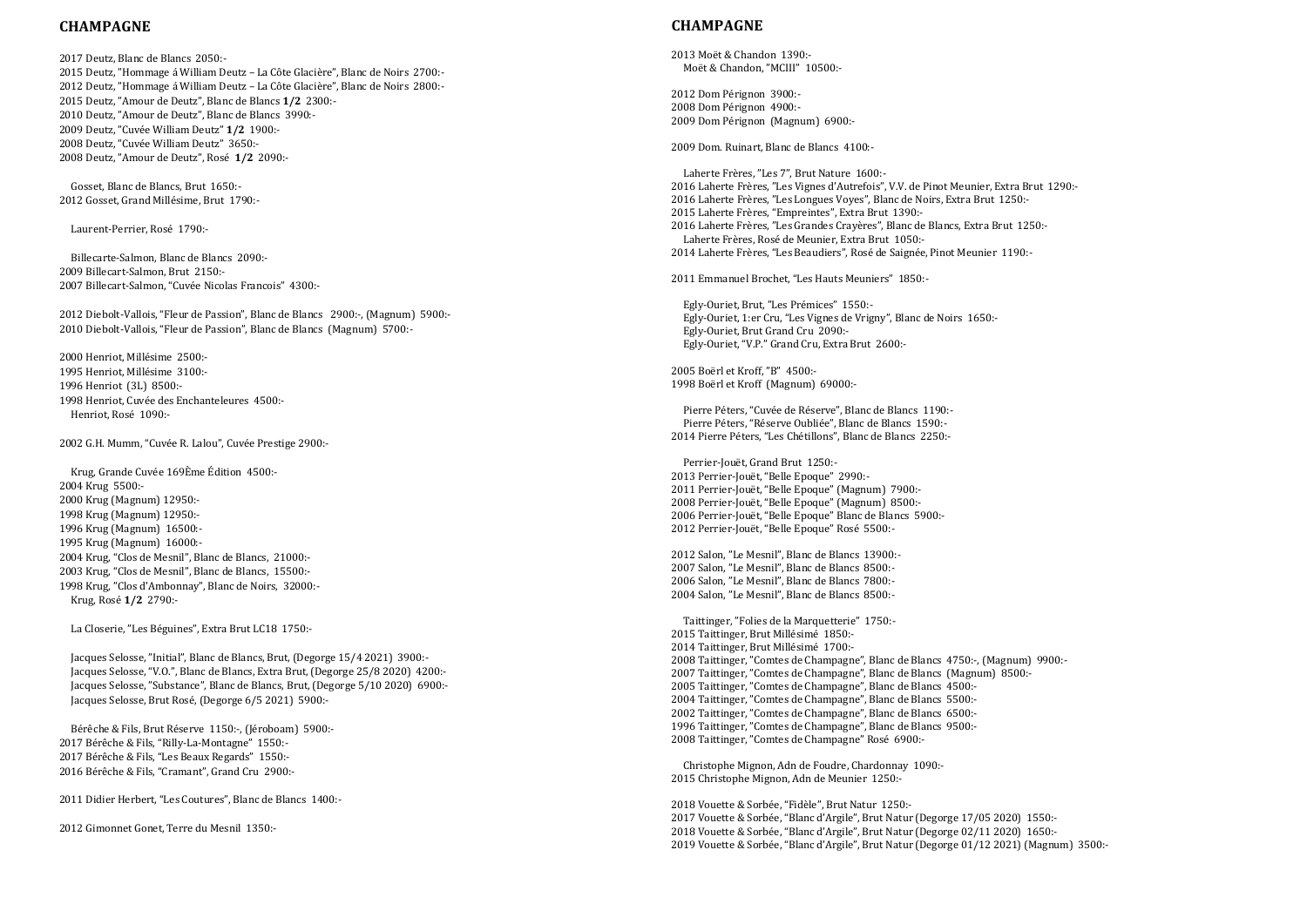#### **BURGUNDY WHITE WINES**

#### **CHABLIS**

2018 Dom. Louis Moreau, "Les 8" 750: - 2019 Dom. Louis Moreau, 1:er Cru "Les Fourneaux" 890: - 2019 Dom. Louis Moreau, 1:er Cru "Vau Ligneau" 890: - 2016 Dom. Louis Moreau, Grand Cru "Valmur" 1450: -

2020 Dom. Des Malandes 730 : - 2018 Dom. Des Malandes, Grand Cru "Vaudésir" 1350: -

2018 La Chablisienne, 1:er Cru "Mont de Milieu" 1090: - 2017 La Chablisienne, 1:er Cru "Vaulorent" 1090: - 2015 La Chablisienne, 1:er Cru "Vaillons" 1050: - 2018 La Chablisienne, Grand Cru "Blanchot" 1650: - 2018 La Chablisienne, Grand Cru "Château Grenouilles" 1990: - 2016 La Chablisienne, Grand Cru "Les Clos" 1500: - 2012 La Chablisienne, Grand Cru "Les Preuses" (Magnum) 2900 : -

2020 Dom. Alice et Olivier de Moor, "Bel -Air et Clardy" 1050: -

2020 Julien Brocard, 1:er Cru "Les Vaudevey" 1090: - 2020 Julien Brocard, 1:er Cru "Côte de Léchet" 1090: -

2020 Bessin-Tremblay 850:-2020 Bessin-Tremblay, Vieilles Vignes 920:-2020 Bessin-Tremblay, 1:er Cru "Montmains" 1150:-2020 Bessin -Tremblay, 1:er Cru "La Fourchaume" 1150: - 2020 Bessin -Tremblay, 1:er Cru "La Fourchaume", La Pièce au Comte 1250: - 2020 Bessin-Tremblay, Grand Cru "Valmur" 1590:-

2018 Dom. William Fevre, Grand Cru "Les Clos" 2400: -

2019 Louis Jadot, 1:er Cru, "Montée de Tonnerre" 1090: - 2018 Louis Jadot, Grand Cru, "Les Clos" 1950: - 2017 Louis Jadot, Grand Cru "Blanchot" 1650: -

2018 Louis Michel, 1:er Cru "Butteaux" 920: - 2018 Louis Michel, 1:er Cru "Montée de Tonnerre" 950: - 2015 Louis Michel, Grand Cru "Vaudésir" 1450: -

2018 Patrick Piuze, Grand Cru "Les Clos" 2700: -

2018 Jean -Paul et Benoit Droin, Grand Cru "Vaudésir" 1490: -

2015 Vincent Dauvissat, Petit 1490: - Cave 2019 Vincent Dauvissat 1690: - Cave 2018 Vincent Dauvissat 1690: - Cave 2013 Vincent Dauvissat 1950: - Cave 2015 Vincent Dauvissat -Camus, 1:er Cru "Vaillons" 2990: - Cave 2015 Vincent Dauvissat, 1:er Cru "Séchet" 3150: - Cave 2010 Vincent Dauvissat, 1:er Cru "Séchet" 3900: - Cave 2019 Vincent Dauvissat, 1:er Cru "La Forest" 2900: - Cave 2018 Vincent Dauvissat, 1:er Cru "La Forest" 2900 : - Cave 2017 Vincent Dauvissat, 1:er Cru "La Forest" 2900 : - Cave 2010 Vincent Dauvissat, 1:er Cru "La Forest" 4150: - Cave 2016 Vincent Dauvissat-Camus, 1:er Cru "La Forest" 3150:- Cave 2018 Vincent Dauvissat, Grand Cru "Les Clos" 5500: - Cave

2019 Dom. J.C. Ramonet, Puligny -Montrachet, 1:er Cru "Champs -Canet" 4900: - 2018 Dom. J.C. Ramonet, Puligny-Montrachet, 1:er Cru "Champs-Canet" 3750:-

### **BURGUNDY WHITE WINES**

2019 Dom. Dujac, Morey-Saint-Denis, 1:er Cru "Monts Luisants" 2500:-2018 Dom. Dujac, Morey-Saint-Denis, 1:er Cru "Monts Luisants" 2450:-2019 Dom. Dujac, Puligny -Montrachet, 1:er Cru "Les Combettes" 3550: -

 D.R.C. Montrachet, Grand Cru (Magnum) 129000: - Cave D.R.C. Montrachet, Grand Cru (Magnum) 125000: - Cave D.R.C. Montrachet, Grand Cru 59000: - Cave D.R.C. Montrachet, Grand Cru 59000: - Cave D.R.C. Montrachet, Grand Cru (Magnum) 125000: - Cave D.R.C. Montrachet, Grand Cru (Magnum) 99000: - Cave

2017 Dom. Bonneau du Martray, Corton -Charlemagne, Grand Cru 4350: - 2016 Dom. Bonneau du Martray, Corton -Charlemagne, Grand Cru 3750: -

2017 Etienne Sauzet, Chevalier -Montrachet, Grand Cru 10500: - 2017 Etienne Sauzet, Montrachet, Grand Cru 13500: -

2019 Dom. Coche -Dury, Meursault 7900: - Cave 2018 Dom. Coche -Dury, Meursault 7900: - Cave 2015 Dom. Coche -Dury, Corton -Charlemagne, Grand Cru 35000: - Cave 2014 Dom. Coche -Dury, Corton -Charlemagne, Grand Cru 32000: - Cave 2012 Dom. Coche -Dury, Corton -Charlemagne, Grand Cru 39000: - Cave

2015 Pierre Morey, Batard - Montrachet, Grand Cru 7500: -

2019 Maison De Montille, Rully 970: - 2019 Maison De Montille, Pouilly Fuisse, "En Vergisson" 1100: - 2019 Maison De Montille, Saint -Romain 1150: - 2019 Dom. De Montille, Bourgogne Blanc 990: - 2018 Dom. De Montille, Bourgogne Blanc, "Le Clos du Château" 950: - 2019 Dom. De Montille, Beaune, 1:er Cru "Les Aigrots" 1590: - 2019 Dom. De Montille, Saint -Aubin, 1:er Cru "En Remilly" 1490: - 2019 Dom. De Montille, Meursault, "Saint -Christophe" 209 0 : - 2018 Dom. De Montille, Meursault, "Saint -Christophe" 1950 : - 2018 Dom. De Montille, Meursault, 1:er Cru "Les Porusots" 2300: - 2019 Dom. De Montille, Corton -Charlemagne, Grand Cru 4500: -

2019 Jean -Marc Roulot, Corton -Charlemagne, Grand Cru 8200: -, (Magnum) 17000: - Cave 2017 Jean-Marc Roulot, Corton-Charlemagne, Grand Cru (Magnum) 11900:- Cave 2016 Jean-Marc Roulot, Corton-Charlemagne, Grand Cru (Magnum) 11500:- Cave 2019 Jean -Marc Roulot, Chevalier -Montrachet, Grand Cru 14500: - Cave 2017 Jean -Marc Roulot, Chevalier -Montrachet, Grand Cru 14500: - Cave 2015 Jean -Marc Roulot, Chevalier -Montrachet, Grand Cru (Magnum) 22900: - Cave

2017 Dom. Roulot, Meursault, 1:er Cru "Clos des Bouchéres" 4500: -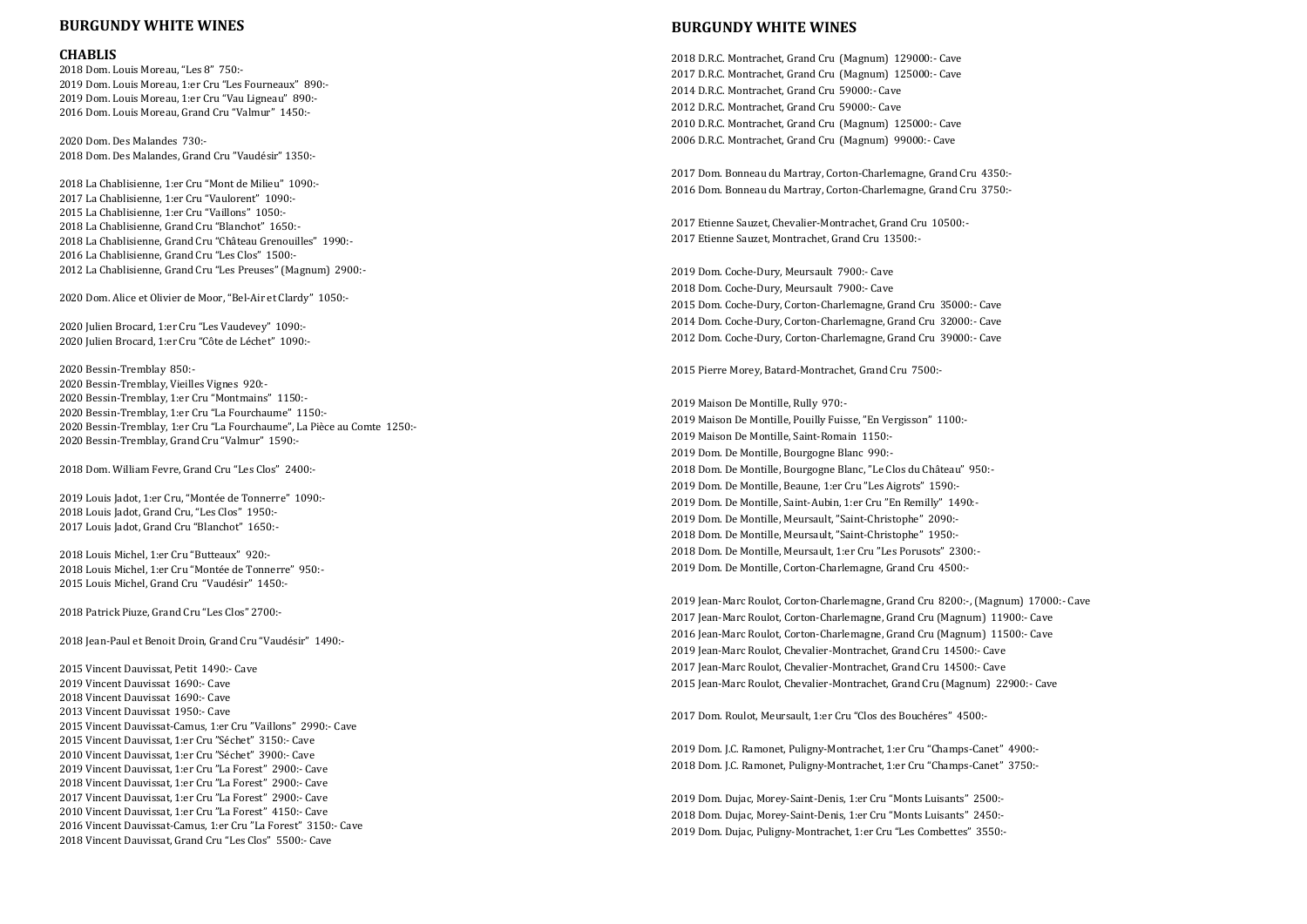#### **BURGUNDY WHITE WINES**

2019 Antonin Jobard, Saint-Aubin, 1:er Cru "Sur le Sentier du Clos" 1550:- 2019 Antoine Jobard, Meursault 1490:- Antoine Jobard, Meursault, "En la Barre" 1550:-, (Mag) 3500:- Antoine Jobard, Meursault, "Les Tillets" 1550:- Antoine Jobard, Meursault, 1:er Cru "Poruzots" 2300:-, (Mag) 5700:- Antoine Jobard, Meursault, 1:er Cru "Poruzots" 2150:-, (Mag) 5500:- Antoine Jobard, Meursault, 1:er Cru "Blagny" 2300:-, (Mag) 5700:- Antoine Jobard, Meursault, 1:er Cru "Blagny" 2150:-, (Mag) 5500:- Antoine Jobard, Meursault, 1:er Cru "Charmes" 2800:- Antoine Jobard, Meursault, 1:er Cru "Genevrières" 2900:-, (Mag) 6300:- Antoine Jobard, Meursault, 1:er Cru "Genevrières" 2750:-, (Mag) 5900:- Antoine Jobard, Meursault, 1:er Cru "Genevrières" 2650:-

2018 Dom. Arnaud Ente, Meursault 4800:- (Magnum) 10500:- 2017 Dom. Arnaud Ente, Meursault 4800:- (Magnum) 10500:- 2016 Dom. Arnaud Ente, Meursault (Magnum) 9400:- 2016 Dom. Arnaud Ente, Meursault, "Clos des Ambres" (Magnum) 11900:- 2013 Dom. Arnaud Ente, Meursault, "La Sève du Clos" 6400:- 2015 Dom. Arnaud Ente, Meursault, 1:er Cru "Goutte d'Or" (Magnum) 15000:- 2017 Dom. Arnaud Ente, Puligny-Montrachet, 1:er Cru "Champ-Gain" 9900:- 2016 Dom. Arnaud Ente, Puligny-Montrachet, 1:er Cru "Les Referts" (Magnum) 15500:- 2015 Dom. Arnaud Ente, Puligny-Montrachet, 1:er Cru "Les Referts" (Magnum) 17500:-

2018 Pierre-Yves Colin-Morey, Bourgogne Aligoté 1050:-

 Pierre-Yves Colin-Morey, Pernand-Vergelesses, "Les Belles Filles" 2200:- Pierre-Yves Colin-Morey, Saint-Aubin, 1:er Cru "La Chatenière" 2200:- Pierre-Yves Colin-Morey, Saint-Aubin, 1:er Cru "Les Champlots" 2700:- Pierre-Yves Colin-Morey, Meursault, 1:er Cru "Perrières" 4900:- Pierre-Yves Colin-Morey, Meursault, 1:er Cru "Charmes" 4800:- Pierre-Yves Colin-Morey, Meursault, 1:er Cru "Charmes" 6800:- Pierre-Yves Colin-Morey, Meursault, 1:er Cru "Poruzots" 7400:- Pierre-Yves Colin-Morey, Chassagne-Montrachet, 1:er Cru "Abbaye de Morgeot" 4800:- 2017 Pierre-Yves Colin-Morey, Bâtard-Montrachet, Grand Cru 17900:-

2019 Dom. Jobard-Morey, Bourgogne Aligoté 790:- 2019 Dom. Jobard-Morey, Bourgogne Blanc 1090:- 2019 Dom. Jobard-Morey, Meursault, "Les Narvaux" 1500:- 2018 Dom. Jobard-Morey, Meursault, "Les Narvaux", XXIV 1750:- 2019 Dom. Jobard-Morey, Meursault, 1:er Cru "Poruzots" 1950:- 2019 Dom. Jobard-Morey, Meursault, 1:er Cru "Charmes" 2200:-

2020 Dom. Douhairet-Porcheret, Meursault "Le Pré de Manche" 1390:- 2020 Dom. Douhairet-Porcheret, Meursault, 1:er Cru "Les Santenots" 1650:-

2018 Dom. Fabien Coche, Meursault, 1:er Cru "Perrières" 3590:-

2018 Vincent Dancer, Chassagne-Montrachet, 1:er Cru "Tête du Clos" 4350:- 2018 Vincent Dancer, Meursault, 1:er Cru "Perrières" 6900:-

#### **BURGUNDY WHITE WINES**

2019 Dom. Leflaive, Bourgogne Blanc 1350:- Dom. Leflaive, Meursault, 1:er Cru "Sous Le dos d'Ane" 3700:- Dom. Leflaive, Meursault, 1:er Cru "Sous Le dos d'Ane" 3500:- Dom. Leflaive, Puligny-Montrachet 2500:- Dom. Leflaive, Puligny-Montrachet 2500:- Dom. Leflaive, Puligny-Montrachet, 1:er Cru "Clavoillon" 3600:- Dom. Leflaive, Puligny-Montrachet, 1:er Cru "Clavoillon" 3500:- Dom. Leflaive, Puligny-Montrachet, 1:er Cru "Clavoillon" 3500:- 2019 Dom. Leflaive, Puligny-Montrachet, 1:er Cru "Les Combettes" 6500:- Dom. Leflaive, Puligny-Montrachet, 1:er Cru "Les Pucelles" 7000:- Dom. Leflaive, Puligny-Montrachet, 1:er Cru "Les Pucelles" 6500:- Dom. Leflaive, Puligny-Montrachet, 1:er Cru "Les Pucelles" 5900:- Dom. Leflaive, Bâtard-Montrachet, Grand Cru 14700:- Dom. Leflaive, Bâtard-Montrachet, Grand Cru 12500:- Dom. Leflaive, Bâtard-Montrachet, Grand Cru 11900:- Dom. Leflaive, Bâtard-Montrachet, Grand Cru 11000:- Dom. Leflaive, Chevalier-Montrachet, Grand Cru 18900:- Dom. Leflaive, Chevalier-Montrachet, Grand Cru 15600:- Dom. Leflaive, Chevalier-Montrachet, Grand Cru 14700:- Dom. Leflaive, Chevalier-Montrachet, Grand Cru 13000:- 2015 Dom. Leflaive, Chevalier-Montrachet, Grand Cru 15000:-

2019 Olivier Leflaive, Saint-Aubin, 1:er Cru, "Chatenière" 1550:- 2019 Olivier Leflaive, Puligny-Montrachet "Enseignères" 2500:- 2018 Olivier Leflaive, Meursault 2450:-

2018 Dom. Heitz-Lochardet, Meursault, 1:er Cru "Perrieres" 2600:- 2017 Dom. Heitz-Lochardet, Meursault, 1:er Cru "Perrieres" 2500:- 2018 Dom. Heitz-Lochardet, Chevalier-Montrachet, Grand Cru 8400:- 2017 Dom. Heitz-Lochardet, Chevalier-Montrachet, Grand Cru 8400:- 2015 Dom. Heitz-Lochardet, Chevalier-Montrachet, Grand Cru 7800:-

2020 Armand Heitz, Bourgogne Blanc 790:- 2019 Armand Heitz, Saint-Aubin, "Travers de Chez Edouard 1090:- 2019 Armand Heitz, Saint-Aubin, 1:er Cru "Combe au Sud" 1190:-, (Magnum) 2400:- 2019 Armand Heitz, Chassagne-Montrachet, 1;er Cru "Chenevottes" 1500:- 2019 Armand Heitz, Chassagne-Montrachet, 1;er Cru "Tête du Clos" 1750:- 2019 Armand Heitz, Meursault, "La Barre" 1250:- 2019 Armand Heitz, Meursault, "Gruyaches" 1390:- 2019 Armand Heitz, Meursault, 1:er Cru "Perrieres" 2600:- 2019 Armand Heitz, Chevalier-Montrachet, Grand Cru 9900:-

2019 Dom. Bachelet-Monnot, Puligny-Montrachet, 1:er Cru "Les Referts" 2190:- 2019 Dom. Bachelet-Monnot, Puligny-Montrachet, 1:er Cru "Les Folatières" 2300:- 2019 Dom. Bachelet-Monnot, Batard-Montrachet, Grand Cru 7200:- 2018 Dom. Bachelet-Monnot, Batard-Montrachet, Grand Cru 6790:- 2016 Dom. Bachelet-Monnot, Batard-Montrachet, Grand Cru 5400:-

2017 Benoit Ente, Puligny-Montrachet, 1:er Cru "En la Richarde" 2500:-

2018 Francois Carillon, Puligny-Montrachet 1590:-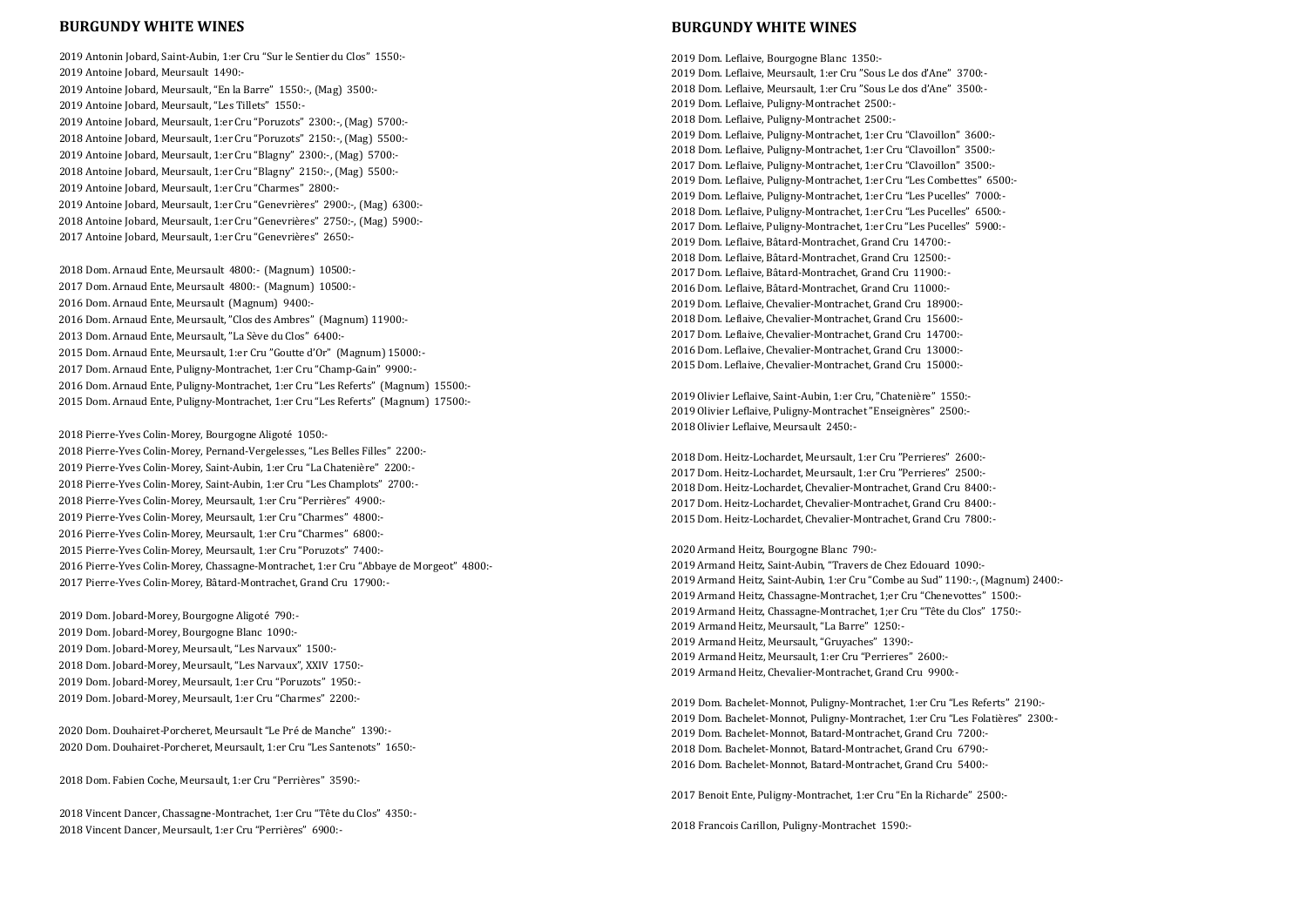### **BURGUNDY WHITE WINES**

2020 Louis Jadot, Pouilly-Fuissé 970:- 2019 Dom. Louis Jadot, Meursault "Narvaux" 1450:-, (Magnum) 3200:- 2019 Dom. Louis Jadot, Meursault, 1:er Cru "Perriéres" 2390:- 2016 Dom. Louis Jadot, Meursault, 1:er Cru "Perriéres" 2800:- 2018 L. Jadot, (Dom. Duc De Magenta) Puligny-Montrachet, 1:er Cru "Clos de la Garenne" (Magnum) 4500:- 2019 Louis Jadot, (Dom. Duc De Magenta) Chassagne-Montrachet, 1:er Cru "Morgeot" 2050:- 2018 Louis Jadot, (Dom. Duc De Magenta) Chassagne-Montrachet, 1:er Cru "Morgeot" 2250:- 2019 Dom. Héritiers Louis Jadot, Corton-Charlemagne, Grand Cru **1/2** 2800:- 2018 Dom. Héritiers Louis Jadot, Corton-Charlemagne, Grand Cru (Magnum) 9500:- 2017 Dom. Héritiers Louis Jadot, Corton-Charlemagne, Grand Cru 4900:- 2018 Dom. Héritiers Louis Jadot, Chevalier-Montrachet, "Les Demoiselles", Grand Cru 11700:- 2020 Joseph Colin, Bourgogne Blanc, "Les Hauts de la Combe" 1050:- 2020 Joseph Colin, Saunt-Aubin, "Compendium" 1250:- 2019 Joseph Colin, Saunt-Aubin, "Les Frionnes" 1390:-2020 Joseph Colin, Saint-Aubin, 1:er Cru "La Chatenière" 1550:- 2019 Joseph Colin, Saint-Aubin, 1:er Cru "Clos du Meix" 1390:- 2019 Joseph Colin, Saint-Aubin, 1:er Cru "Les Champlots" 1390:-

2020 Joseph Colin, Saint-Aubin, 1:er Cru "En Remilly" 1550:- 2019 Joseph Colin, Saint-Aubin, 1:er Cru "En Remilly" 1550:- 2020 Joseph Colin, Chassagne-Montrachet 1550:- 2020 Joseph Colin, Chassagne-Montrachet, 1:er Cru "En Chenevottes" 2190:- 2020 Joseph Colin, Chassagne-Montrachet, 1:er Cru "En Cailleret" 2500:- 2019 Joseph Colin, Chassagne-Montrachet, 1:er Cru "En Cailleret" 2300:- 2020 Joseph Colin, Puligny-Montrachet, "Le Trézin" 1890:- 2020 Joseph Colin, Puligny-Montrachet, 1:er Cru "La Garenne" 2650:- 2019 Joseph Colin, Puligny-Montrachet, 1:er Cru "La Garenne" 2450:- 2018 Joseph Colin, Puligny-Montrachet, 1:er Cru "La Garenne" (Magnum) 4800:- 2019 Joseph Colin, Bâtard-Montrachet, Grand Cru 10500:-

2019 Joseph Colin, Chevalier-Montrachet, Grand Cru 11500:-

 Dom. Marc Morey, Chassagne-Montrachet, 1:er Cru "Les Chenevottes" 1850:- Dom. Marc Morey, Chassagne-Montrachet, 1:er Cru "Les Vergers" 1850:- 2019 Dom. Marc Morey, Chassagne-Montrachet, 1:er Cru "Caillerets" 2200:- Dom. Marc Morey, Chassagne-Montrachet, 1:er Cru "En Virondot" 1890:- Dom. Marc Morey, Puligny-Montrachet, 1:er Cru "Les Pucelles" 2590:- 2018 Dom. Marc Morey, Puligny-Montrachet, 1:er Cru "Les Pucelles" 2490

2019 Hubert Lamy, Bourgogne Blanc, "Les Chataigners" 990:- 2018 Hubert Lamy, Bourgogne Blanc, "Les Chataigners" 920:- 2019 Hubert Lamy, Saint-Aubin, "La Princée" 1150:- 2019 Hubert Lamy, Saint-Aubin 1:er Cru "En Remilly" 1800:- 2019 Hubert Lamy, Saint-Aubin 1:er Cru "Derrière Chez Edouard" 5200:-

2020 Dom. Chavy-Chouet, Bourgogne Blanc, "Femelottes" 940:- 2020 Dom. Chavy-Chouet, Puligny-Montrachet, "Les Enseignères" 1750:- 2020 Dom. Chavy-Chouet, Meursault, "Les Vireuils" 1750:- 2020 Dom. Chavy-Chouet, Meursault, "Les Casse-Têtes" 1750:- 2020 Dom. Chavy-Chouet, Meursault, 1:er Cru "Les Charmes" 2900:-

### **BURGUNDY WHITE WINES**

 Dom. Paul Pillot, Chassagne-Montrachet, 1:er Cru "Champ Gains" 1790:- Dom. Paul Pillot, Chassagne-Montrachet, 1:er Cru "Clos Saint Jean" 1790:- Dom. Paul Pillot, Chassagne-Montrachet, 1:er Cru "Les Grandes Ruchottes" 2400:- Dom. Paul Pillot, Chassagne-Montrachet, 1:er Cru "La Romanée" 2650:- Dom. Paul Pillot, Chassagne-Montrachet, 1:er Cru "La Romanée" 2600:-

2020 Jérôme Fornerot, Saint-Aubin, 1:er Cru "La Chatenière" 1190:- 2020 Jérôme Fornerot, Saint-Aubin, 1:er Cru "Murgers des Dents de Chien" 1190:- 2020 Jérôme Fornerot, Saint-Aubin, 1:er Cru "En Remilly" 1190:-

2017 Maison Valette, Viré-Clessé, "Et Pourtant" 1150:- 2017 Maison Valette, Mâcon-Chaintré 950:-

2020 Les Héritiers du Comte Lafon, Mâcon-Bussières, "Le Monsard" 890:- 2020 Les Héritiers du Comte Lafon, Mâcon, "Clos de la Crochette" 890:- 2020 Les Héritiers du Comte Lafon, Saint-Véran 950:-

2019 Dom. Anne Gros, Bourgogne Hautes-Côtes de Nuits 1090:-

2020 Dom. Alice et Olivier de Moor, "Le Vendangeur Masqué", Bourgogne Blanc 890:- 2020 Dom. Alice et Olivier de Moor, Bourgogne Chitry 920:-

2017 Dom. Jacques-Prieur, Bourgogne Blanc 990:-

2017 Dom. Marquis d'Angerville, Bourgogne Blanc 1050:-

2019 Dom. Bachelet, Bourgogne Aligoté 870:- 2018 Dom. Bachelet, Bourgogne Aligoté 790:-

2018 Chanterêves, Auxey Duresses, "Les Hautés" 990:-

2017 Ch. De Marsannay, Marsannay 920:-

#### **ALSACE WHITE WINES**

2020 F.E. Trimbach, Riesling Réserve 670:- 2012 F.E. Trimbach, Riesling, "Cuvée Fréderic Emile" 1150:- 2013 F.E. Trimbach, Riesling, "Clos St Hune" 3850:- 2011 F.E. Trimbach, Riesling, "Clos St Hune" 3850:- 2019 Dom. Zind Humbrecht, Pinot Gris, "Roche Calcaire" 820:- 2017 Dom. Zind Humbrecht, Riesling, "Clos Windsbuhl" 1350:- 2018 Dom. Weinbach, Pinot Blanc Réserve 790:- 2018 Dom. Weinbach, Pinot Gris, "Clos des Capucins" 890:- 2018 Dom. Weinbach, Riesling 790:- 2018 Dom. Weinbach, Riesling, Schlossberg, Grand Cru 1190:- 2019 Dom. Weinbach, Gewurztraminer, "Cuvée Laurence" 1150:-

#### **BORDEAUX WHITE WINES**

2018 Dom. de Chevalier, Pessac-Leognan 2700:- 2016 Dom. de Chevalier, Pessac-Leognan 2700:- 2019 Ch. Smith Haut Lafitte, Pessac-Leognan 3600:- 2011 Ch. Smith Haut Lafitte, Pessac-Leognan 2990:- 2014 Ch. d'Yquem, "Y" 2990:-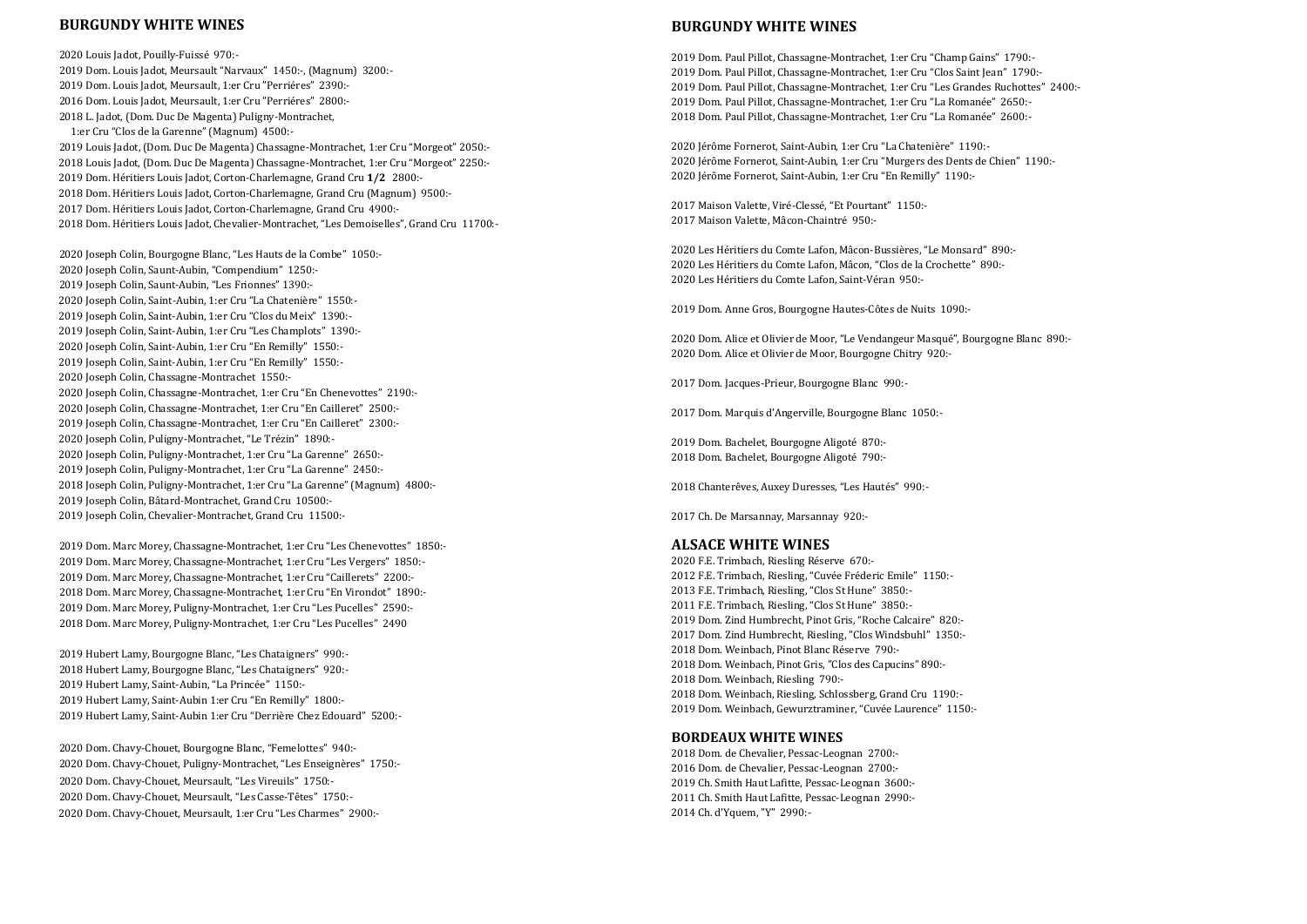### **FRANCE OTHER REGIONS WHITE WINES**

#### **LOIRE WHITE WINES**

2019 Dom. de Belle Vue, Muscadet, "Granite Clos des Perrières" 790: - 2019 Dom. de Belle Vue, Muscadet, "Gaia" 890: - 2018 Dom. de Belle Vue, Chardonnay/Savagnin", Justice " 870: - 2020 Henri Bourgeois, Pouilly -Fumé , "En Travertin " 690 : - 2020 Henri Bourgeois, Sancerre, "Le MD de Bourgeois" 890 : - 2018 Henri Bourgeois, Sancerre, "Jadis" 1050: - 2020 Dom. Vacheron, Sancerre 990: - 2020 Dom. Vacheron, Sancerre, "Chambrates" 1450: - 2018 L. -B. Didier Dagueneau, Sancerre, "Le Mont Damné" 2400: - 2018 L. -B. Didier Dagueneau, Blanc etc… 1500: - 2018 L. -B. Didier Dagueneau, Blanc Fumé de Pouilly, "Pur Sang" 1750: - 2018 L. -B. Didier Dagueneau, Blanc Fumé de Pouilly, "Buisson Renard" 1890: - 2018 L. -B. Didier Dagueneau, Blanc Fumé de Pouilly, "Silex" 2400: - (Mag) 5100: - 2014 L. -B. Didier Dagueneau, Blanc Fumé de Pouilly, "Silex" 1850: - 2020 Ch. De Plaisance, Anjou Blanc "Ronceray" 790: - 2020 Thibaud Boudignon, Anjou Blanc 950: -, (Magnum) 1990: - 2020 Thibaud Boudignon, Anjou Blanc, "A Francois(e)" 1150: -, (Magnum) 2350: - 2019 Thibaud Boudignon, Anjou Blanc, "A Francois(e)" 1090: - 2018 Thibaud Boudignon, Savennières, "La Vigne Cendrée" 1290: - 2018 Thibaud Boudignon, Savennières, "Clos de Frémine" 1290: - 2018 Thibaud Boudignon, Savennières, "Clos de la Hutte" 1490: -

### **RHÔNE WHITE WINES**

2019 Jean -Luc Colombo, "Les Petites Abeilles" Vin de France 490: - 2020 Dom. A. Clape, Saint Peray 1250: - 2019 Dom. A. Clape, Saint Peray 1250: - 2015 Herve Souhaut, Saint -Joseph 1100: - 2020 Dom. Gangloff, Condrieu 2100: - 2020 Dom. Georges Vernay, Condrieu, "Les Terrasses de L'Empire" 1990: - 2017 Jean -Luc Colombo, Condrieu "Amour de Dieu" 1490: - 2020 E. Guigal, Saint -Joseph, "Lieu -Dit" 1250: - 2018 Dom. Jean -Louis Chave Sélection, Saint -Joseph "Circa" 790: - 2017 Dom. Jean - Louis Chave Selection, Hermitage Blanche 1150: - 2019 Dom. Jean -Louis Chave, Hermitage 4500: - 2018 Dom. Jean -Louis Chave, Hermitage 4500: - 2017 Dom. Jean -Louis Chave, Hermitage 4500: - 2016 Dom. Jean -Louis Chave, Hermitage 4900: - 2018 M. Chapoutier, Hermitage, "De L'Orée" 4700: - 2017 M. Chapoutier, Hermitage, "De L'Orée" 5100: - 2016 M. Chapoutier, Hermitage, "De L'Orée" 4700: -

### **FRANCE OTHER REGIONS WHITE WINES**

2020 Gérard Bertrand, Picpoul de Pinet, Languedoc 500: - 2018 Jérôme Arnoux, Chardonnay, "Initial", Arbois Jura 650: - 2020 Dom. Marnes Blanches, Savagnin, "En Quatre Vis" 990: - 2019 Dom. Marnes Blanches, Chardonnay, "En Quatre Vis" 950: - 2018 Anne et Jean-Francois, Savagnin, "Montferrand", Côtes du Jura 1790:-2018 Anne et Jean -Francois, Chardonnay, "Fortbeau", Côtes du Jura 1490: - 2018 Dom. Ganevat, Chardonnay, "Les Varrons", Vieilles Vignes, Côtes du Jura 2800: - 2015 Dom. Ganevat, Savagnin, "Antide", Côtes du Jura 1990: - 2020 Peggy et Jean -Pascal Buronfosse, Chardonnay "Les Soupois", Côtes du Jura 870: - 2019 Peggy et Jean -Pascal Buronfosse, Savagnin "Varron", CÔtes du Jura 990: - 2018 Dom. Chevillard, "Jacquère", Savoie 650: - 2018 Dom. Priuré Saint -Christophe, Savoie 990: - 2018 Dom. Des Ardoisières, "Argile" IGP Vin des Allobroges 750: -

### **GERMANY WHITE WINES**

#### **Mose l**

2018 Markus Molitor, Riesling Kabinett, "Zeltinger Himmelreich" 750: - 2018 Schloss Lieser, Riesling Kabinett, "Brauneberger Juffer" 790: - 2018 Joh. Jos. Prüm, Riesling Kabinett, "Wehlener Sonnenuhr" 970: - 2016 Joh. Jos. Prüm, Riesling Spätlese, "Graacher Himmelreich" 990: - 2019 Egon Müller, Riesling, "Scharzhof" 1150: - 2020 Egon Müller, Riesling Kabinett, "Wiltinger Braune Kupp" 1500 : - 2018 Egon Müller, Riesling Kabinett, "Wiltinger Braune Kupp" 1250 : - 2020 Egon Müller, Riesling Kabinett, "Scharzhofberger" 3600 : - 2019 Egon Müller, Riesling Kabinett, "Scharzhofberger" 3600 : - 2018 Egon Müller, Riesling Kabinett, "Scharzhofberger" 2300 : - 2017 Egon Müller, Riesling Kabinett, "Scharzhofberger" 2300 : - 2020 Egon Müller, Riesling Spätlese, "Wiltinger Braune Kupp" 3000 : - 2019 Egon Müller, Riesling Spätlese, "Wiltinger Braune Kupp" 3000 : - 2018 Egon Müller, Riesling Spätlese, "Scharzhofberger" 3600: - 2017 Egon Müller, Riesling Spätlese, "Scharzhofberger" 3350: - 2015 Egon Müller, Riesling Spätlese, "Scharzhofberger" 2750: - 2019 Egon Müller, Riesling Auslese, "Scharzhofberger" 11900: - 2012 Egon Müller, Riesling Auslese, "Scharzhofberger" 3200: - 2016 Egon Müller, Riesling Eiswein, "Scharzhofberger" **1/2** 21000: -

#### **Rheingau**

2021 August Kesseler, Riesling Trocken, 610: - 2020 Eva Fricke, Riesling Trocken, "Lorch" 920: - 2020 Eva Fricke, Riesling Trocken, "Kiedrich" 920: - 2020 Eva Fricke, Riesling Trocken, Schlossberg 1650: - 2020 Georg Breuer, Riesling Trocken, "Terra Montosa" 790: - 2019 Georg Breuer, Riesling Trocken, "Berg Rottland" 1350: -, (mag) 2800: - 2018 Georg Breuer, Riesling Trocken, "Berg Rottland" 1290: -, (Mag) 2500: - 2019 Georg Breuer, Riseling Trocken, "Berg Schlossberg" (Mag) 4100: - 2018 Georg Breuer, Riseling Trocken, "Berg Schlossberg" (Mag) 3500: - 2019 Georg Breuer, Riesling Trocken, "Nonnenberg" 1590: -, (Mag) 3500: - 2015 Leitz, Riesling Trocken, "Berg Schlossberg Ehrenfels" 1150: - 2015 Leitz, Riesling Trocken, "Berg Kaisersteinfels" 1190: - 2015 Leitz, Riesling Trocken, "Berg Roseneck" 1190: - 2015 Leitz, Riesling Trocken, "Berg Rottland Hinterhaus" 1250: -

#### **Rheinhessen**

2019 Wittmann, Riesling Trocken, "Aulerde", GG 1050: - 2019 Wittmann, Riesling Trocken, "Kirchspiel", GG 1350: - 2019 Wittmann, Riesling Trocken, "Morstein", GG 1590: - 2018 Wittmann, Riesling Trocken, "Morstein", GG 1550: - 2019 Wittmann, Riesling Trocken, "Brunnenhäuschen", GG 1690: - 2016 Schätzel, Riesling Trocken, "Hipping" 1290: - 2018 Keller, Riesling, "Abts E" 3100: - 2018 Keller, Riesling, "Morstein" 3900: - 2018 Keller, Riesling, "G -Max" 15000: - 2007 Keller, Riesling Spätlese, "Kirchspiel R" 2350: - 2015 Keller, Riesling Auslese, "Abts E" 2300: - 2011 Keller, Riesling Beerenauslese, "Hipping" 6900: -

#### **Pfalz**

2018 Weingut. Ökonomierat Rebholz, Riesling Trocken, "Von Muschelkalk" 920: - 2018 Weingut. Ökonomierat Rebholz, Riesling Trocken, "Im Sonnenschein", GG 1300: - 2018 Weingut. Ökonomierat Rebholz, Riesling Trocken, "Kastanienbusch", GG 1350: - 2017 Weingut. Ökonomierat Rebholz, Riesling Trocken, "Ganz Horn", GG 1250: - 2018 Fr. Bûrklin -Wolf, "Wachenheimer Gerümpel" 990: - 2019 Dr. Bûrklin -Wolf, Riesling Trocken, "Reiterpfad", GG 1690: - 2018 Dr. Bürklin-Wolf, Riesling Trocken, "Gaisböhl", GG-1290:-2011 Dr. Bûrklin -Wolf, Riesling Trocken, "Pechstein", GG 2990: -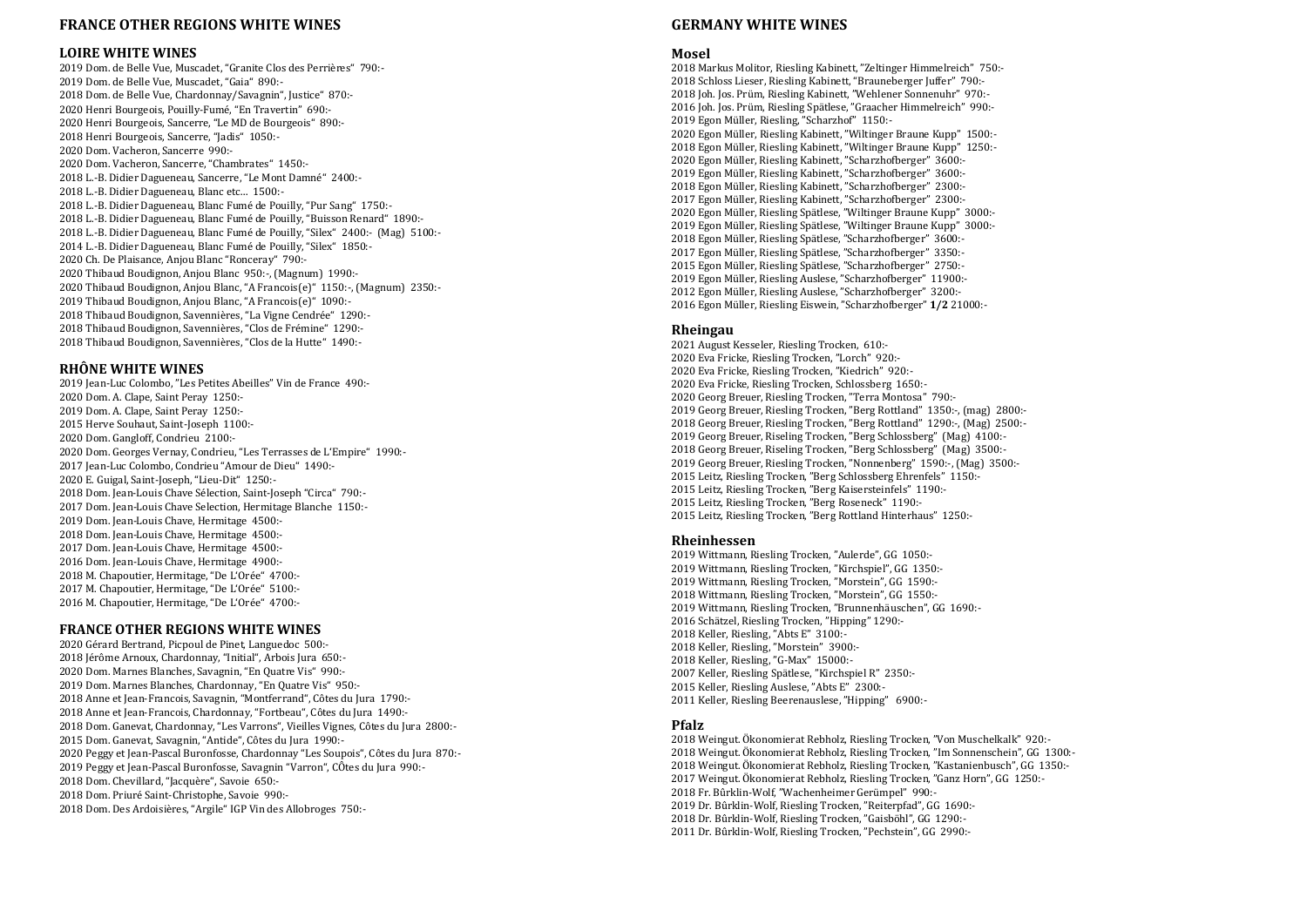### **AUSTRIA WHITE WINE**

#### **Wien**

2020 Wieninger, Gemischter Satz, "Ried Rosengartel", Nussberg 1190:-

#### **Kamptal**

2019 Bründlmayer, Riesling, "Ried Heiligenstein Lyra" 1190:- 2019 Bründlmayer, Grüner Veltliner, Langenlois 570:- 2017 Bründlmayer, Grüner Veltliner, "Ried Vincent Spiegel", Reserve 1090:-

2019 Schloss Gobelsburg, Riesling, "Ried Heiligenstein" 1250:-

#### **Wachau**

2020 Prager, Riesling "Wachtum Bodenstein" Smaragd 1200:- 2020 Prager, Grüner Veltliner, "Wachtum Bodenstein" Smaragd 1200:- 2020 Prager, Grüner Veltliner, "Achleiten" Smaragd 1200:-

2020 Franz Hirtzberger, Riesling, "Steinterrassen" Smaragd 1250:- 2020 Franz Hirtzberger, Riesling, "Ried Singerriedel" Smaragd 2500:- 2020 Franz Hirtzberger, Grüner Veltliner, "Rotes Tor" Federspiel 920:- 2020 Franz Hirtzberger, Grüner Veltliner, "Rotes Tor" Smaragd 1250:- 2020 Franz Hirtzberger, Chardonnay, Smaragd 1150:-

2019 F.X. Pichler, Riesling, "Kellerberg", Smaragd 1790:- 2019 F.X. Pichler, Riesling, "Unendlich", Smaragd 3500:- 2019 F.X. Pichler, Grüner Veltliner, "Kellerberg", Smaragd 1790:- 2019 F.X. Pichler, Grüner Veltliner, "M", Smaragd 1790:-

### **ITALY WHITE WINES**

2018 Miani, Chardonnay, "Baracca" Friuli Colli Orientali, Friulien 1750:- 2018 Miani, Sauvignon, "Zitelle" Friuli Colli Orientali, Friulien 1750:- 2017 Miani, Malvasia, "Mont di Zuc" Friuli Colli Orientali, Friulien 1800:- 2020 Comm.G.B. Burlotto, Sauvignon Blanc, "Dives", Langhe 750:- 2020 Monte Malletto, "Vecchie Tonneaux", Vino Bianco, Carema 790:- 2020 Gaja, "Idda", Etna Bianco 1120:- 2019 Gaja, "Alteni di Brassica", Langhe 2500:- 2019 Antinori, Cervaro della Sala, Umbrien 1200:- 2016 Ornellaia, Toscana 5990:- 2018 Valle Reale, Trebbiano d'Abruzzo, "Vigna del Convento Di Capestrano" 1250:- 2016 Valle Reale, Trebbiano d'Abruzzo, "Vigneto di Popoli" 1150:- 2016 Emidio Pepe, "Pecorino", Abruzzo 1450:- 2014 Emidio Pepe, "Pecorino", Abruzzo 1900:- 2017 Emidio Pepe, "Trebbiano d'Abruzzo" 1450:- 2020 Arianna Occhipinti, "SP 68" Bianco, Sicely 720:-

### **SPAIN WHITE WINES**

2020 Protos, Verdejo, Rueda 590:- 2020 Rezabal, "Arri", Txakoli, Getariako Txakolina 620:- 2020 Bodegas Izadi, Rioja 670:- 2020 Bodegas del Palacio de Fefiñanes, Albariño de Fefiñanes, Rías Baixas 650:- 2018 Bodegas del Palacio de Fefiñanes, Albariño de Fefiñanes, "III Año", Rías Baixas 1050:- 2019 Raúl Pérez, Ultreia, "La Claudina", Bierzo 1190:- 2019 Emilio Moro, "El Zarzal", Godello, Bierzo 690:- 2018 Emilio Moro, "La Revelia", Godello, Bierzo 950:- 2017 Envinate, "Palo Blanco", Tenerife 870:- 2016 Bodegas Alvear, 3 Miradas Vino Pueblo, Pedro Ximénes, Montilla-Moriles (Sp.) 590:-

# **PORTUGAL WHITE WINES**

2019 Soalheiro, Alvarinho, "Granit", Vinho Verde 560:-

**GREECE WHITE WINES** 2020 Vassaltis, Assyrtiko, Santorini 990:-

### **SWEDEN WHITE WINES**

2019 Kullabergs Vingård, "Immelen", Skåne 990:-

# **NEW WORLD WHITE WINES**

2019 Clos Henri, Sauvignon Blanc, Marlborough (N.Z.) 820:- 2020 Kumeu River, Estate Chardonnay, Auckland (N.Z.) 790:- 2020 Kumeu River, Chardonnay, "Mate's Vineyard", Auckland (N.Z.) 1290:- 2019 Kumeu River, Chardonnay, "Mate's Vineyard", Auckland (N.Z.) 1290:- 2019 Giant Steps, Chardonnay, Yarra Valley (Aus.) 670:- 2018 Giant Steps, Chardonnay, "Sexton Vineyard", Yarra Valley (Aus.) 950:- 2020 By Farr, Viognier by Farr, Geelong (Aus.) 1350:- 2020 By Farr, Chardonnay by Farr, Geelong (Aus.) 1350:- 2019 By Farr, Chardonnay by Farr, Geelong (Aus.) 1190:- 2020 Catena Zapata, Chardonnay, Mendoza (Ar.) 750:- 2017 Chacra, Chardonnay, "Mainque", Patagonia (Ar.) 1150:- 2019 Chacra/Jean-Marc Roulot, Chardonnay, Patagonia (Ar.) 1790:- 2021 La Motte, Sauvignon Blanc (S.A.) 490:- 2019 Raats, Old Wine, Chenin Blanc, Stellenbosch (S.A.) 890:- 2017 Boekenhoutskloof, Semillion, Franschhoek Valley (S.A:) 790:-

### **UNITED STATES CHARDONNAY**

2018 Kutch, "Trout Gulch Vineyard", Santa Cruz Mountains 1450:- 2018 Sandhi, Sta. Rita Hills 990:- 2018 Sandhi, "Sanford & Benedict", Sta. Rita Hills 1190:- 2018 Sandhi, "Patterson", Sta.Rita Hills 1190:- 2019 Kistler, "Les Noisetiers", Sonoma Coast 2100:- 2015 Kistler, "Stone Flat Vineyard" Sonoma Coast 3200:- 2018 Kistler, "Durell Vineyard", Sonoma Valley 3500:- 2018 Kistler, "Trenton Roadhouse", Russian River Valley 3500:- 2018 Kistler, "Dutton Ranch" Russian River Valley 3500:- 2018 Kistler, "Mc Crea Vineyard", Sonoma Mountain **1/2** 1500:-, **1/1** 3500:- 2018 Kistler, "Hudson Vineyard", Carneros 3500:- 2018 Calera, Mt Harlan, Central Coast 1190:- 2018 Black Stallion, "Poseidon Vineyard", Los Carneros 1090:- 2019 Shafer, "Red Shoulder Ranch", Napa Valley 1350:- 2018 Grgich Hills Estate, Napa Valley 1250:- 2019 Lingua Franca, "Avni", Willamette Valley, Oregon ' 2019 Walter Scott, "Cuvée Anne", Eola-Amity Hills, Oregon 1090:- 2018 Walter Scott, "Seven Springs Vineyard", Eola-Amity Hills, Oregon 1900:- 2017 Evening Land, "Seven Springs", Eola-Amity Hills, Oregon 1190:- 2015 Evening Land, "Seven Springs", Eola-Amity Hills, Oregon 1190:- 2017 Evening Land, "Summum", Eola-Amity Hills, Oregon 2390:-

### **UNITED STATES OTHER GRAPE VARIETIES**

2016 Lieu Dit, Chenin Blanc, Santa Ynez Valley 750:- 2017 Combe, Chenin Blanc, Stolpman Vineyard, Ballard Canyon 1090:- 2017 Ovid, (Experiment No W 4.7), California 2200:- 2016 Frog's Leap, Sauvignon Blanc, "Rachel Rossi Reserve", Napa Valley 1650:- 2016 Ashes & Diamonds, "Blanc no2", Napa Valley 990:-

### **SKIN MACERATED WHITE WINES**

2018 Jolie Laide, Pinot Gris, Sonoma County (U.S.A.) 990:- 2016 Jolie Laide, Pinot Gris, "Rorick Heritage Vineyard", Calaveras County (U.S.A.) 970:- 2019 Vino Di Anna, Palmento, Grecanico/Grecanico Dorato, Etna, Sicilia (It.) 700:- 2017 Dario Princic, Pinot Grigio, "Sivi", Venezia Giulia (It.) 1050:- 2019 Piero Busso, "Sciardese", Vino Bianco, Piemonte (It.) 1050:- 2017 Trinchero, Arneis/Malvasia di Candia, Piemonte (It.) 790:- 2016 La Stoppa, "Ageno", Malvasia di Candia/Ortrugo/Trebbiano, Emilia-Romagna (It.) 990:-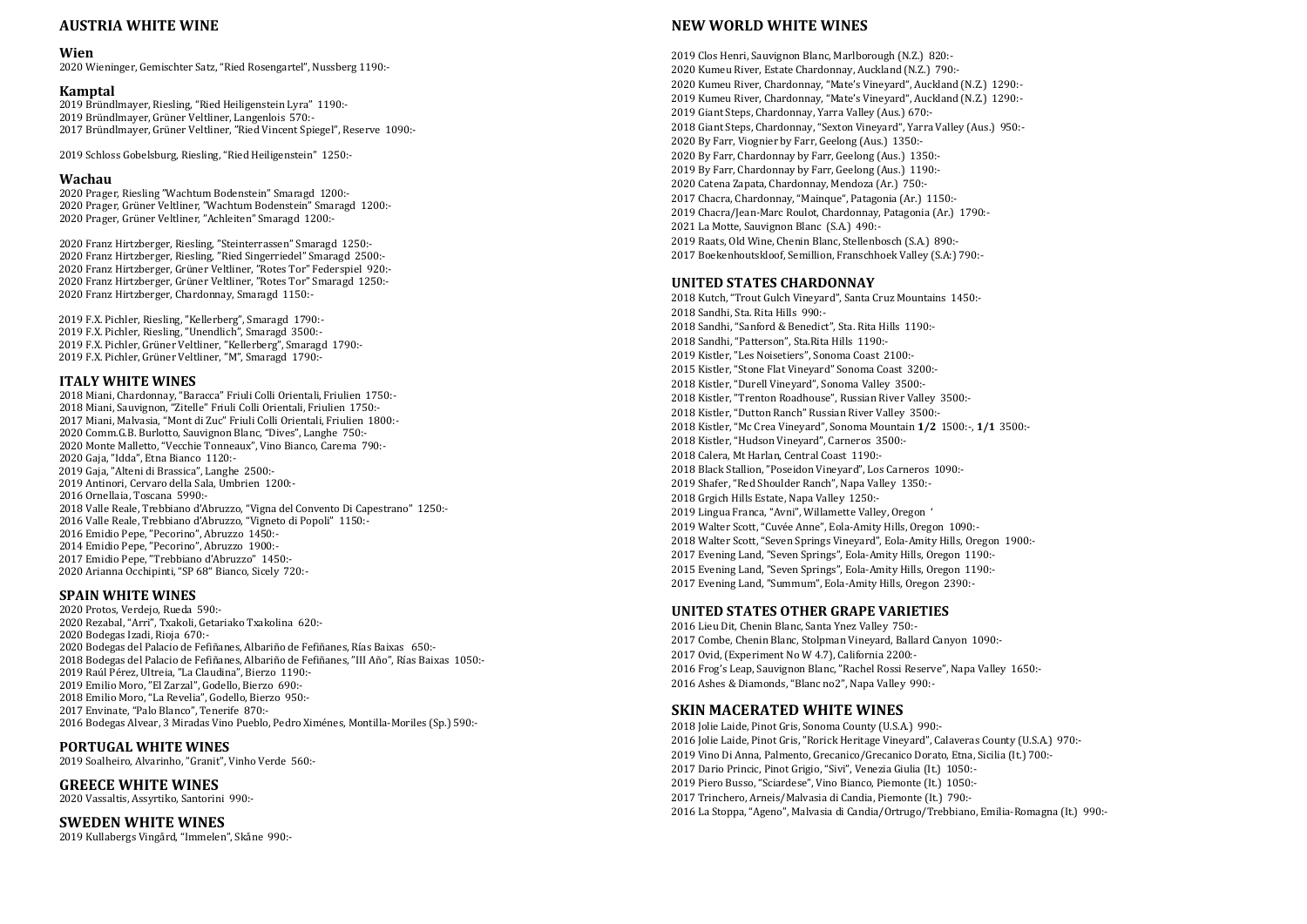#### **Côte-d'Or**

2014 Jean-Marie Fourrier, Chambolle-Musigny, 1:er Cru "Les Amoureuses" 9400:- 2014 Jean-Marie Fourrier, Echezeaux, Grand Cru 4800:- 2014 Jean-Marie Fourrier, Latricières-Chambertin, Grand Cru 5400:- 2014 Jean-Marie Fourrier, Mazoyères-Chambertin, Grand Cru " 4800:- 2014 Jean-Marie Fourrier, Chambertin, Grand Cru 9900:-2018 Dom. Fourrier, Morey St-Denis, "Clos Solon" 2200:- 2017 Dom. Fourrier, Morey St-Denis, "Clos Solon" 2100:- 2019 Dom. Fourrier, Morey St-Denis, 1:er Cru "Clos Sorbés" 4800:- 2018 Dom. Fourrier, Morey St-Denis, 1:er Cru "Clos Sorbés" 4800:- 2017 Dom. Fourrier, Morey St-Denis, 1:er Cru "Clos Sorbés" 4350:- 2017 Dom. Fourrier, Vougeot, 1:er Cru, "Les Petit Vougeot" 4190:- 2015 Dom. Fourrier, Vougeot, 1:er Cru, "Les Petit Vougeot" 3500:- 2019 Dom. Fourrier, Gevrey-Chambertin, "Vieilles Vignes" 2400:- 2018 Dom. Fourrier, Gevrey-Chambertin, "Vieilles Vignes" 2400:- 2017 Dom. Fourrier, Gevrey-Chambertin, "Vieilles Vignes" 2300:- 2019 Dom. Fourrier, Gevrey-Chambertin, 1:er Cru "Les Cherbaudes" 4950:- 2017 Dom. Fourrier, Gevrey-Chambertin, 1:er Cru "Les Cherbaudes" 4350:- 2016 Dom. Fourrier, Gevrey-Chambertin, 1:er Cru "Les Cherbaudes" 4500:- 2015 Dom. Fourrier, Gevrey-Chambertin, 1:er Cru "Les Cherbaudes" 4500:- 2014 Dom. Fourrier, Gevrey-Chambertin, 1:er Cru "Les Cherbaudes" 4500:- 2015 Dom. Fourrier, Gevrey-Chambertin, 1:er Cru "Combes aux Moines" 3900:- 2014 Dom. Fourrier, Gevrey-Chambertin, 1:er Cru "Combes aux Moines" 3350:- 2019 Dom. Fourrier, Gevrey-Chambertin, 1:er Cru "Clos St Jacques" 10500:- 2018 Dom. Fourrier, Gevrey-Chambertin, 1:er Cru "Clos St Jacques" 10500:- 2017 Dom. Fourrier, Gevrey-Chambertin, 1:er Cru "Clos St Jacques" 8900:- 2015 Dom. Fourrier, Gevrey-Chambertin, 1:er Cru "Clos St Jacques" 9500:- 2014 Dom. Fourrier, Gevrey-Chambertin, 1:er Cru "Clos St Jacques" 7500:- 2013 Dom. Fourrier, Gevrey-Chambertin, 1:er Cru "Clos St Jacques" 8500:- 2014 Dom. Fourrier, Gevrey-Chambertin, 1:er Cru "Clos St Jacques" Cuvée Centenaire 23000:- 2019 Dom. Fourrier, Chambolle-Musigny, 1:er Cru "Gruenchers" 4800:- 2018 Dom. Fourrier, Chambolle-Musigny, 1:er Cru "Gruenchers" 4900:- 2017 Dom. Fourrier, Chambolle-Musigny, 1:er Cru "Gruenchers" 4350:- 2016 Dom. Fourrier, Chambolle-Musigny, 1:er Cru "Gruenchers" 4500:- 2014 Dom. Fourrier, Chambolle-Musigny, 1:er Cru "Gruenchers" 4500:- 2014 Dom. Fourrier, Griotte-Chambertin, Grand Cru 11500:-

2019 Dom. Du Comte Liger-Belair, Nuits-Saint-Georges, 1:er Cru "Aux Cras" 7500:- 2018 Dom. Du Comte Liger-Belair, Nuits-Saint-Georges, 1:er Cru "Aux Cras" 6900:- 2019 Dom. Du Comte Liger-Belair, Nuits-Saint-Georges,

 1:er Cru "Clos des Grandes Vignes" 7500:- 2019 Dom. Du Comte Liger-Belair, Echezeaux, Grand Cru 18900:- 2018 Dom. Du Comte Liger-Belair, Echezeaux, Grand Cru 14900:- 2019 Dom. Du Comte Liger-Belair, La Romanée, Grand Cru 93000:- 2018 Dom. Du Comte Liger-Belair, La Romanée, Grand Cru 75000:- 2017 Dom. Du Comte Liger-Belair, La Romanée, Grand Cru 59000:-

#### **BURGUNDY RED WINES**

#### **Côte-d'Or**

 Dom. Armand Rousseau, Gevrey-Chambertin, "Clos du Château" 4500:- Dom. Armand Rousseau, Gevrey-Chambertin, "Clos du Château" 4100:- Dom. Armand Rousseau, Gevrey-Chambertin, 1:er Cru "Lavaux Saint Jacques" 8000:- Dom. Armand Rousseau, Gevrey-Chambertin, 1:er Cru "Lavaux Saint Jacques" 5900:- Dom. Armand Rousseau, Gevrey-Chambertin, 1:er Cru "Lavaux Saint Jacques" 3900:- Dom. Armand Rousseau, Gevrey-Chambertin, 1:er Cru "Lavaux Saint Jacques" 3900:- Dom. Armand Rousseau, Gevrey-Chambertin, 1:er Cru "Clos Saint Jacques" 20900:- Dom. Armand Rousseau, Gevrey-Chambertin, 1:er Cru "Clos Saint Jacques" 14500:- Dom. Armand Rousseau, Gevrey-Chambertin, 1:er Cru "Clos Saint Jacques" 10900:- Dom. Armand Rousseau, Gevrey-Chambertin, 1:er Cru "Clos Saint Jacques" 9900:- Dom. Armand Rousseau, Gevrey-Chambertin, 1:er Cru "Clos Saint Jacques" 6700:- Dom. Armand Rousseau, Gevrey-Chambertin, 1:er Cru "Clos Saint Jacques" 6700:- Dom. Armand Rousseau, Gevrey-Chambertin, 1:er Cru "Clos Saint Jacques" 9900:- Dom. Armand Rousseau, Mazy-Chambertin, Grand Cru 17900:- Dom. Armand Rousseau, Mazy-Chambertin, Grand Cru 11900:- Dom. Armand Rousseau, Mazy-Chambertin, Grand Cru 8900:- Dom. Armand Rousseau, Mazy-Chambertin, Grand Cru 7500:- Dom. Armand Rousseau, Mazy-Chambertin, Grand Cru 4900:- Dom. Armand Rousseau, Mazy-Chambertin, Grand Cru 4900:- Dom. Armand Rousseau, Mazy-Chambertin, Grand Cru 7500:- Dom. Armand Rousseau, Charmes-Chambertin, Grand Cru 12500:- Dom. Armand Rousseau, Charmes-Chambertin, Grand Cru 8900:- Dom. Armand Rousseau, Charmes-Chambertin, Grand Cru 8100:- Dom. Armand Rousseau, Charmes-Chambertin, Grand Cru 7500:- Dom. Armand Rousseau, Charmes-Chambertin, Grand Cru 4500:- Dom. Armand Rousseau, Charmes-Chambertin, Grand Cru 4500:- Dom. Armand Rousseau, Chambertin, Grand Cru 28000:- Dom. Armand Rousseau, Chambertin, Grand Cru 20900:- Dom. Armand Rousseau, Chambertin, Grand Cru 19500:- Dom. Armand Rousseau, Chambertin, Grand Cru 15600:- Dom. Armand Rousseau, Chambertin, Grand Cru 11000:- Dom. Armand Rousseau, Chambertin, Grand Cru 11000:- Dom. Armand Rousseau, Chambertin, Grand Cru 19900:-

2019 Dom. Bachelet, Gevrey-Chambertin, Vieilles Vignes 2090:- 2018 Dom. Bachelet, Gevrey-Chambertin, Vieilles Vignes 1990:- 2019 Dom. Bachelet, Gevrey-Chambertin, 1:er Cru "Les Corbeaux" Vieilles Vignes 4200:- 2018 Dom. Bachelet, Gevrey-Chambertin, 1:er Cru "Les Corbeaux" Vieilles Vignes 3900:- 2017 Dom. Bachelet, Gevrey-Chambertin, 1:er Cru "Les Corbeaux" Vieilles Vignes 3900:- 2019 Dom. Bachelet, Charmes-Chambertin, Grand Cru 8900:-

2008 Bernard Dugat-Py, Charmes-Chambertin, Grand Cru 5190:-

2008 Dom. Henri Gouges, Nuits-Saint-Georges, 1:er Cru "Les Vaucrains" 2700:-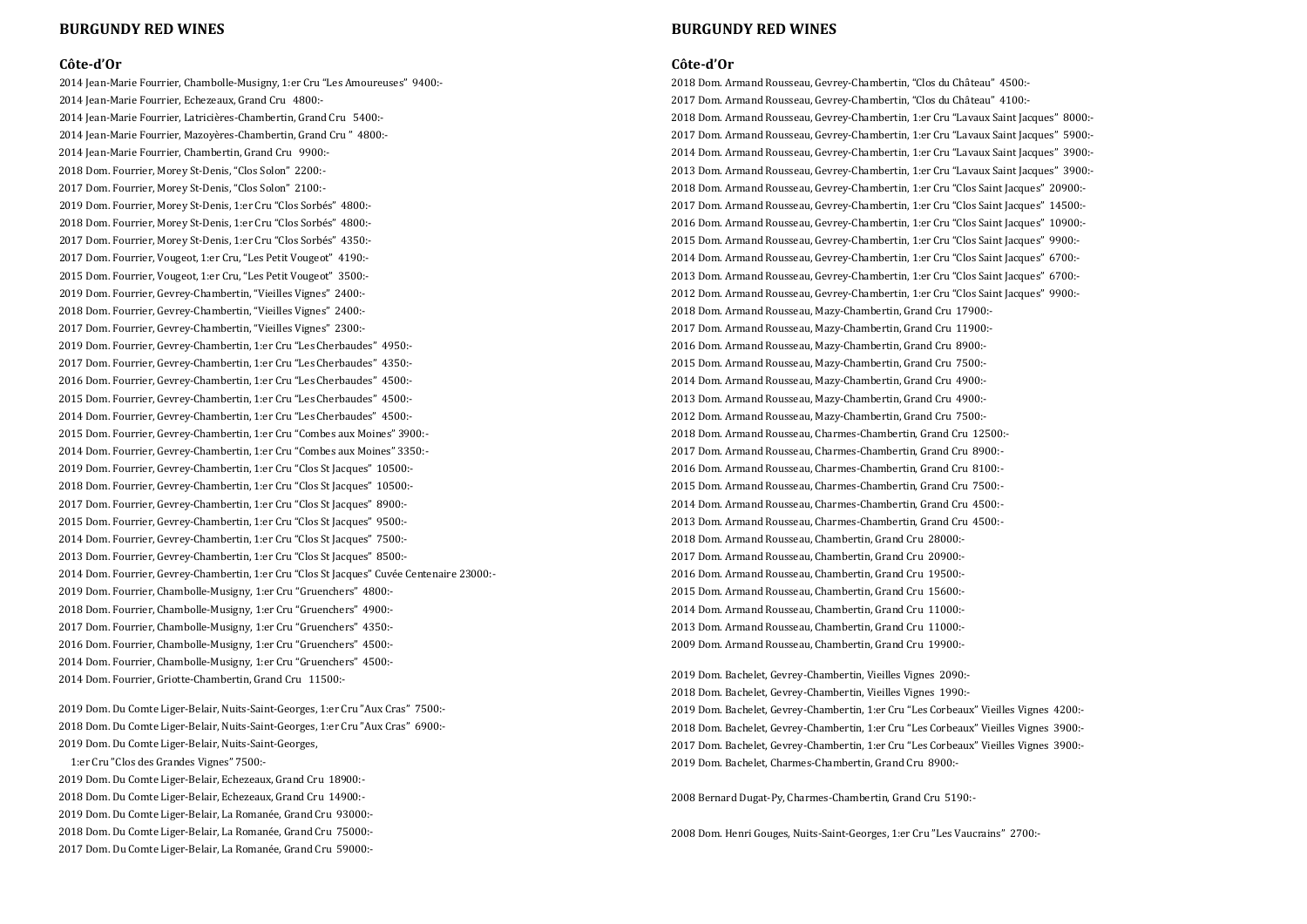#### **Côte-d'Or**

2019 Dom. J-F Mugnier, Nuits-St-Georges, 1:er Cru "Clos de la Maréchale" 2600:-, (Mag) 5500:- 2018 Dom. J-F Mugnier, Nuits-St-Georges, 1:er Cru "Clos de la Maréchale" 2350:- 2017 Dom. J-F Mugnier, Nuits-St-Georges, 1:er Cru "Clos de la Maréchale" 2350:-, (Mag) 5400:- 2016 Dom. J-F Mugnier, Nuits-St-Georges, 1:er Cru "Clos de la Maréchale" 2150:- 2019 Dom. J-F Mugnier, Chambolle-Musigny 2600:- 2016 Dom. J-F Mugnier, Chambolle-Musigny, "Trente-Deux" 3750:- 2019 Dom. J-F Mugnier, Chambolle-Musigny, 1:er Cru, "Les Fuées" 6100:- 2018 Dom. J-F Mugnier, Chambolle-Musigny, 1:er Cru, "Les Fuées" 5500:- 2018 Dom. J-F Mugnier, Chambolle-Musigny, 1:er Cru, "Les Amoureuses" 16500:- 2017 Dom. J-F Mugnier, Chambolle-Musigny, 1:er Cru, "Les Amoureuses" 14900:- 2015 Dom. J-F Mugnier, Chambolle-Musigny, 1:er Cru, "Les Amoureuses" 11000:- 2013 Dom. J-F Mugnier, Chambolle-Musigny, 1:er Cru, "Les Amoureuses" 9900:- 2017 Dom. J-F Mugnier, Bonnes Mares, Grand Cru 11900:- 2016 Dom. J-F Mugnier, Bonnes Mares, Grand Cru 10500:- 2015 Dom. J-F Mugnier, Bonnes Mares, Grand Cru 8100:- 2014 Dom. J-F Mugnier, Bonnes Mares, Grand Cru 7000:- 2012 Dom. J-F Mugnier, Bonnes Mares, Grand Cru 8500:- 2011 Dom. J-F Mugnier, Bonnes Mares, Grand Cru 6500:- 2010 Dom. J-F Mugnier, Bonnes Mares, Grand Cru 8500:- 2013 Dom. J-F Mugnier, Musigny, Grand Cru 21000:- 2011 Dom. J-F Mugnier, Musigny, Grand Cru 14500:-

2018 Dom. Mugneret-Gibourg, Vosne-Romanée 2300:-

2018 Dom. Mugneret-Gibourg, Nuits-Saint-Georges, 1:er Cru "Les Chaignots" 2750:- 2011 Dom. Mugneret-Gibourg, Nuits-Saint-Georges, 1:er Cru "Les Chaignots" (Mag) 6500:- 2018 Dom. Mugneret-Gibourg, Echezeaux, Grand Cru 6900:- 2017 Dom. Mugneret-Gibourg, Echezeaux, Grand Cru 6900:- 2018 Dom. Mugneret-Gibourg, Ruchottes-Chambertin, Grand Cru 7500:- 2015 Dom. Mugneret-Gibourg, Ruchottes-Chambertin, Grand Cru 7500:- 2013 Dom. Mugneret-Gibourg, Ruchottes-Chambertin, Grand Cru 7500:- 2012 Dom. Mugneret-Gibourg, Ruchottes-Chambertin, Grand Cru 8500:-

2018 Chanterêves, Pernand Vergelesses, "Les Boutières" (magnum) 1990:- 2018 Chanterêves, Ladoix "Les Briquottes" (Magnum) 1990:- 2018 Chanterêves, Nuits-Saint-Georges, 1:er Cru "Les Damodes" 1990:- 2017 Chanterêves, Nuits-Saint-Georges, 1:er Cru "Les Damodes" 1990:-

2019 Paul Pillot, Bourgogne Rouge 900:- 2019 Paul Pillot, Chassagne-Montrachet, 1:er Cru "Clos Saint Jean" 1250:-

2018 Benjamin Leroux, Savigny-les Beaune 920:-

2018 Labruyère-Prieur, Bourgogne Rouge 850:-

#### **BURGUNDY RED WINES**

#### **Côte-d'Or**

 D.R.C. Corton, "Prince Florent de Merod", Grand Cru 12500:- D.R.C. Corton, "Prince Florent de Merod", Grand Cru 11000:- D.R.C. Corton, "Prince Florent de Merod", Grand Cru 11000:- D.R.C. Corton, "Prince Florent de Merod", Grand Cru 12500:- D.R.C. Échézeaux, Grand Cru 15000:- D.R.C. Échézeaux, Grand Cru 15000:- D.R.C. Échézeaux, Grand Cru 15000:- D.R.C. Échézeaux, Grand Cru 15000:- D.R.C. Échézeaux, Grand Cru 15000:- D.R.C. Grands Échézeaux, Grand Cru 20000:- D.R.C. Grands Échézeaux, Grand Cru 20000:- D.R.C. Grands Échézeaux, Grand Cru 20000:- D.R.C. Grands Échézeaux, Grand Cru 17500:- D.R.C. Grands Échézeaux, Grand Cru 17500:- D.R.C. Grands Échézeaux, Grand Cru 20000:- D.R.C. Grands Échézeaux, Grand Cru 17500:- D.R.C. Romanée-St-Vivant, Grand Cru 30000:- D.R.C. Romanée-St-Vivant, Grand Cru 30000:- D.R.C. Romanée-St-Vivant, Grand Cru 30000:- D.R.C. Romanée-St-Vivant, Grand Cru 30000:- D.R.C. Romanée-St-Vivant, Grand Cru 25000:- D.R.C. Romanée-St-Vivant, Grand Cru 25000:- D.R.C. Romanée-St-Vivant, Grand Cru 30000:- D.R.C. Romanée-St-Vivant, Grand Cru 25000:- D.R.C. Romanée-St-Vivant, Grand Cru 30000:- D.R.C. Romanée-St-Vivant, Grand Cru 30000- D.R.C. Richebourg, Grand Cru, (Magnum) 69000:- D.R.C. Richebourg, Grand Cru 30000:- D.R.C. Richebourg, Grand Cru 30000:- D.R.C. Richebourg, Grand Cru 25000:- D.R.C. Richebourg, Grand Cru 25000:- D.R.C. Richebourg, Grand Cru 30000:- D.R.C. Richebourg, Grand Cru 25000:- D.R.C. Richebourg, Grand Cru 30000:- D.R.C. Richebourg, Grand Cru 30000:- 2005 D.R.C. Richebourg, Grand Cru 35000:- D.R.C. La Tâche, Grand Cru 45000:- D.R.C. La Tâche, Grand Cru 40000:- D.R.C. La Tâche, Grand Cru 40000:- D.R.C. La Tâche, Grand Cru 45000:- D.R.C. La Tâche, Grand Cru 40000:- D.R.C. La Tâche, Grand Cru 40000:- D.R.C. La Tâche, Grand Cru 45000:- D.R.C. La Tâche, Grand Cru 40000:- D.R.C. La Tâche, Grand Cru 45000- D.R.C. La Tâche, Grand Cru 45000:- D.R.C. La Tâche, Grand Cru (Magnum) 79000:- 2005 D.R.C. La Tâche, Grand Cru 45000:- D.R.C. Romanée-Conti, Grand Cru 150000:- D.R.C. Romanée-Conti, Grand Cru 150000:-, (Magnum) 350000:- D.R.C. Romanée-Conti, Grand Cru 125000:- D.R.C. Romanée-Conti, Grand Cru 120000:- D.R.C. Romanée-Conti, Grand Cru 120000:- D.R.C. Romanée-Conti, Grand Cru 150000:- D.R.C. Romanée-Conti, Grand Cru 120000:- D.R.C. Romanée-Conti, Grand Cru 150000:- 2009 D.R.C. Romanée-Conti, Grand Cru 150000:-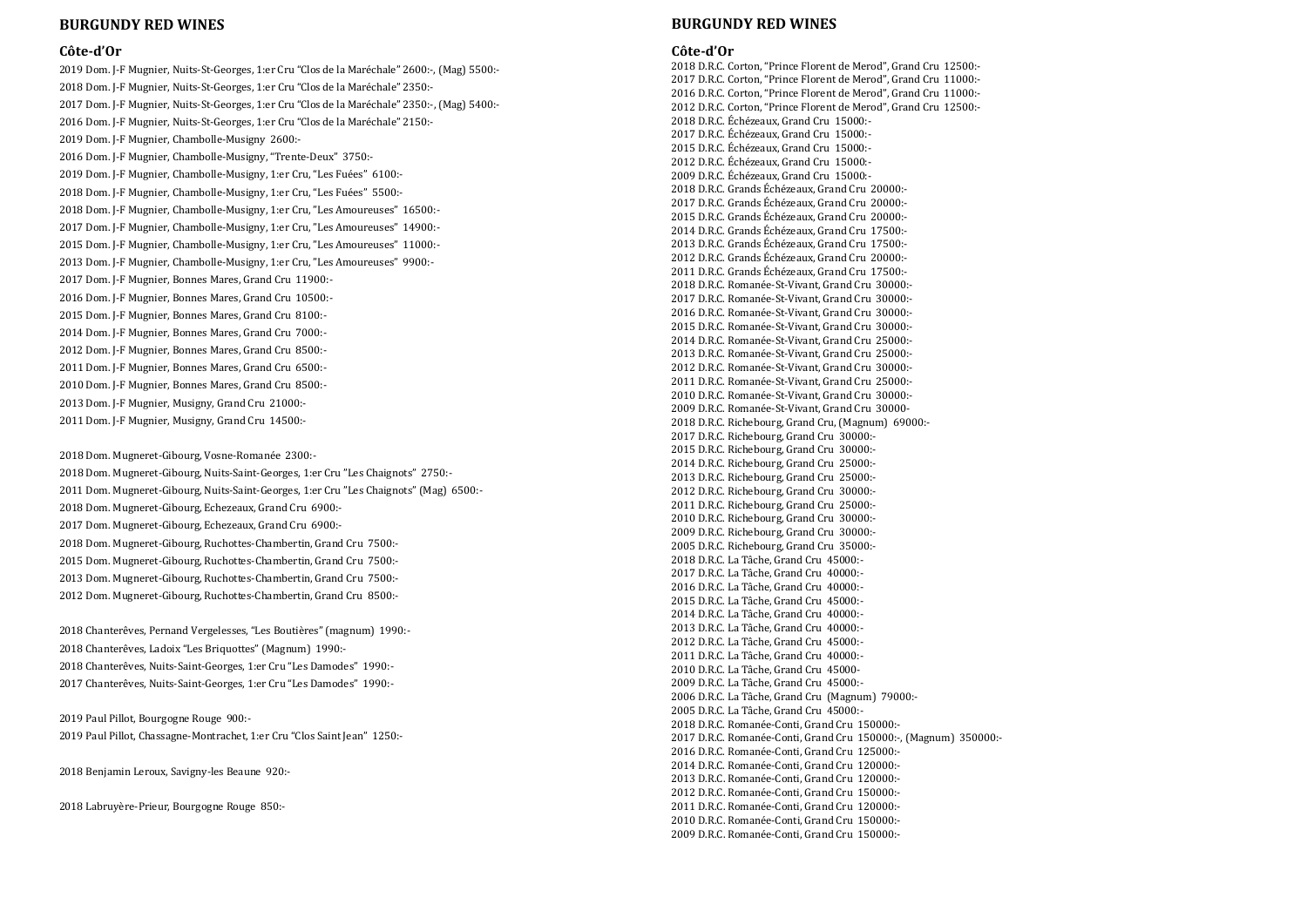#### **Côte-d'Or**

2016 Dom. Frédéric Esmonin, Ruchottes-Chambertin, Grand Cru 2600:-

2019 Dom. Sylvain Cathiard, Hautes Côtes de Nuits, "Aux Chaumes" 1190:- 2019 Dom. Sylvain Cathiard, Hautes Côtes de Nuits, "Les Dames Huguette" 1250:- 2019 Dom. Sylvain Cathiard, Chambolle-Musigny, "Les Clos de l'Orme" 2350:- 2019 Dom. Sylvain Cathiard, Gevrey-Chambertin 1950:- 2019 Dom. Sylvain Cathiard, Vosne-Romanée 2200:- 2018 Dom. Sylvain Cathiard, Vosne-Romanée 2100:- 2017 Dom. Sylvain Cathiard, Vosne-Romanée 2100:- 2018 Dom. Sylvain Cathiard, Vosne-Romanée, 1:er Cru, "Aux Reignots" 5750:- 2017 Dom. Sylvain Cathiard, Vosne-Romanée, 1:er Cru, "Aux Reignots" 5100:- 2018 Dom. Sylvain Cathiard, Vosne-Romanée, 1:er Cru, "Les Suchots" 7200:- 2017 Dom. Sylvain Cathiard, Vosne-Romanée, 1:er Cru, "Les Suchots" 6200:- 2016 Dom. Sylvain Cathiard, Vosne-Romanée, 1:er Cru, "Les Suchots" 6500:- 2018 Dom. Sylvain Cathiard, Vosne-Romanée, 1:er Cru "Aux Malconsorts" 9600:- 2017 Dom. Sylvain Cathiard, Vosne-Romanée, 1:er Cru "Aux Malconsorts" 8900:- 2016 Dom. Sylvain Cathiard, Vosne-Romanée, 1:er Cru "Aux Malconsorts" 7500:-

2019 Dom. Perrot-Minot, Nuits-Saint-Georges, "Les Murgers des Cras" 3990:- 2019 Dom. Perrot-Minot, Morey-Saint-Denis, "Rue de Vergy" 3700:- 2019 Dom. Perrot-Minot, Morey-Saint-Denis, 1:er Cru "La Riotte" 5990:- 2014 Dom. Perrot-Minot, Morey-Saint-Denis, 1:er Cru "La Riotte" 3500:- 2013 Dom. Perrot-Minot, Morey-Saint-Denis, 1:er Cru "La Riotte" 3500:- 2012 Dom. Perrot-Minot, Griotte-Chambertin, Grand Cru 6500:-

2019 Louis Jadot, Côte D'or 890:-

2018 Louis Jadot, (Dom. Duc De Magenta) Chassagne-Montrachet, 1:er Cru "Morgeot" 1250:- 2018 Louis Jadot, Gevrey-Chambertin 1/2 890:-

- 2018 Dom. Louis Jadot, Gevrey-Chambertin, 1:er Cru "Les Cazetiers" 2500:-
- 2015 Dom. Louis Jadot, Chambolle-Musigny, 1:er Cru "Les Fuées" 2900:-
- 2017 Louis Jadot, Clos Saint-Denis, Grand Cru 6900:-

2017 Dom. Louis Jadot, Chapelle-Chambertin, Grand Cru 4900:-

- 2017 Dom. Louis Jadot, Echézeaux, Grand Cru 4500:-
- 2014 Dom. Louis Jadot, Clos Vougeot, Grand Cru 3900:-

2012 Dom. Des Héritiers Louis Jadot, Corton-Pougets, Grand Cru (magnum) 6300:-

2018 Arnaud Ente, Volnay, 1:er Cru "Les Santenots du Milieu" 4100:- 2017 Arnaud Ente, Volnay, 1:er Cru "Les Santenots du Milieu" 3900:-, (Magnum) 8500:- 2016 Arnaud Ente, Volnay, 1:er Cru "Les Santenots du Milieu" 3500:-, (Magnum) 7500:- 2015 Arnaud Ente, Volnay, 1:er Cru "Les Santenots du Milieu" 3900:-

2019 Maison A & S, Maranges, "Le Bas Des Loyères" 950:-

### **BURGUNDY RED WINES**

#### **Côte-d'Or**

2011 Christophe Roumier, Ruchottes-Chambertin, Grand Cru 9500:-

2006 Dom. Mommessin, Grand Cru "Clos de Tart" 4690:-

2017 Dom. Comte Georges de Vogüé, Chambolle-Musigny 3550:- 2017 Dom. Comte Georges de Vogüé, Chambolle-Musigny, 1:er Cru 5400:- 2016 Dom. Comte Georges de Vogüé, Chambolle-Musigny, 1:er Cru 5250:- 2010 Dom. Comte Georges de Vogüé, Bonnes-Mares, Grand Cru 8500:- 1993 Dom. Comte Georges de Vogüé, Musigny, Vieilles Vignes, Grand Cru 18000:- 1991 Dom. Comte Georges de Vogüé, Musigny, Vieilles Vignes, Grand Cru 16900:-

2018 Dujac Fils & Fère, Nuits-Saint-Georges 1:er Cru, "Les Damodes" 1850:- 2019 Dom. Dujac Morey-Saint-Denis 1850:- 2019 Dom. Dujac, Gevrey-Chambertin 1550:- 2018 Dom. Dujac, Gevrey-Chambertin 1:er Cru, "Aux Combottes" 4100:- 2019 Dom. Dujac, Vosne-Romanée 1:er Cru, "Les Beaux Monts" 4800:- 2018 Dom. Dujac, Vosne-Romanée 1:er Cru, "Les Beaux Monts" 4500:- 2018 Dom. Dujac, Vosne-Romanée 1:er Cru, "Aux Malconsorts" 6300:- 2018 Dom. Dujac, Charmes-Chambertin, Grand Cru 5200:- 2018 Dom. Dujac, Bonnes-Mares, Grand Cru 7900:-

2018 Dom. Dujac, Clos de la Roche, Grand Cru 7500:-

2019 Comte Armand, Auxey-Duresses 1090:- 2019 Comte Armand, Auxey-Duresses, 1:er Cru 1650:- 2017 Comte Armand, Volnay 1450:- 2017 Comte Armand, Volnay, 1:er Cru "Fremiets" 2390:- 2019 Comte Armand, Pommard, 1:er Cru "Clos des Epeneaux" 4290:- 2017 Comte Armand, Pommard, 1:er Cru "Clos des Epeneaux" 3900:- 2016 Comte Armand, Pommard, 1:er Cru "Clos des Epeneaux" 3800:- 2015 Comte Armand, Pommard, 1:er Cru "Clos des Epeneaux" 3500:- 2014 Comte Armand, Pommard, 1:er Cru "Clos des Epeneaux" 3200:- 2013 Comte Armand, Pommard, 1:er Cru "Clos des Epeneaux" 3100:- 2012 Comte Armand, Pommard, 1:er Cru "Clos des Epeneaux" (Magnum) 5900:- 2011 Comte Armand, Pommard, 1:er Cru "Clos des Epeneaux" 2490:-

2018 Dom. Marquis d'Angerville, Volnay, 1:er Cru "Fremiet" 2290:- 2017 Dom. Marquis d'Angerville, Volnay, 1:er Cru "Fremiet" 2290:- 2018 Dom. Marquis d'Angerville, Volnay, 1:er Cru "Clos des Angles" 2150:- 2018 Dom. Marquis d'Angerville, Volnay, 1:er Cru "Champans" 2790:- 2017 Dom. Marquis d'Angerville, Volnay, 1:er Cru "Clos des Ducs" 3850:- 2016 Dom. Marquis d'Angerville, Volnay, 1:er Cru "Clos des Ducs" 3450:- 2015 Dom. Marquis d'Angerville, Volnay, 1:er Cru "Clos des Ducs" 3500:-

2018 Dom. Heitz-Lochardet, Volnay, 1:er Cru "Taillepieds" 1790:- 2018 Dom. Heitz-Lochardet, Pommard, 1:er Cru "Clos des Poutures" 1590:- 2018 Dom. Heitz-Lochardet, Pommard, 1:er Cru "Pézerolles" 1690:- 2017 Dom. Heitz-Lochardet, Pommard, 1:er Cru "Rugiens" 1790:-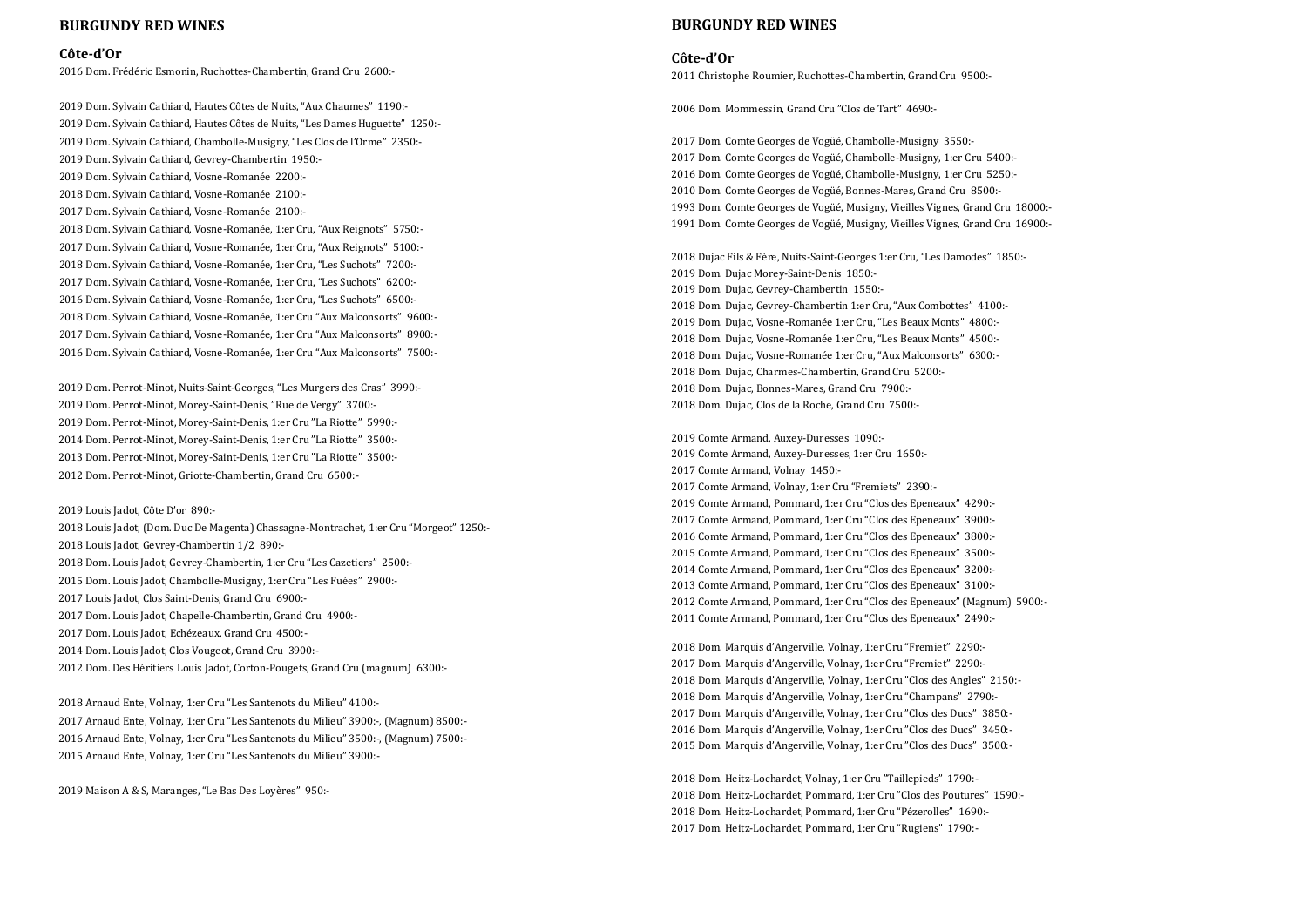#### **Côte-d'Or**

2020 Armand Heitz, Folie Sauvage 690:- 2020 Armand Heitz, Bourgogne Rouge 890:- 2019 Armand Heitz, Volnay, 1:er Cru "Santenots" 1850:- 2019 Armand Heitz, Volnay, 1:er Cru "Taillepieds" 1850:- 2019 Armand Heitz, Pommard 1150:- 2019 Armand Heitz, Pommard, 1:er Cru "Pézerolles" 1750:- 2019 Armand Heitz, Pommard, 1:er Cru "Clos des Poutures" 1650:-

2019 Dom. De Montille, Bourgogne Rouge 1050:- 2019 Dom. De Montille, Beaune, 1:er Cru "Les Perrières" 1590:- 2019 Dom. De Montille, Beaune, 1:er Cru "Les Sizies" 1690:- 2019 Dom. De Montille, Nuits-Saint-Georges "Aux Saints-Juliens" 1590:- Dom. de Montille, Volnay, 1:er Cru "En Champans" 3400:- Dom. de Montille, Volnay, 1:er Cru "En Champans" 2390:- 2016 Dom. de Montille, Volnay, 1:er Cru "En Champans" 2390:- 2014 Dom. de Montille, Volnay, 1:er Cru "En Champans" 2150:- Dom. de Montille, Volnay, 1:er Cru "Les Champans" 1990:- Dom. de Montille, Volnay, 1:er Cru "Les Mitans" 2800:- Dom. de Montille, Volnay, 1:er Cru "Les Mitans" 2690:- Dom. de Montille, Volnay, 1:er Cru "Les Mitans" 2590:- Dom. de Montille, Volnay, 1:er Cru "Les Mitans" 2390:- 2015 Dom. de Montille, Volnay, 1:er Cru "Les Mitans" 2290:- Dom. de Montille, Volnay, 1:er Cru "Les Taillepieds" 2990:- Dom. de Montille, Volnay, 1:er Cru "Les Taillepieds" 2490:- 2015 Dom. de Montille, Volnay, 1:er Cru "Les Taillepieds" 2590:- Dom. de Montille, Volnay, 1:er Cru "Les Taillepieds" 1990:- Dom. de Montille, Pommard, 1:er Cru "Les Pézerolles" 2890:- Dom. de Montille, Pommard, 1:er Cru "Les Pézerolles" 2590:- Dom. de Montille, Pommard, 1:er Cru "Les Pézerolles" 2500:- Dom. de Montille, Pommard, 1:er Cru "Les Pézerolles" 1990:- Dom. de Montille, Pommard, 1:er Cru "Les Rugiens-Bas" 3290:- Dom. de Montille, Pommard, 1:er Cru "Les Rugiens-Bas" 3150:- 2014 Dom. de Montille, Pommard, 1:er Cru "Les Rugiens-Bas" 2750:- Dom. de Montille, Pommard, 1:er Cru "Les Rugiens" 1990:- Dom. de Montille, Vosne-Romanée, 1:er Cru "Malconsorts" 6100:- 2017 Dom. de Montille, Vosne-Romanée, 1:er Cru "Malconsorts" 6100:- 2017 Dom. de Montille, Vosne-Romanée, 1:er Cru "Malconsorts" Cuvée Christiane 8900:-

#### **Beaujolais**

2020 Ch. Thivin, Côte de Brouilly, "La Chapelle" 890:- 2020 Julie Balagny, "Francoise" 750:- 2020 Julie Balagny, "Minouche" 870:- 2020 Julie Balagny, "Simone" 1050 2019 Julie Balagny, Fleurie "En Remont" 920:- 2018 Jean Foillard, Morgon "Côte du Py" 890:- 2018 Jean Foillard, "Fleurie" 970:- 2019 Marcel Lapierre, Morgon, "Cuvée Camille" 1090:- 2020 Clos de La Roilette, Fleurie 695:- 2020 Dom. Coudert, Brouilly 670:-

### **BORDEAUX RED WINES**

2015 Ch. Rolland de By, Médoc 920:- 2009 Ch. Haut Condissas, Prestige, Médoc 1490:- 2016 Dom. de Cambes 1890:- 2015 Dom. de Cambes 1790:- 2016 Roc de Cambes, Côtes de Bourg 2590:- 2015 Roc de Cambes, Côtes de Bourg 2590:- 2010 Roc de Cambes, Côtes de Bourg 2250:- 2009 Roc de Cambes, Côtes de Bourg 2250:- 2008 Roc de Cambes, Côtes de Bourg 1890:-

#### **Saint Estèphe**

2015 Ch. Capbern 1050:- 2010 ch. Lafon-Rochet, 4:e Cru Classé 1850:- 2010 Ch. Phélan–Ségur 2300:- 2000 Ch. Calon–Ségur, 3:e Cru Classé 2990:- 2015 Ch. Montrose, 2:e Cru Classé 4500:- 2005 Ch. Cos d'Estournel, 2:e Cru Classé 7450:-

#### **Pauillac**

2016 Ch. d'Armailhac, 5:e Cru Classé 2390:- 2015 Ch. d'Armailhac, 5:e Cru Classé 1950:- 2010 Ch. d'Armailhac, 5:e Cru Classé 2350:- 2016 Ch. Lynch Bages, 5:e Cru Classé 4900:- 2015 Ch. Clerc Milon, 5:e Cru Classé 2900:- 2010 Ch. Grand-Puy-Lacoste, 5:e Cru Classé 2390:- 2010 Ch. Pontet-Canet, 5:e Cru Classé 5100:- 2014 Ch. Mouton Rothschild, 1:er Cru Classé 10500:- 2012 Ch. Mouton Rothschild, 1:er Cru Classé 11900:-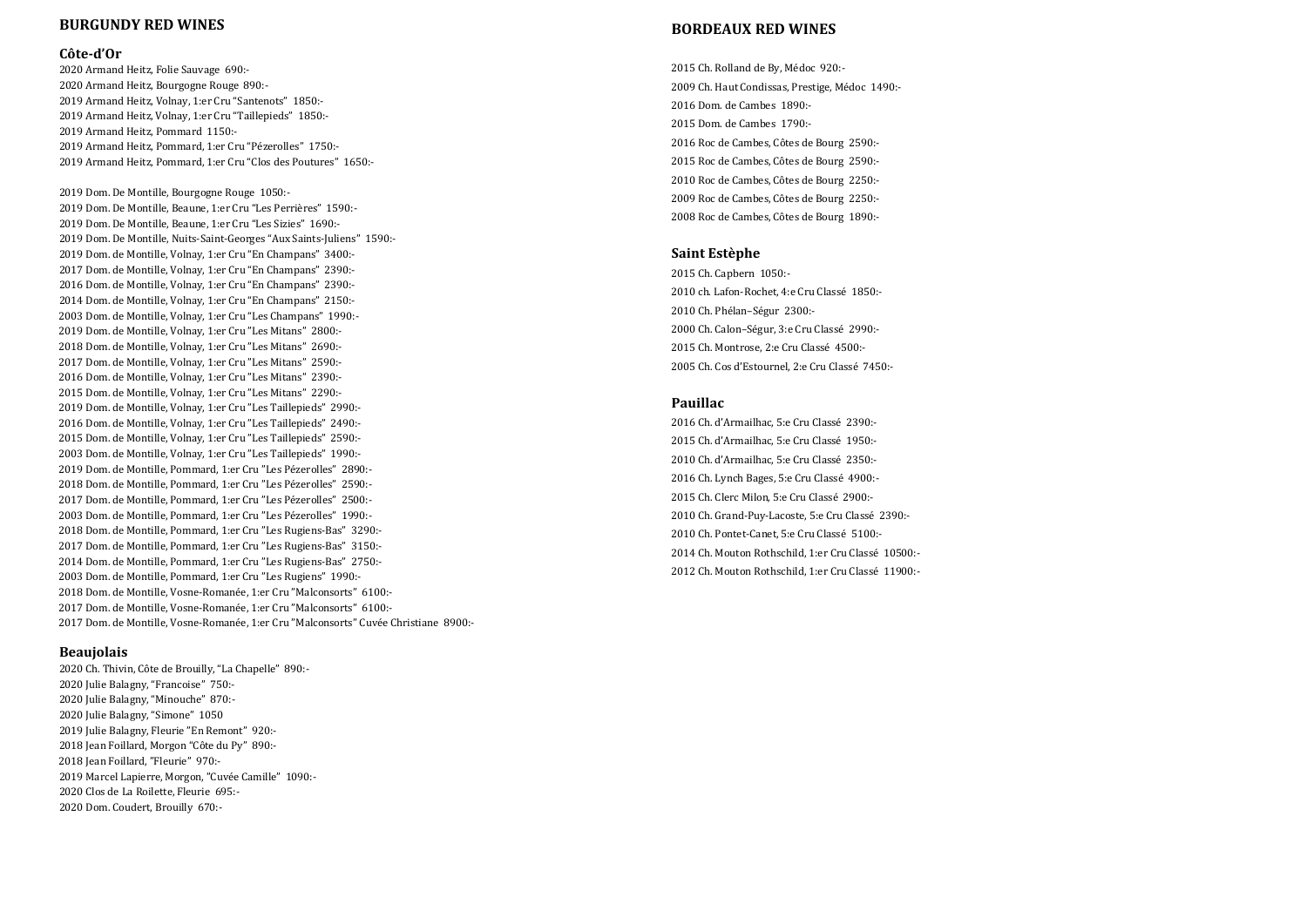### **BORDEAUX RED WINES**

#### **Saint Julien**

2016 Ch. Peymartin 950: - 2016 Ch. Langoa Barton, 3:e Cru Classé 2600: - 2009 Ch. Langoa Barton, 3:e Cru Classé 2990: - 2010 Ch. Langoa Barton, 3:e Cru Classé 2590: - 2016 Ch. Gruaud Larose, "Sarget de Gruaud Larose" 990: - 2016 Ch. Gruaud Larose, 2:e Cru Classé 2500: - 2010 Ch. Gruaud Larose, 2:e Cru Classé 2200: - 2016 Ch. Beychevelle, 4:e Cru Classé 2350: - 2016 Ch. Lagrange, 3:e Cru Classé 2290: - 2015 Ch. Leoville Poyferré, 2:e Cru Classé 2700: - 2010 Ch. Leoville Poyferré, 2:e Cru Classé 3590: - 2009 Ch. Leoville Poyferré, 2:e Cru Classé 4500: - 1996 Ch. Léoville -Poyferré, 2:e Cru Classé 5100: - 2003 Ch. Ducru -Beaucaillou, 2:e Cru Classé 3990: - 2005 Ch. Léoville Barton, 2:e Cru Classé 4100: - 2003 Ch. Léoville Barton, 2:e Cru Classé 3990: -, (Magnum) 8500: - 2014 Ch. Léoville-las-Cases, "Petit Lion de Las Cases" 1450:-2010 Ch. Léoville-las-Cases, "Petit Lion de Las Cases" 1990:-2009 Ch. Léoville-las-Cases, "Petit Lion de Las Cases" 1990:-2010 Ch. Léoville-las-Cases, 2:e Cru Classé 5990:-2005 Ch. Léoville -las -Cases, 2:e Cru Classé 8990: - 2000 Ch. Léoville -las -Cases, 2:e Cru Classé 6300: - 1998 Ch. Léoville -las -Cases, 2:e Cru Classé 3690: -

#### **Margaux**

2015 Ch. Kirwan, 3:e Cru Classé 1550: - 2009 Ch. Cantenac Brown, 3:e Cru Classé 2990: - 2015 Ch. Giscours, 3:e Cru Classé 2100: - 2010 Ch. Giscours, 3:e Cru Classé 3290: - 2009 Ch. Giscours, 3:e Cru Classé 3500: - 2005 Ch. Giscours, 3:e Cru Classé 3700: - 2000 Ch. Giscours, 3:e Cru Classé 4500: -

### **Pessac -Leognan/Graves**

2016 Ch. Pape Clément, Grand Cru Classé 2900: - 2014 Ch. Haut -Bailly, Grand Cru Classé 2600: - 2000 Dom. de Chevalier, Grand Cru Classé 2900: - Ch. Haut -Brion, 1:er Cru Classé 11500: - Ch. Haut -Brion, 1:er Cru Classé 8500: - Ch. Haut -Brion, 1:er Cru Classé 8500: - Ch. Haut -Brion, 1:er Cru Classé 8300: - Ch. Haut -Brion, 1:er Cru Classé 8500: - Ch. Haut -Brion, 1:er Cru Classé 9500: - Ch. Haut -Brion, 1:er Cru Classé 9900: -

# **BORDEAUX RED WINES**

#### **Saint Emilion**

2010 Tertre Roteboeuf, Grand Cru 4600: - 2010 Ch. La Gaffelière, Grand Cru Classé 3500: - 2009 Ch. La Gaffelière, Grand Cru Classé 3500: - 1999 Ch. La Mondotte 5500: -

#### **Pomerol**

2011 Ch. Trotanoy **1/2** 1950: - 2009 Ch. Certan de May 3300: -

### **FRANCE OTHER REGIONS RED WINES**

2019 Jean -Luc Colombo, "Les Petites Abeilles" Vin de France 490: - 2015 Dom. Du Mas Bécha, "La Bergerie du Camps de Nyuls" Roussillon 1890: - 2018 Dom. de Trévallon, Bouches-du-Rhône 1700:-2017 Dom. de Trévallon, Bouches-du-Rhône 1590:-2017 Ch. Lavabre, "La Closerie", Pic Saint -Loup 950: - 2019 Gérard Bertrand, "Ch. L'Hospitalet", Le Reserve, Coteaux du Languedoc 650: - 2017 Clos Troteligotte, "K -Pot", Cahors 530: - 2020 Dom. Marnes Blanches, Poulsard, Côtes du Jura 900: - 2020 Dom. Marnes Blanches, Pinot Noir, Côtes du Jura 950: - 2018 Dom. Pélican, Trois Cépages, Arbois, Jura 950: - 2019 Jérôme Arnoux, "Friandise", Arbois, Jura 720: - 2018 Jérôme Arnoux, "Tradition", Arbois, Jura 620: - 2018 Dom. Ratte, "Les Corvées", Arbois, Jura 950: - 2020 Peggy et Jean -Pascal Buronfosse, Pinot Noir, Cotes du Jura 970: - 2020 Peggy et Jean -Pascal Buronfosse, Trousseau, "l'Hôpital", Cotes du Jura 990: - 2020 Anne et Jean -Francois Ganevat, Pinot Noir, "Sur la Cote", Arbois, Jura 1350: - 2020 Dom. Ganevat, Poulsard, "Chalasses " Vieilles Vignes, Côtes du Jura 2350: - 2020 Dom. Ganevat, Trousseau, "Plain Sud", Côtes du Jura 2490: - 2017 Marie et Florian Curtet, "Autrement Rouge", Savoie 690: - 2017 Marie et Florian Curtet, Mondeuse, Savoie 850: - 2018 Dom. Giachino, "Black Giac" Savoie 620: - 2017 Dom. Priuré Saint -Christophe, Savoie 990: - 2016 Dom. La Suffrene, "Le Lauves", Bandol 990: -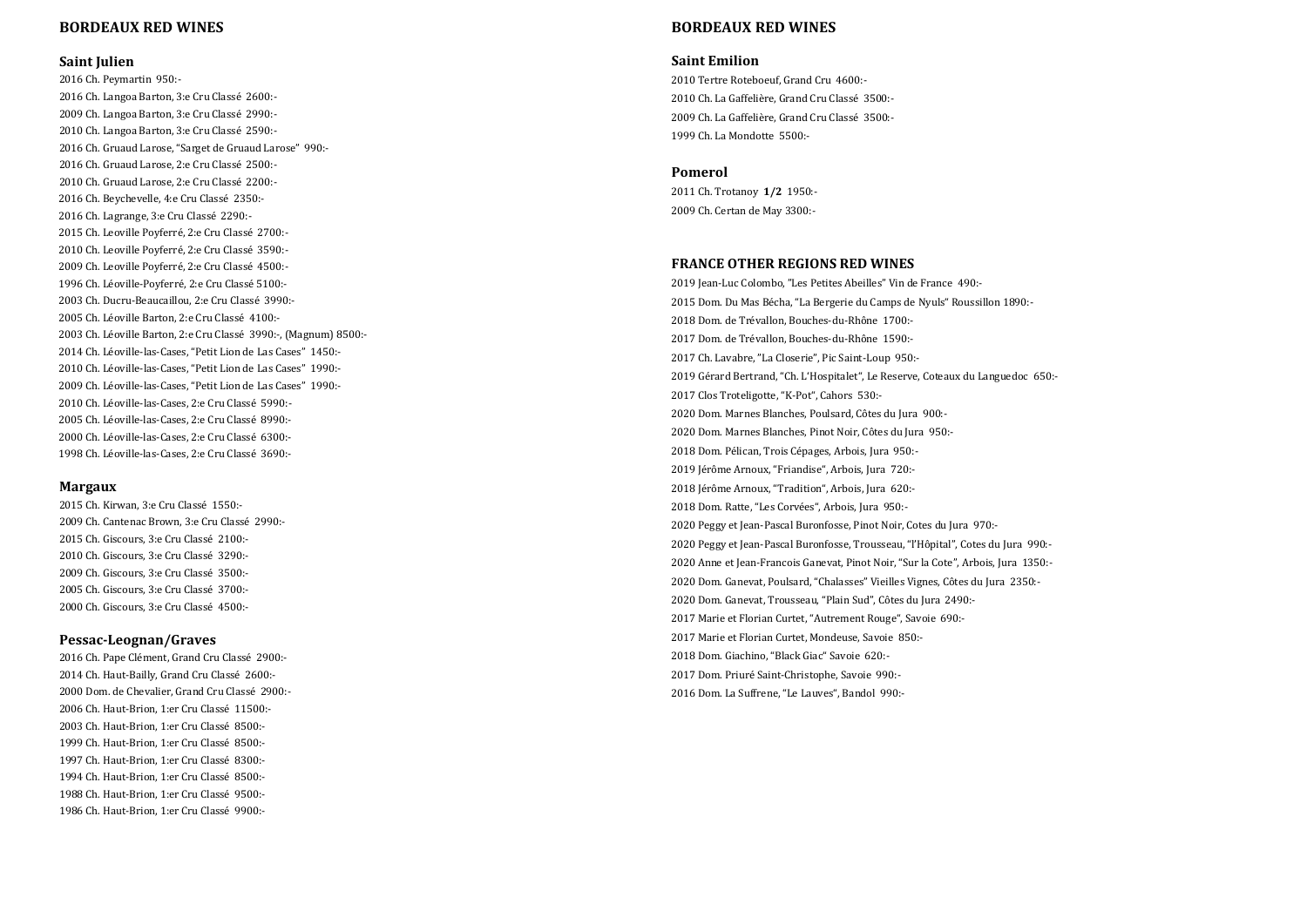# **NORTHERN RHÔNE RED WINES**

2018 Dom. Georges Vernay, Côte -Rôtie, "Blonde du Seigneur" 2100: -

2018 Stephane Ogier, Côte -Rôtie, "Mon Village" 1250: - 2010 Michel & Stephane Ogier, Côte -Rôtie, "Lancement" 3990: - 2007 Michel & Stephane Ogier, Côte -Rôtie, "Lancement" 2690: - 2010 Michel & Stephane Ogier, Côte -Rôtie, "La Belle Helene" 3990: - 2007 Michel & Stephane Ogier, Côte -Rôtie, "La Belle Helene" 2690: -

 Mathilde et Yves Gangloff, Côte -Rôtie, "La Barbarine" 1790: - Mathilde et Yves Gangloff, Côte -Rôtie, "La Barbarine" 1790: - 8 Mathilde et Yves Gangloff, Côte -Rôtie, "Sereine Noire" 2700: - 6 Mathilde et Yves Gangloff, Côte -Rôtie, "Sereine Noire" 2350: - 5 Mathilde et Yves Gangloff, Côte -Rôtie, "Sereine Noire" 2500: -

2018 Dom. Jamet, Côte -Rôtie 2650: - 2017 Dom. Jamet, Côte -Rôtie 2650: - 2016 Dom. Jamet, Côte -Rôtie 2490: - 2015 Dom. Jamet, Côte -Rôtie 2550: - 1998 Dom. Jamet, Côte -Rôtie 3190: - 2018 Dom. Jamet, Côte -Rôtie, "Côte Brune" 5500: - 2013 Dom. Jamet, Côte -Rôtie, "Côte Brune" 4500: - 2012 Dom. Jamet, Côte -Rôtie, "Côte Brune" 4500: - 2011 Dom. Jamet, Côte -Rôtie, "Côte Brune" 4900: -

2019 E. Guigal, Saint -Joseph, "Lieu -Dit" 1250: - 2018 E. Guigal, Saint -Joseph, "Vignes de l'Hospice" 1890: - 2016 E. Guigal, Saint -Joseph, "Vignes de l'Hospice" 1790 : - 2017 E. Guigal, Côte -Rôtie, Brune et Blonde **1/2** 890: - 2013 E. Guigal, Côte -Rôtie, Brune et Blonde **1/2** 890: - 2016 E. Guigal, Côte -Rôtie, "Ch. d'Ampuis" (Magnum) 5500: - 2015 E. Guigal, Côte-Rôtie, "Ch. d'Ampuis" 2690:-, (Magnum) 5800:-2012 E. Guigal, Côte -Rôtie, "Ch. d'Ampuis" (Magnum) 4900: - 2012 E. Guigal, Côte -Rôtie, "La Turque" 8500: - 2006 E. Guigal, Côte -Rôtie, "La Turque" 4990: - 2012 E. Guigal, Côte -Rôtie, "La Mouline" 8500: - 2007 E. Guigal, Côte -Rôtie, "La Mouline" 5290: - 2006 E. Guigal, Côte -Rôtie, "La Mouline" 4990: - 2001 E. Guigal, Côte -Rôtie, "La Mouline" 4500: - 2007 E. Guigal, Côte -Rôtie , "La Landonne" 5290: - 2006 E. Guigal, Côte -Rôtie , "La Landonne" 4990: - 2005 E. Guigal, Côte -Rôtie , "La Landonne" 5750: - 2004 E. Guigal, Côte -Rôtie , "La Landonne" 4390: - 2001 E. Guigal, Côte -Rôtie , "La Landonne" 5050: - 2000 E. Guigal, Côte -Rôtie , "La Landonne" 5490: - 2007 E. Guigal, Ermitage , "Ex Voto ", 5290: - 2005 E. Guigal, Ermitage , "Ex Voto ", 4520: -

2018 Xavier Gérard, Saint -Joseph "Le Blanchard" 990: -

2015 Marie et Pierre Bénetiere, (Côte -Rôtie) "Cordeloux" 2100: -, (Magnum) 4300: -

2018 Pierre Gonon, Les Iles Feray, Vin de Pays de l'Ardèche 1050: - 2019 Pierre Gonon, Saint -Joseph 1350: - 2018 Pierre Gonon, Saint -Joseph 1350: - 2017 Pierre Gonon, Saint -Joseph 1350: -

2018 Dom. Monier Perréol, Saint -Joseph 870: - 2018 Dom. Monier Perréol, Saint -Joseph "Châtelet" 950: - 2018 M. Chapoutier, Crozes-Hermitage, "Les Varonniers" 1250:-2016 M. Chapoutier, Ermitage, "Le Pavillon" 6300: -

# **NORTHERN RHÔNE RED WINES**

2017 Jean -Luc Colombo, Côtes -du -Rhône, "Les Forots" 750: - 2018 Jean-Luc Colombo, Crozes-Hermitage "Les Fées Brunes" 890:-2019 Jean -Luc Colombo, Saint -Joseph "Les Lauves" 970: - 2017 Jean -Luc Colombo, Cornas "Terres Brulées" 1490: - 2020 Alain Graillot, Côtes -du -Rhône, "Clos Somi" 670: - 2019 Alain Graillot, Crozes-Hermitage (Magnum) 1450:-2018 Alain Graillot, Crozes-Hermitage, "La Guiraude" (1050:-2019 Alain Graillot, Saint -Joseph 870: - 2019 Alain Graillot, Hermitage 2150: - 2020 Delas, Crozes -Hermitage "Les Launes" 720: - 201 8 Dom. Delas, Crozes -Hermitage, "Des Grands Chemins" 870: - 2020 Dom. Vincent Paris, Cornas "Granit 60" 1050: - 2019 Dom. Vincent Paris, Cornas "Granit 60" 1050: -

 Dom. Vincent Paris, Cornas "Granit 60" 990: - Dom. Vincent Paris, Cornas "La Geynale" 1250: - 9 Dom. Vincent Paris, Cornas "La Geynale" 1250: - 8 Dom. Vincent Paris, Cornas "La Geynale" 1190: - 2017 Dom. Vincent Paris, Cornas "La Geynale" 1250: -

2020 Dom. A. Clape, Vin des Amis 950: - 2020 Dom. A. Clape, Côtes-du-Rhône (1150:-2019 Dom. A. Clape, Côtes-du-Rhône 1150:-2019 Dom. A. Clape, Cornas "Renaissance" 1700: - 2018 Dom. A. Clape, Cornas "Renaissance" 1700: - 2019 Dom. A. Clape, Cornas 2400: -, (Magnum) 5200: - 2018 Dom. A. Clape, Cornas 2300: -, (Magnum) 4900: - 2017 Dom. A. Clape, Cornas 2200: -, (Magnum) 4900: - 2016 Dom. A. Clape, Cornas 1950: -, (Magnum) 4900: - 2015 Dom. A. Clape, Cornas 1950: -, (Magnum) 4900: - 2014 Dom. A. Clape, Cornas (Magnum) 4900: -

 Thierry Allemand, Cornas, "Chaillot" 3150: - Thierry Allemand, Cornas, "Chaillot" 2800: - Thierry Allemand, Cornas, "Chaillot" 2800: - Thierry Allemand, Cornas, "Reynard" 3500: - Thierry Allemand, Cornas, "Reynard" 3100: - Thierry Allemand, Cornas, "Reynard" 3100: - Thierry Allemand, Cornas, "Reynard" 3200: - Thierry Allemand, Cornas, "Reynard" 3200: -

2016 J.L Chave Sélection, Hermitage "Farconnet" 1150: - 2019 Dom. Jean -Louis Chave, Saint -Joseph 1450: - 2018 Dom. Jean -Louis Chave, Saint -Joseph 1450: - 2019 Dom. Jean -Louis Chave, Saint -Joseph, "Clos Florentin" 1900: - 2018 Dom. Jean -Louis Chave, Saint -Joseph, "Clos Florentin" 1900: - 2019 Dom. Jean -Louis Chave, Hermitage 4500: - 2018 Dom. Jean -Louis Chave, Hermitage 4500: - 2015 Dom. Jean -Louis Chave, Hermitage 5500 : - 2014 Dom. Jean -Louis Chave, Hermitage 4500: - 2013 Dom. Jean -Louis Chave, Hermitage 4500 : - 2010 Dom. Jean -Louis Chave, Hermitage 6500: - 2009 Dom. Jean -Louis Chave, Hermitage 6500 : - 2008 Dom. Jean -Louis Chave, Hermitage 4500: -

2019 Franck Balthazar, Cornas, "Casimir Balthazar" 1190: - 2019 Franck Balthazar, Cornas, "Sans Soufre Ajouté" 1400: - 2019 Franck Balthazar, Cornas, "Chaillot" 1400: - 2019 Franck Balthazar, Cornas, "Chaillot Selection" 1950: -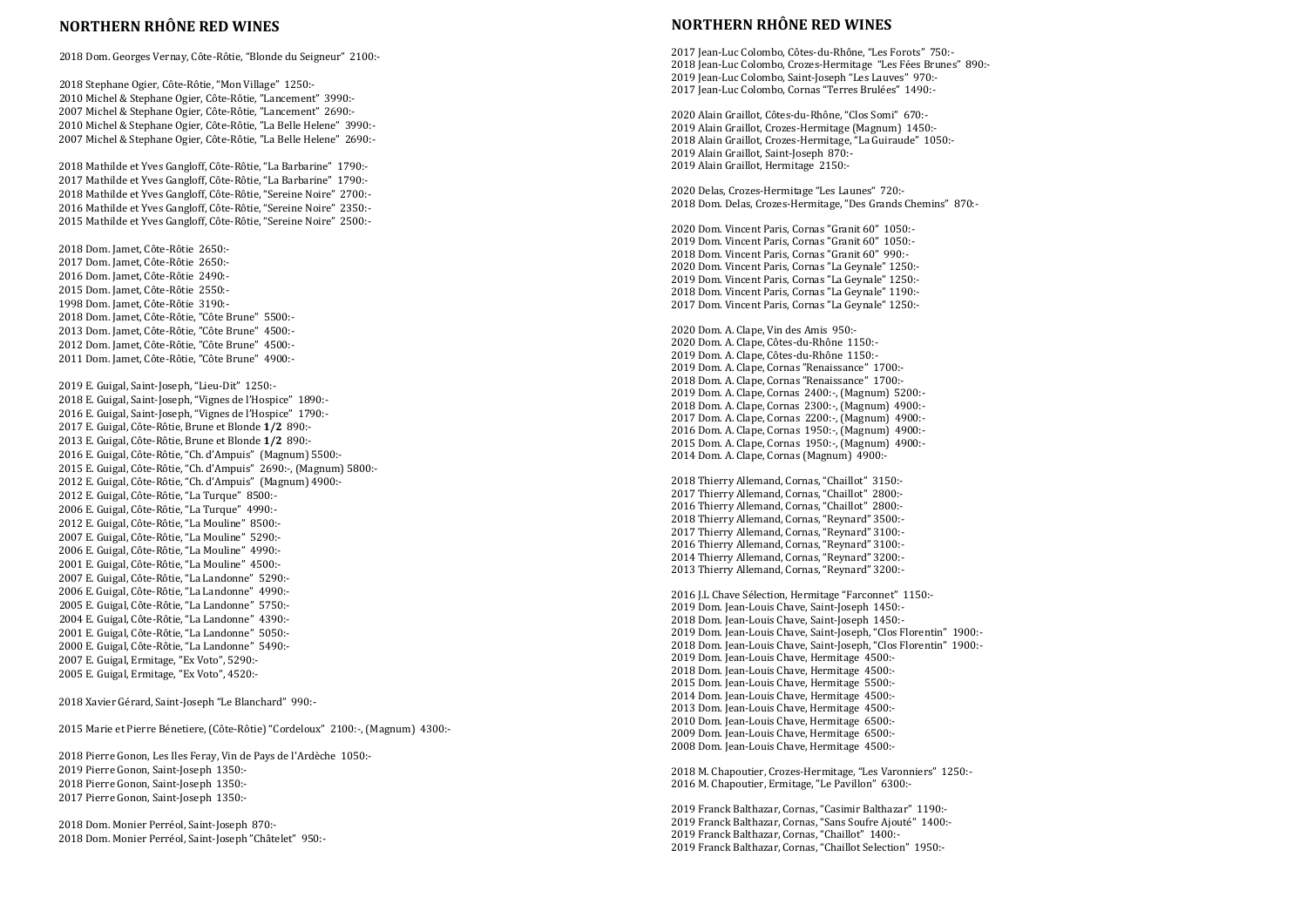# **SOUHTERN RHÔNE RED WINES**

2018 E. Guigal, Gigondas 950: -

2020 Dom. de Cristia, Côtes-du-Rhône 540:-2019 Dom. de Cristia, Châteauneuf-du -Pape 990: - 2018 Dom. de Cristia, Châteauneuf-du -Pape, "Renaissance" 1690: - 2018 Dom. de Cristia, Châteauneuf-du -Pape, "Vieilles Vignes" 2190: - 2017 Dom. de Cristia, Châteauneuf-du -Pape, "Vieilles Vignes" 1990: -

2019 Mas de Boislauzon, Châteauneuf-du -Pape 950: -

2017 Ch. Mont-Redon, Châteauneuf-du-Pape 820:-

201 6 Clos Saint -Jean, Châteauneuf-du -Pape, "Deus Ex Machina" 1950 : - 201 6 Clos Saint -Jean, Châteauneuf-du -Pape, "La Combe des Fous" 1950 : -

2016 M. Chapoutier, Châteauneuf-du-Pape, "Croix de Bois" 1950:-2015 M. Chapoutier, Châteauneuf-du-Pape, "Croix de Bois" (1950:-2014 M. Chapoutier, Châteauneuf-du-Pape, "Croix de Bois" (1950:-2013 M. Chapoutier, Châteauneuf-du-Pape, "Croix de Bois" 1950:-2012 M. Chapoutier, Châteauneuf-du-Pape, "Croix de Bois" 2050:-2011 M. Chapoutier, Châteauneuf-du-Pape, "Croix de Bois" 2150:-2016 M. Chapoutier, Châteauneuf-du -Pape, "Barbe Rac" 1950: -

2013 Ch. de Beaucastel, Châteauneuf -du -Pape, "Hommage a Jacques Perrin" 7900: - 2005 Ch. de Beaucastel, Châteauneuf-du -Pape, "Hommage a Jacques Perrin" 7900: -

2015 Dom. Pegau, Châteauneuf-du -Pape, Cuvée Réserve 1690: - 2010 Dom. Pegau, Châteauneuf-du -Pape, Cuvée Réserve 3700: -, (Magnum) 7600: - 2015 Dom. Pegau, Châteauneuf-du-Pape, "Cuvée Da Capo" 6950:-, (Magnum) 14500:-

Henri Bonneau, "Rouliers", Vin de France 1190: -

2016 Henri Bonneau, Châteauneuf -du -Pape, "Cuvée Marie Beurrier" 3900: - 2015 Henri Bonneau, Châteauneuf-du -Pape, "Cuvée Marie Beurrier" 3900: - 2014 Henri Bonneau, Châteauneuf-du-Pape, "Cuvée Marie Beurrier" 3900:-2013 Henri Bonneau, Châteauneuf-du -Pape, "Cuvée Marie Beurrier" 3150: - 2016 Henri Bonneau, Châteauneuf -du -Pape, "Réserve des Célestins" 6250: - 2015 Henri Bonneau, Châteauneuf -du -Pape, "Réserve des Célestins" 5900: - 2014 Henri Bonneau, Châteauneuf-du -Pape, "Réserve des Célestins" 5900: - 2012 Henri Bonneau, Châteauneuf-du -Pape, "Réserve des Célestins" 5100: - 2011 Henri Bonneau, Châteauneuf-du -Pape, "Réserve des Célestins" 4900: - 2010 Henri Bonneau, Châteauneuf-du -Pape, "Réserve des Célestins" 55 00: - 2009 Henri Bonneau, Châteauneuf-du -Pape, "Réserve des Célestins" 4900: -

2007 Ch. Rayas, Châteauneuf-du -Pape 4900: - 2006 Ch. Rayas, Châteauneuf-du -Pape 4500: -

#### **LOIRE RED WINES**

2019 Dom. Vacheron, Sancerre 1050: - 2018 Dom. Andrée, Anjou, "Carbone" 1050: - 2018 Ch. Du Hureau, Saumur -Champigny, "Tuffe" 670 : - 2015 Aurélien Revillot, "Les Aubuis", Bourgueil 790: -

#### **ITALY RED WINES**

**Tuscany**

2018 Le Boncie, "5" 790: - 2018 Le Boncie, "Trame " 1250: - 2018 Monvertine, "Le Percole Torte" 3100: - 2020 Castellare di Castellina, Chianti Classico 690: - 2017 Fontodi, "Flaccianello", Della Pieve 2400: - 2017 Il Poggione, Brunello di Montalcino 1290: - 2015 Il Poggione, Brunello di Montalcino, Riserva, "Vigna Paganelli" (Magnum) 3500: - 2019 Salvioni, Rosso di Montalcino, "La Cerbaiola" 1350: - 2016 Salvioni, Brunello di Montalcino, "La Cerbaiola" 2950: - 2018 Poggio di Sotto, Rosso di Montalcino 1850: - 2016 Poggio di Sotto, Rosso di Montalcino 1890: - 2014 Poggio di Sotto, Rosso di Montalcino 1700: - 2016 Poggio di Sotto, Brunello di Montalcino 4700: - 2015 Poggio di Sotto, Brunello di Montalcino 4500: - 2013 Poggio di Sotto, Brunello di Montalcino 4500: - 2015 Poggio di Sotto, Brunello di Montalcino, Riserva 8500: - 2016 Podere Le Ripi, Rosso di Montalcino, "Sogni e Follia" 900: - 2016 Podere Le Ripi, Brunello di Montalcino, "Amore le Magia" 1890: - 2012 Podere San Giuseppe - Stella di Campalto, Brunello di Montalcino Riserva 2990: - 2013 Gaja, Pieve Santa Restituta, Brunello di Montalcino, "Sugarille" 2690 : - (Mag) 5990: - 2014 Il Paradiso di Manfredi, Brunello di Montalcino 2290: - 2013 Fuligni, Brunello di Montalcino, Riserva 2400: - 2015 Gianfranco Soldera, "Case Basse" 9000 : -, (Magnum) 19000: - 201 4 Gianfranco Soldera, "Case Basse" 9000 : -, (Magnum) 18000: - 2013 Gianfranco Soldera, "Case Basse" 7900: - 2009 Gianfranco Soldera, "Case Basse" 8500: -, (Magnum) 17000: - 2018 Tenuta di Biserno, "Il Pino di Biserno" 1250 : - 2018 Antinori, "Tignanello" 2350:-2013 Antinori, "Tignanello" 25 50: - 2017 Grattamacco, Bolgheri Rosso Superiore 2100: - 2018 Tenuta dell 'Ornellaia, "Ornellaia", Bolgheri **1/2** 2900: -, **1/1** 4990: - , (Magnum) 11700: - 2017 Tenuta dell 'Ornellaia, "Ornellaia", Bolgheri 4800: - , (Magnum) 11500: - 2016 Tenuta dell'Ornellaia, "Ornellaia", Bolgheri 4200:-, (Magnum) 9900:-2019 Tenuta San Guido, "Le Difese" 850: - 2019 Tenuta San Guido, "Guidoalberto" (Magnum) 2500: - 2018 Tenuta San Guido, "Sassicaia", Bolgheri 5700: - 2017 Tenuta San Guido, "Sassicaia", Bolgheri 4900: -, (Magnum) 11500: - 2015 Tenuta San Guido, "Sassicaia", Bolgheri 5500: -

#### **Abruzzo**

2020 Valle Reale, Montepulciano d'Abruzzo 750: - 2018 Valle Reale, "Vigneto Sant'Eusanio", Montepulciano d'Abruzzo 950: - Emidio Pepe, Montepulciano d'Abruzzo 1890: - Emidio Pepe, Montepulciano d'Abruzzo 1590: - Emidio Pepe, Montepulciano d'Abruzzo 1200: - Emidio Pepe, Montepulciano d'Abruzzo 2250: - Emidio Pepe, Montepulciano d'Abruzzo 1890: - Emidio Pepe, Montepulciano d'Abruzzo 2050: - Emidio Pepe, Montepulciano d'Abruzzo 3700: - Emidio Pepe, Montepulciano d'Abruzzo 3990: -

#### **Umbri a**

2009 Paolo Bea, "Cerrete" Montefalco Sagrantino 2150 : -

#### **Veneto**

2005 Quintarelli, Valpolicella Classico (Magnum) 3900 : - 2009 Allegrini, Amarone Della Valpolicella 1850: -

#### **Friuli -Venezia Giulia**

2016 Ronco del Gnemiz, "Rosso del Gnemiz", Friuli Colli Orientali 1350: - 2016 Miani, Friuli Colli Orientali 1650: - 2016 Miani, Merlot, Friuli Colli Orientali 2500: -

#### **S i c ily**

2019 Gaja, "Idda", Etna Rosso 1120: - 2018 Vini Franchetti, "Passopisciaro" Passorosso, Etna 1090: - 2020 Arianna Occhipinti, "SP 68" 720: - 2017 Adriana Occhipinti, "Il Frappato" 920: - 2019 Vino di Anna, Palmento, Nerello Mascalese, Etna 700: - (E13)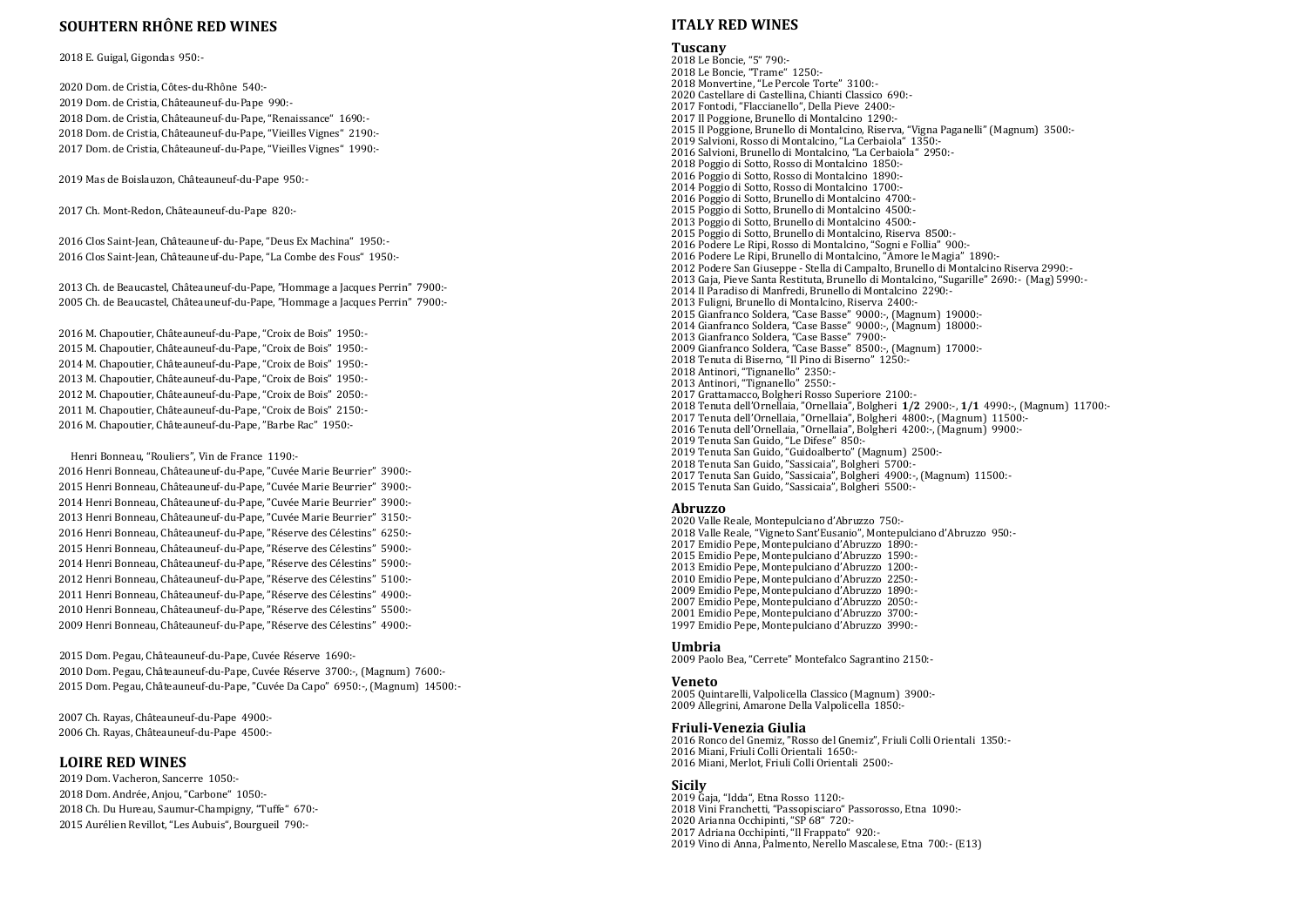### **ITALY RED WINES**

#### **Piemonte**

2020 Cascina Alberta, Barbera d'Alba 640:-

2020 Cascina Roccalini, Langhe Nebbiolo 850:- 2018 Cascina Roccalini, Barbaresco 1150:-

 Produttori del Barbaresco, Barbaresco Riserva "Montefico" 1700:- Produttori del Barbaresco, Barbaresco Riserva "Asili" 1700:- Produttori del Barbaresco, Barbaresco Riserva "Montestefano" 1700:- Produttori del Barbaresco, Barbaresco Riserva "Ovello" 1700:- Produttori del Barbaresco, Barbaresco Riserva "Rio Sordo" 1500:- Produttori del Barbaresco, Barbaresco Riserva "Rabajá" 1700:-

2015 Sottimano, Barbaresco, "Basarin" 1590:- 2018 Sottimano, Barbaresco, "Pajoré" 1750:- 2015 Sottimano, Barbaresco, "Pajoré" 1550:-

2020 Michele Chiarlo, Langhe Nebbiolo "Il Principe" 600:- 2016 Michele Chiarlo, Barolo, "Cerequio" 2300:-

2020 Barale Fratelli, Langhe Nebbiolo 790:- 2017 Barale Fratelli, Barolo 1150:- 2013 Barele Fratelli, Barolo, "Bussia", Riserva 2150:-

2017 Vietti, Barolo, "Ravera" 4500:- 2017 Vietti, Barolo, "Brunate" 4500:- 2017 Vietti, Barolo, "Lazzarito" (Magnum) 9200:- Cave

2017 Oddero, Barbaresco, "Gallina" 1200:- 2017 Oddero, Barolo 1290:- 2016 Oddero, Barolo 1350:- 2005 Oddero, Barolo, "Vignarionda" 2900:- 1999 Oddero, Barolo, "Mondoca di Bussia Soprana" 3200:-

2020 Comm.G.B. Burlotto, Dolcetto d'Alba 690:- 2020 Comm.G.B. Burlotto, Barbera d'Alba 690:- 2020 Comm.G.B. Burlotto, Barbera d'Alba, "Aves" 750:- 2020 Comm.G.B. Burlotto, Langhe Freisa 750:- 2019 Comm.G.B. Burlotto, Langhe, "Mores" 820:- 2017 Comm.G.B. Burlotto, Barolo, "Acclivi" 1450:- 2017 Comm.G.B. Burlotto, Barolo, "Cannubi" 2900:- Cave 2016 Comm.G.B. Burlotto, Barolo, "Cannubi" 3500:- Cave 2017 Comm.G.B. Burlotto, Barolo, "Monvigliero" 3200:- Cave 2016 Comm.G.B. Burlotto, Barolo, "Monvigliero" 3900:- Cave

2019 Monte Maletto, "Sole e Roccia", Carema 1050:-

2017 Adriana Occhipinti, "Contrada Pettineo" 1150:-

#### **ITALY RED WINES**

#### **Piemonte**

2017 Brovia, Barolo 1250:- 2015 Brovia, Barolo 1190:- 2017 Brovia, Barolo, "Brea Vigna ca'mia" 1990:- 2017 Brovia, Barolo, "Villero" 1990:- 2016 Brovia, Barolo, "Villero" (Magnum) 4800:- 2016 Brovia, Barolo, "Garblèt Sue" (Magnum) 4500:- 2017 Brovia, Barolo, "Rocche di Castiglione" 1990:- 2016 Brovia, Barolo, "Rocche di Castiglione" (Magnum) 4800:- 2015 Brovia, Barolo, "Rocche di Castiglione" 1650:- 2013 Brovia, Barolo, "Rocche di Castiglione" 1500:-

2016 Cappellano, Barolo, "Piè Rupestris" 2100:- 2015 Cappellano, Barolo, "Piè Rupestris" 1950:- 2006 Cappellano, Barolo, "Piè Rupestris" 3700:- 2016 Cappellano, Barolo, "Piè Franco" 4500:- 2015 Cappellano, Barolo, "Piè Franco" 3900:- 2014 Cappellano, Barolo, "Piè Franco" 3500:- 2013 Cappellano, Barolo, "Piè Franco" 3300:-

2017 Giovanni Cannonica, Barolo "Paiagallo" 1600:- 2017 Giovanni Cannonica, Barolo "Grinzane" 1400:-

2016 Elio Altare, Barolo, "Arborina" 2990:- 2016 Elio Altare, Barolo, "Cannubi" 4200:-

2010 Roberto Voerzio, Barbera d'Alba, "Pozzoannunziata" (Magnum) 3900:- 2016 Roberto Voerzio, Barolo, "Cerequio" 6700:- 2016 Roberto Voerzio, Barolo, "La Serra" 6700:- 2016 Roberto Voerzio, Barolo, "Brunate" 6700:- 2004 Roberto Voerzio, Barolo, "Rocche dell'Annunziata Torriglione" 2900:-

2009 Francesco Rinaldi, Barolo, "Cannubbio" 2700:- 2007 Francesco Rinaldi, Barolo, "Cannubbio" 2700:- 2006 Francesco Rinaldi, Barolo, "Cannubbio" 2990:- 2005 Francesco Rinaldi, Barolo, "Cannubbio" 2990:-

2017 Scarzello, Barolo, "Del Comune di Barolo" 1190:-

2017 Bartolo Mascarello, Barolo 3950:- 2016 Bartolo Mascarello, Barolo 4500:-

2018 Mauro Veglio, Barolo, "Arborina" 1400:-

2015 Elio Sandri, Barolo, "Perno", Riserva 1590:- 2013 Elio Sandri, "Ciman", Vino Rosso 1590:-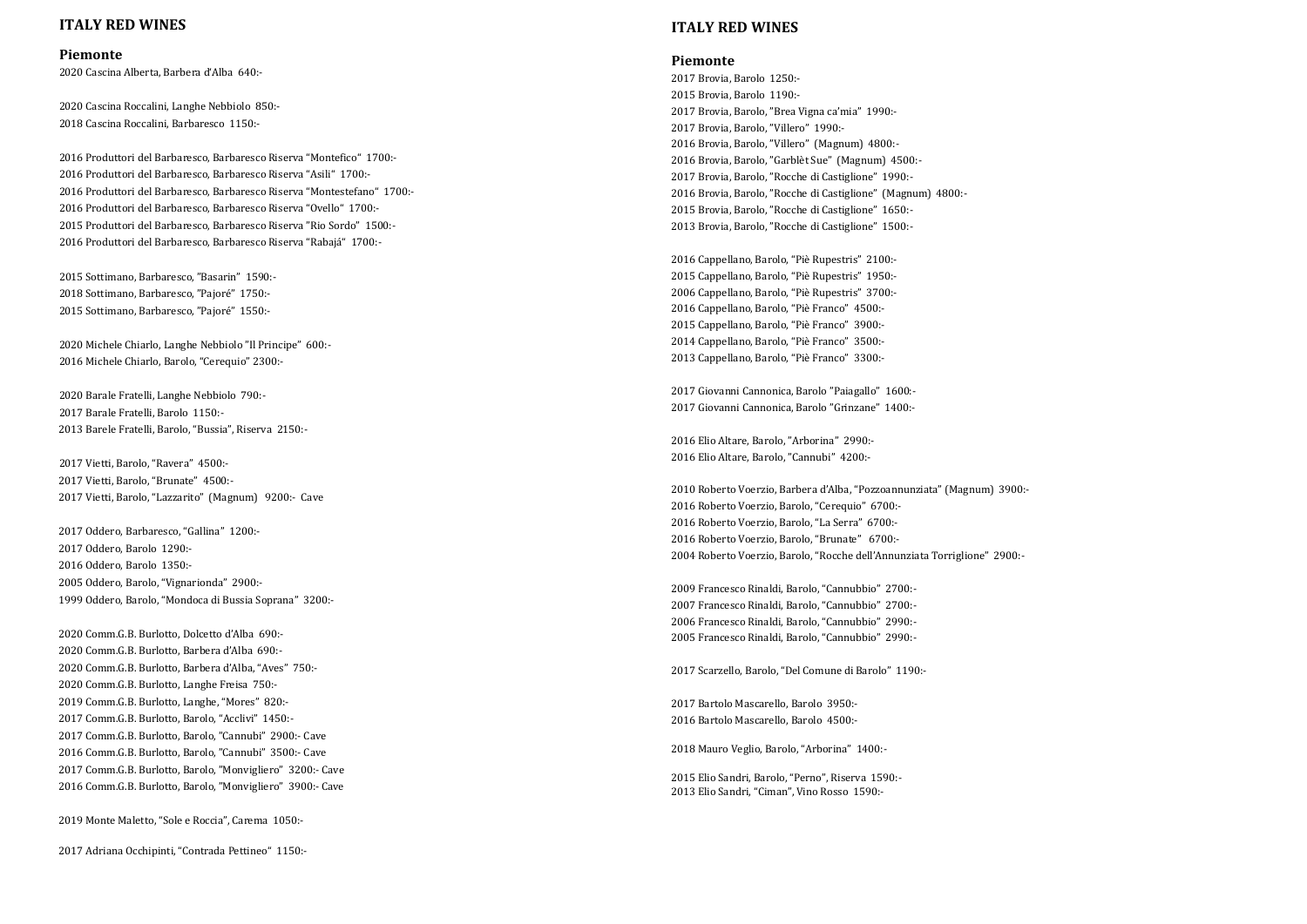### **ITALY RED WINES**

#### **Piemonte**

2016 Roagna, Barbaresco, "Faset" 2990: - 2016 Roagna, Barbaresco, "Albesani" 2990: - 2016 Roagna, Barbaresco, "Gallina" 3150: - 2015 Roagna, Barbaresco, "Gallina" 2590: - 2016 Roagna, Barbaresco, "Pajè" 3150: - 2016 Roagna, Barbaresco, "Pajè", Vecchie Viti 6250: - 2016 Roagna, Barbaresco, "Asili", Vecchie Viti 6250: - 2016 Roagna, Barbaresco, "Montefico", Vecchie Viti 6250: - 2016 Roagna, Barolo, "Rocche di Casteiglione" 3150: - 2016 Roagna, Barolo, "Pira" 3150: - 2015 Roagna, Barolo, "Pira" 2590: - 2016 Roagna, Barolo, "Pira", Vecchie Viti 6250: -

2019 Gaja, Langhe, "Sito Moresco" 1150: - 2017 Gaja, Barolo, "Dagromis" 1950: -, (Magnum) 4750: - 2015 Gaja, Barolo, "Conteisa" 4500: - (Magnum) 10500: - 2018 Gaja, Barbaresco 4800: - 2016 Gaja, Barbaresco 4500: -, (Magnum) 10500: - 2016 Gaja, Barbaresco, "Costa Russi" 9600: - 2016 Gaja, Barbaresco, "Sorì San Lorenzo" 9600: - 2016 Gaja, Barbaresco, "Sorì Tildin" 9600: -

2018 Conterno, Gattinara, "Cantine Nervi" 1550: - 2019 Giacomo Conterno, Barbera d'Alba "Vigna Francia" 1750: - 2016 Giacomo Conterno, Barolo, "Arione" 5990: - 2016 Giacomo Conterno, Barolo, "Cerretta" 6290: - 2017 Giacomo Conterno, Barolo, "Francia" 6100: - , 2016 Giacomo Conterno, Barolo, "Francia" 6590: -, (Magnum) 16000: - 2015 Giacomo Conterno, Barolo, "Francia" 5300: -, (Magnum) 12600: - 2012 Giacomo Conterno, Barolo, "Francia" 4500: - 2015 Giacomo Conterno, Barolo Riserva, "Monfortino" 16900: - 2014 Giacomo Conterno, Barolo Riserva, "Monfortino" 16900: - 2013 Giacomo Conterno, Barolo Riserva, "Monfortino" 14900: - 2010 Giacomo Conterno, Barolo Riserva, "Monfortino" 14900: -

2017 Giuseppe e Figlio Mascarello, Barbera d'Alba "Scudetto" 1050: - 201 8 Giuseppe e Figlio Mascarello, Langhe Nebbiolo 1150: - 20 1 6 Giuseppe e Figlio Mascarello, Barolo "Monprivato" 4800: - 201 5 Giuseppe e Figlio Mascarello, Barolo "Monprivato" 3590: - 201 4 Giuseppe e Figlio Mascarello, Barolo "Monprivato" 3390: - 201 3 Giuseppe e Figlio Mascarello, Barolo "Monprivato" 3250: - 2011 Giuseppe e Figlio Mascarello, Barolo "Monprivato" 2950: - 2012 Giuseppe e Figlio Mascarello, Barolo Riserva, "Monprivato Cà d'Morissio" 14000: - 2010 Giuseppe e Figlio Mascarello, Barolo Riserva, "Monprivato Cà d'Morissio" 9500: - 2008 Giuseppe e Figlio Mascarello, Barolo Riserva, "Monprivato Cà d'Morissio" 7900: -

#### **SPAIN RED WINES**

#### **RIOJA**

2010 Marqués de Murrieta, Gran Reserva Especial, "Castillo Ygay" 2500: - 2014 Finca Allende 790: - 2009 Finca Allende, "Calvario" 2190: -

#### **RIBERA DEL DUERO**

2019 Dominio de Calogía 1790: - 201 8 Bodegas Hnos, Pérez Pascuas, "Vina Pedrosa", Crianza 720: - 2016 Bodegas Hnos, Péres Pascuas, "Vina Pedrosa", La Navilla 990: - 201 6 Bodegas Hnos, Pérez Pascuas, "Vina Pedrosa", Reserva 1090: - 201 2 Bodegas Hnos, Pérez Pascuas, "Vina Pedrosa", Gran Reserva, 40 Aniversario 2100: - 2009 Bodegas Hnos, Pérez Pascuas, Gran Reserva, "Gran Seleccion" 3900: - 2004 Bodegas Hnos, Pérez Pascuas, Gran Reserva, "Gran Seleccion" 3590: - 2017 Dominio de Pingus, "PSI" 950: - 2018 Dominio de Pingus, "Flor de Pingus" 2300: - 2016 Dominio de Pingus, "Flor de Pingus" 2400: - 2018 Dominio de Pingus, "Pingus" 23500: - Cave 2017 Dominio de Pingus, "Pingus" 19500: - Cave

2011 Dominio de Pingus, "Pingus" 17500: - Cave 2018 Emilio Moro, Crianza 740: - 2020 Emilio Moro, "La Felisa" 920: - 201 8 Emilio Moro, "Malleolus" 920: -, (Magnum) 1950: - 2014 Emilio Moro, "Valderramiro" 2250: - 2011 Emilio Moro, "Sanchomartin" 2650: -

### **SPAIN OTHER REGIONS**

2017 Envinate, Lousas, "Seoane", Ribeirs Sacra 770: - 2017 Envinate, Táganan, "Margalagua", Tenerife 850: - 2011 Algueira, Fincas, Ribeira Sacra 1150: - 201 5 Bodegas Estefanía, Tilenus, "Envejecido en Roble", Bierzo 520: - 2019 Raúl Pérez, Ultreia, "Valtuille", Bierzo 1190: - 2019 Raúl Pérez, Ultreia, "Rapolao", Bierzo 1190: - 2015 Ollers del Mas, "Especial Picapoll Negre", Pla de Bages 1350: - 2014 Bodegas Numanthia, "Numanthia" Toro 1050: - 2015 Huerta de Albalá, "Taberner", Cadiz 790: - 2020 Comando G, "Mataborricos", Vinos de Madrid 2100: - 2019 Comando G, "La Bruja de Rozas", Vinos de Madrid 790: - 2019 Comando G, "Rozas 1:er", Vinos de Madrid 1150: - 2019 Comando G, "Las Umbrías", Vinos de Madrid 2500: - 2019 Comando G, "El Tamboril", Vinos de Madrid 3900: - 2018 Comando G, "Tumba del Rey Moro", Vinos de Madrid 2100: -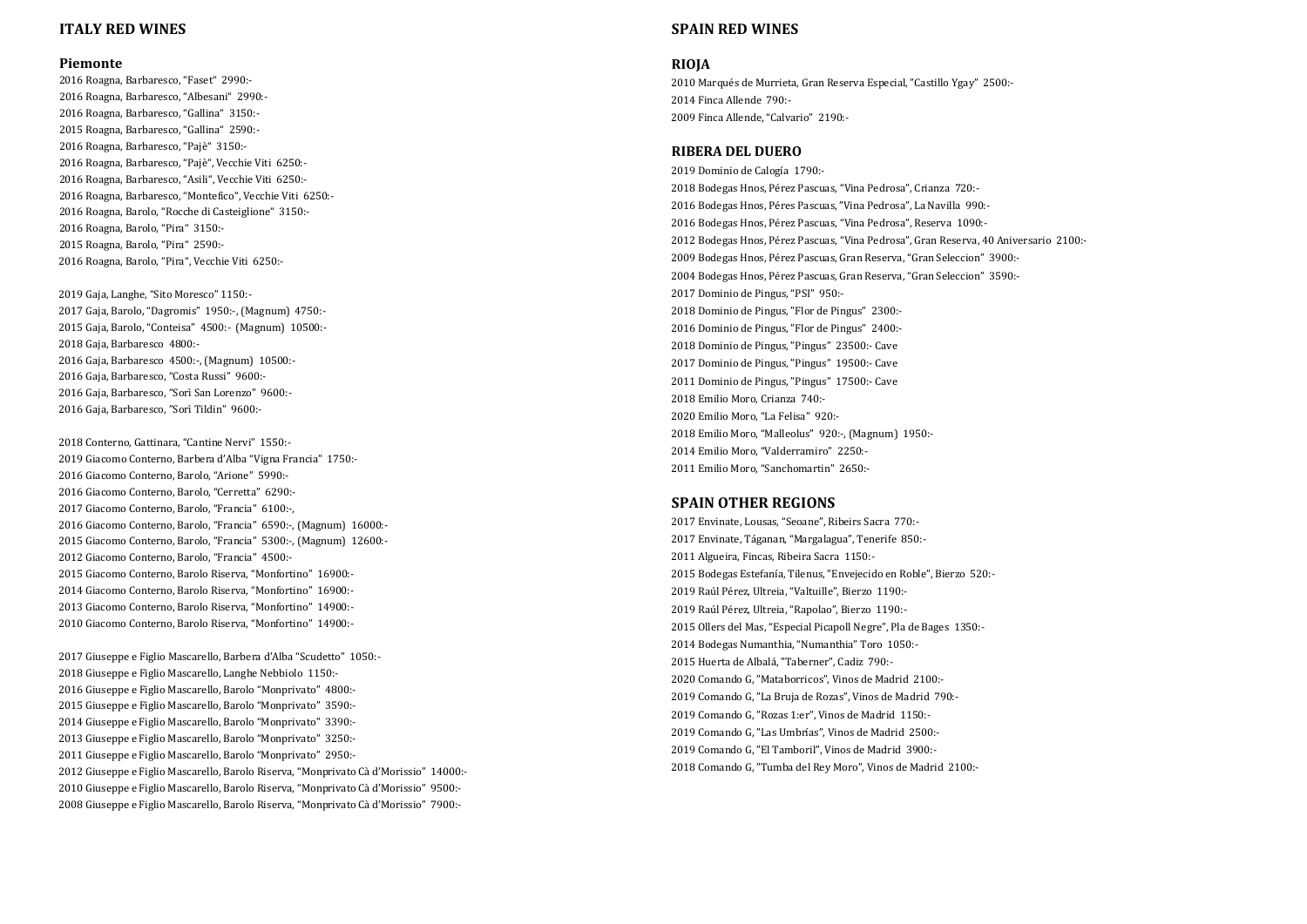## **NEW WORLD RED WINES**

#### **Australia**

2020 Giant Steps, Pinot Noir, Yarra Valley 720:- 2018 By Farr, Pinot Noir, "Tout Près by Farr", Geelong 1500:- 2018 By Farr, Pinot Noir, "Sangreal by Farr", Geelong 1500:- 2018 By Farr, Shiraz, Geelong 1050:- 2016 Sami-Odi, Syrah, "HD", Barossa Valley 2250:- Sami-Odi, Syrah, "Little Wine #7, Barossa Valley 1450:- 2018 Penfolds, Shiraz, "R W T", Bin 798, Barossa Valley 2550:- 2017 Penfolds, Shiraz, "St Henri", South Australia 1890:- 2016 Penfolds, "Grange", South Australia 11500:- Cave

#### **New Zealand**

2020 Felton Road, Pinot Noir, "Calvert", Central Otago 1390:- 2019 Cloudy Bay, Pinot Noir, Marlborough 950:- 2015 Clos Henri, Pinot Noir, Marlborough 890:-

#### **South Africa**

2018 Boekenhoutskloof, Syrah, Western Cape, Coastal Region 1050:- 2017 Boekenhoutskloof, Cabernet Sauvignon, Stellenbosch 1050:-

#### **Argentina**

2019 Bodega Chacra, Pinot Noir, "Barda", Patagonia 770:- 2019 Bodega Chacra, Pinot Noir, "Treinta y Dos", Patagonia 2019 El Esteco, Malbec, Valles Calchaquies 620:- 2018 Catena Zapata, Malbec, Mendoza 950:- 2017 Catena Zapata, Malbec, "Argentino", Mendoza 1790:- 2016 Catena Zapata, Malbec "River Stones", Adrianna Vineyard 2990:-

### **UNITED STATES RED WINES**

#### **Other Regions (Bordeaux grape varieties)**

2018 Ridge, Cabernet Sauvignon, Santa Cruz Mountains 1690:- 2018 Ridge,"Monte Bello", Santa Cruz Mountains 5500:- 2014 Ridge,"Monte Bello", Santa Cruz Mountains 3900:- 2008 Ridge,"Monte Bello", Santa Cruz Mountains 7200:-

2017 Silver Oak, Cabernet Sauvignon, Alexander valley 1890:-, (Mag) 5900:-

2016 Ashes & Diamonds, Mountain Cuvée, "Bates Ranch" Santa Cruz Mountains 2900:-

2009 Peter Michael Winery, "Les Pavots", Knights Valley, Sonoma County 4200:-

2017 Lieu Dit, Cabernet Franc, Santa Ynez Valley 790:-

1997 Taken From Granite, Cabernet Sauvignon, "Village", North Yuba 2300:-

2019 Bogle, Cabernet Sauvignon, California 770:-

#### **Napa Valley (Bordeaux grape varieties)**

2019 Black Stallion, Cabernet Sauvignon 850:- 2018 Black Stallion, Cabernet Sauvignon **(Magnum)** 1750:- 2017 Black Stallion, Cabernet Sauvignon, Limited Release 1450:-

2016 Long Meadow Ranch, Cabernet Sauvignon 1090:-

2018 Frog's Leap, Cabernet Sauvignon, Rutherford 1200:-

2018 Flora Springs, Cabernet Sauvignon 1500:-

2018 Forman, Cabernet Sauvignon 2500:-

2014 Matthiasson, Cabernet Sauvignon 1750:-

2017 Philip Togni, Cabernet Sauvignon, "Tanbark Hill", Spring Mountain 1750:- 2016 Philip Togni, Cabernet Sauvignon, Spring Mountain 3700:- 2013 Philip Togni, Cabernet Sauvignon, Spring Mountain 3500:-

2016 Spottswoode, Cabernet Sauvignon, St. Helena 4350:- Cave 2014 Spottswoode, Cabernet Sauvignon, St. Helena 3150:- Cave

2014 O'Shaughnessy, Cabernet Sauvignon, Howell Mountain 2300:-

2018 Shafer, "TD9" 1650:- 1650:- 2018 Shafer, Cabernet Sauvignon, "One Point Five" 2250:- Shafer, Cabernet Sauvignon, "Hillside Select", Stag's Leap 6750:- Shafer, Cabernet Sauvignon, "Hillside Select", Stag's Leap 6200:- Shafer, Cabernet Sauvignon, "Hillside Select", Stag's Leap 6200:- Shafer, Cabernet Sauvignon, "Hillside Select", Stag's Leap (Magnum) 13500:- Cave

2015 Ashes & Diamonds, "Grand Vin No2", A&D Vineyard, Oak Knoll 1800:- 2016 Ashes & Diamonds, Cabernet Franc & Merlot, "Saffron Vineyard" Mt. Veeder 1900:- 2016 Ashes & Diamonds, Cabernet Sauvignon, "Bates Ranch" Santa Cruz Mountains 2900:- 2015 Ashes & Diamonds, Cabernet Sauvignon, "Rancho Pequeño Vineyard" Oakville 2900:-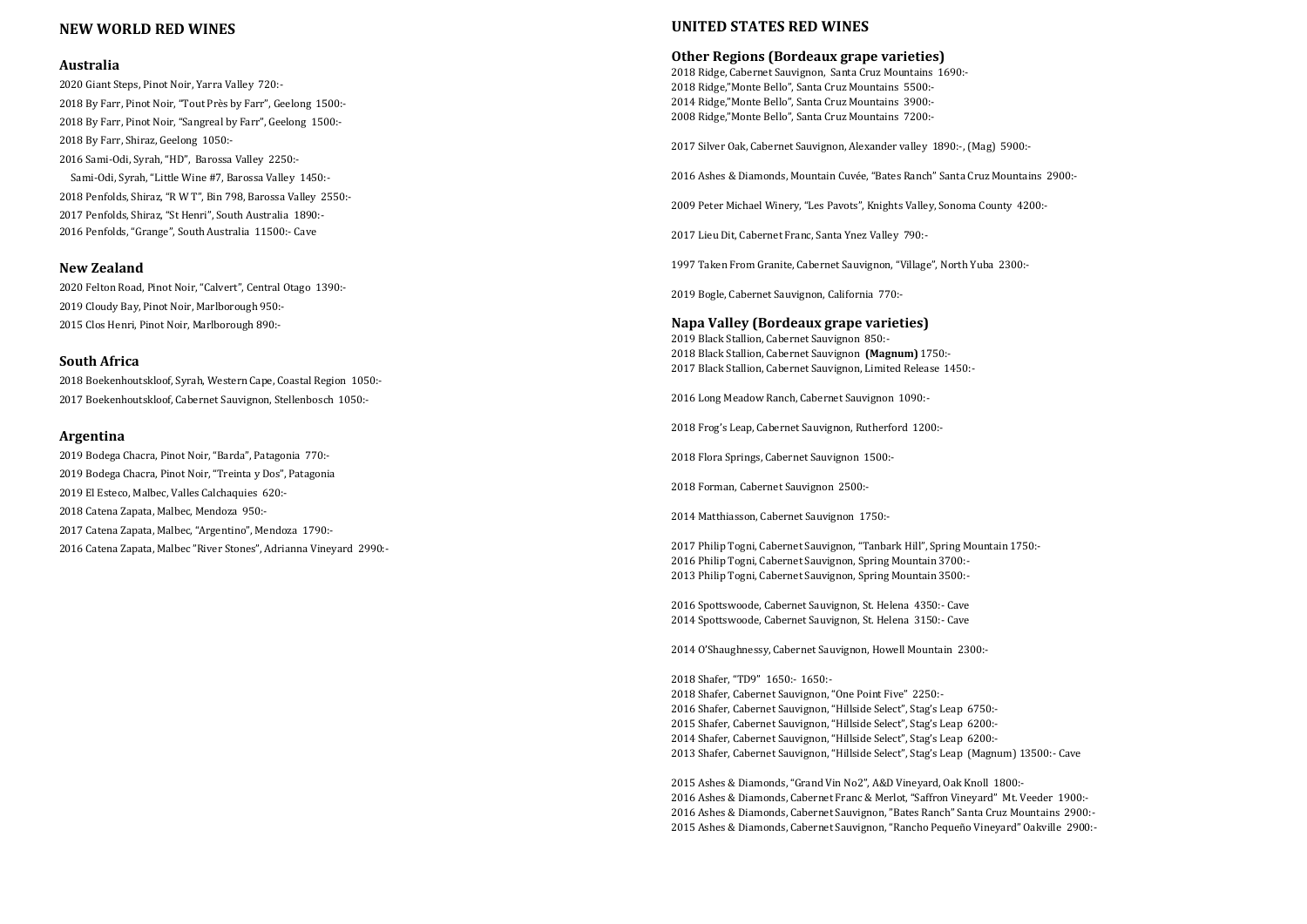### **UNITED STATES RED WINES**

#### **Napa Valley (Bordeaux grape varieties)**

2013 Bond, "Pluribus", Spring Mountain 11500:- Cave 2013 Bond, "Vecina", Oakville 11500:- Cave 2102 Harlan Estate, Oakville 17500:- 2013 Harlan Estate, "The Maiden", Oakville 8100:- Cave

2018 Ovid, (Pritchard Hill/Sage Mountain) 7500:- 2017 Ovid, (Pritchard Hill/Sage Mountain) 7500:- 2016 Ovid, (Pritchard Hill/Sage Mountain) 7200:- 2018 Ovid, Hexameter, (Pritchard Hill/Sage Mountain) 6900:- 2017 Ovid, Hexameter, (Pritchard Hill/Sage Mountain) 6900:-

2017 Dalle Valle, "Collina", Napa Valley 2500:- 2016 Dalle Valle, "Collina", Napa Valley 2290:- 2017 Dalle Valle, Oakville 5400:- Cave 2016 Dalle Valle, Oakville 4790:- Cave 2014 Dalle Valle, "Maya", Oakville 11400:- Cave

2017 Continuum, (Pritchard Hill/Sage Mountain) 5400:- Cave 2016 Continuum, (Pritchard Hill/Sage Mountain 4800:- Cave

2014 Favia "Cerro Sur" 3990:- Cave 2013 Favia "Cerro Sur" 3900:- Cave 2012 Favia "Cerro Sur" 3900:- Cave

2014 Dana, "Onda" 4900:-

2006 Maybach, "Materium" 3390:-

 Kapcsándy Family Winery, "Estate Cuvée", Yountville 3250:- Kapcsándy Family Winery, "Estate Cuvée", Yountville 3900:- Kapcsándy Family Winery, "Estate Cuvée", Yountville 3900:- Kapcsándy Family Winery, "Estate Cuvée", Yountville 3700:- Kapcsándy Family Winery, "Roberta's Reserve", Yountville 8200:- Cave

2002 Mayacamas, Cabernet Sauvignon, Mt. Veeder 4800:- Cave

2014 Diamond Creek, Cabernet Sauvignon, "Volcanic Hill", Diamond Mountain 4900:- 2013 Diamond Creek, Cabernet Sauvignon, "Volcanic Hill", Diamond Mountain 4500:.-

2015 Dunn Vineyard, Cabernet Sauvignon 2250:-

- 2014 Dunn Vineyard, Cabernet Sauvignon 2250:-
- 2015 Dunn Vineyard, Cabernet Sauvignon, Howell Mountain 3300:-
- 2014 Dunn Vineyard, Cabernet Sauvignon, Howell Mountain 3300:-
- 2013 Dunn Vineyard, Cabernet Sauvignon, Howell Mountain 3600:-
- 2008 Dunn Vineyard, Cabernet Sauvignon, Howell Mountain 3990:-

2013 Dunn Vineyard, Cabernet Sauvignon, "Trailer Vineyard" Howell Mountain 11900:- Cave

### **UNITED STATES RED WINES**

### **California Pinot Noir**

#### **Central Coast**

2018 Calera, Central Coast 850:- 2018 Calera, "Ryan", Mt Harlan, Central Coast 1690:- 2013 Calera, "Ryan", Mt Harlan, Central Coast 1950:- 2007 Calera, "Ryan", Mt Harlan, Central Coast 2090:- 2018 Calera, "Mills", Mt Harlan, Central Coast 1750:- 2013 Calera, "Mills", Mt Harlan, Central Coast 2190:- 2009 Calera, "Mills", Mt Harlan, Central Coast 2350:- 2018 Calera, "De Villers", Mt Harlan, Central Coast 1690:- 2013 Calera, "De Villers", Mt Harlan, Central Coast 1950:- 2013 Calera, "Selleck", Mt Harlan, Central Coast 2050:- 2010 Calera, "Reed", Mt Harlan, Central Coast 2190:- 2019 Ojai, "Kessler Haak Vineyard", Sta. Rita Hills 1450:- 2019 Ojai, "Fe Ciega", Sta. Rita Hills 1550:- 2018 Dom. de la Côte, "Memorious", Sta. Rita Hills 1690:- 2018 Dom. de la Côte, "Bloom's Field", Sta. Rita Hills 1990:- 2017 Dom. de la Côte, "Bloom's Field", Sta. Rita Hills 1950:- 2018 Dom. de la Côte, "La Côte", Sta. Rita Hills 2500:- 2017 Dom. de la Côte, "La Côte", Sta. Rita Hills 2450:- 2016 Dom. de la Côte, "La Côte", Sta. Rita Hills 2290:- (Magnum) 4690:- 2018 Dom. de la Côte, "Sous le Chêne", Sta. Rita Hills 2750: 2016 Dom. de la Côte, "Sous le Chêne", Sta. Rita Hills 2550: 2013 Dom. de la Côte, "Siren's Call", Sta. Rita Hills 3300:-

#### **Sonoma**

2018 Kutch, "Falstaff Vineyard", Sonoma Coast 1750:- 2018 Kutch, "McDougall Ranch", Sonoma Coast 1750:- 2017 Hirsch Vineyard, "Reserve", Sonoma Cost 1990:- 2018 George, XVI, "Leras Family Vineyard", Russian River Valley 1650:- 2018 George, XVI, "Hansen Vineyard", Russian River Valley 1650:- 2013 George, XI, "Buena Tierra Vineyard", Russian River Valley 1750:- 2019 Kistler, Sonoma Coast 2390:- 2019 Kistler, Russian River Valley **1/2** 1450:-, **1/1** 2390:- 2017 Kistler, "Laguna Ridge Vineyard", Russian River Valley 3200:- 2016 Kistler, "Laguna Ridge Vineyard", Russian River Valley 3500:- 2015 Kistler, "Laguna Ridge Vineyard", Russian River Valley 4100:- 2018 Kistler, "Cuvée Natalie", Silver Belt Vineyard, Sonoma Coast 5900:- 2017 Kistler, "Cuvée Natalie", Silver Belt Vineyard, Sonoma Coast 3900:- 2013 Kistler, "Cuvée Natalie", Silver Belt Vineyard, Sonoma Coast 3300:- 2018 Occidental, Station Vineyard, Sonoma Coast 2750:- 2016 Occidental, Station Vineyard, Sonoma Coast 2550:- 2018 Occidental, SWK Vineyard, Sonoma Coast 2750:- 2018 Occidental, "Cuvée Elizabeth", Bodega Headlands Vineyard, Sonoma Coast 2750:- 2016 Occidental, "Cuvée Elizabeth", Bodega Headlands Vineyard, Sonoma Coast 2550:- 2018 Occidental, "Cuvée Catherine", Running Fence Vineyard, Sonoma Coast 2750:- 2017 Occidental, "Cuvée Catherine", Running Fence Vineyard, Sonoma Coast 2450:-

#### **Oregon Pinot Noir**

2019 Walter Scott, "Sojeau Vineyard", Eola-Amity-Hills 1290:- 2018 Lingua Franca, "Avni" Eola-Amity-Hills 1090:- 2015 Lingua Franca, "Avni" Eola-Amity-Hills 1150:- 2017 Evening land, "La Source" Seven Springs Vineyard, Eola-Amity-Hills 2050:- 2016 Evening land, "La Source" Seven Springs Vineyard, Eola-Amity-Hills 2050:-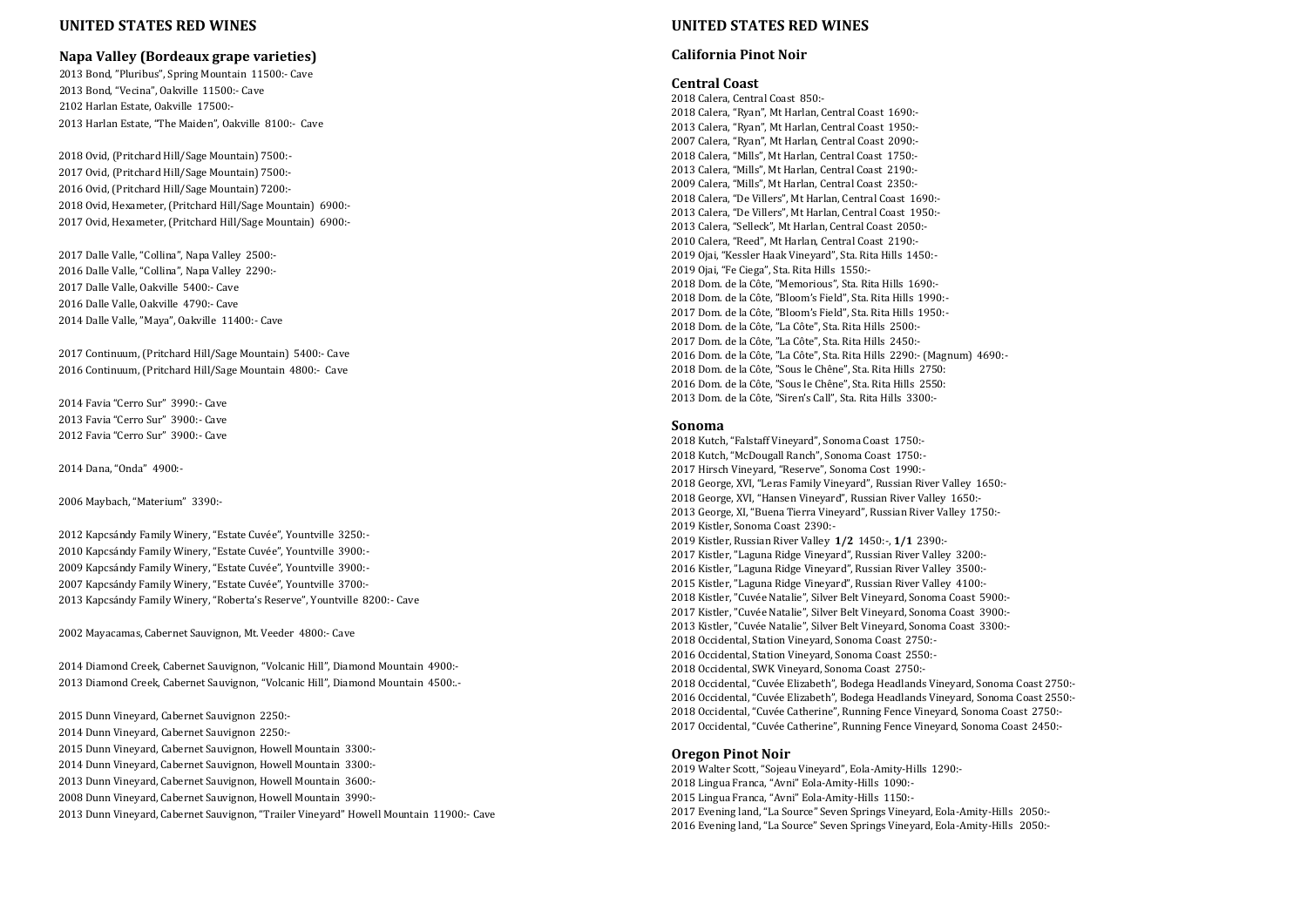### **UNITED STATES RED WINES**

### **UNITED STATES (RHÔNE GRAPE VARIETIES)**

2020 Stolpman Vineyards, "Crunchy Rôastie" (Sans Soufre), Santa Barbara County 790:- 2018 Andrew Murray, Syrah, "Tous les Jours", Santa Ynez Valley 770:- 2017 Public Radio, Grenache/Syrah, Paso Robles 890:- 2016 Black Stallion, Syrah, Napa Valley 1190:- 2015 Clos Saron, "The Pleasant Peasant", Carignan 1050:- 2019 Pax Mahle Wines, Syrah, North Coast 950:- 2016 Pax, "Griffin's Lair", Syrah, Sonoma Coast 1490:- 2017 Shafer, "Relentless", Syrah, Napa Valley 2300:- 2016 Shafer, "Relentless", Syrah, Napa Valley 2190:- 2009 Kongsgaard, Syrah, Napa Valley 3290:- 2018 Piedrasassi, "P.S.", Syrah, Santa Barbara County 850:- 2017 Piedrasassi, "Arroyo Grande Valley", Syrah, Santa Barbara County 1250:- 2017 Piedrasassi, Syrah, Sta. Rita Hills, Santa Barbera County 1250:- 2013 SineQuaNon, "Male", Syrah, Santa Barbara County 4750:- 2013 SineQuaNon, "Female", Grenache, Santa Barbara County (Mag) 13500:- 2012 SineQuaNon, "Stein", Grenache, Santa Barbara County 4600:- 2009 SineQuaNon, "The Thrill Of Stamp Collecting", Syrah, Santa Barbara (Magnum) 9600:-

### **UNITED STATES OTHER GRAPE VARIETIES**

2019 Stolpman Vineyards, "La Cuadrilla", Ballard Canyon 950:- 2017 Stolpman Vineyard, "Combe", Trousseau, Ballard Canyon 920:- 2017 Amplify Wines, "Camp 4 Vineyard" Carignane, Santa Ynez Valley 690:- 2019 Turley, Zinfandel, Juvenile, Paso Robles 1100:- 2019 Turley, Zinfandel, "Pesenti", Paso Robles 1590:- 2019 Frog's Leap, Zinfandel, Napa Valley 890:- 2001 Frog's Leap, Zinfandel, Napa Valley 1490:- 2014 Peter Franus, "Brandlin Vineyard", Zinfandel, Napa Valley 1050:- 2019 Ridge, "Lytton Springs", Zinfandel Santa Cruz Mountains **1/2** 850:- 2018 Ridge, "Geyserville", Zinfandel, Carignane, Alexander Valley **1/2** 850:-

### **HALF BOTTLES CHAMPAGNE**

 Pol Roger, Brut Réserve 525:- Louis Roederer, Brut Premier 620:- Krug Rosé 2790:- 2009 Deutz, "Cuvée William Deutz" 1900:- 2015 Deutz, "Amour de Deutz", Blanc de Blancs 2300:- 2008 Deutz, "Amour de Deutz", Rosé 2090:-

### **HALF BOTTLES WHITE WINES**

2019 Dom. Héritiers Louis Jadot, Corton-Charlemagne, Grand Cru 2800:- 2018 Kistler, Chardonnay, "Mc Crea Vineyard", Sonoma Mountain (U.S.A.) 1500:-

### **HALF BOTTLES RED WINES**

2018 Louis Jadot, Gevrey-Chambertin, Bourgogne (Fr.) 890:- 2011 Ch. Trotanoy, Pomerol, Bordeaux (Fr.) 1950:- 2017 E. Guigal, Côte-Rôtie, Brune et Blonde, Rhône (Fr.) 890:- 2013 E. Guigal, Côte-Rôtie, Brune et Blonde, Rhône (Fr.) 890:- 2018 Tenuta dell'Ornellaia, "Ornellaia", Bolgheri, Tuscany (It.) 2900:- 2019 Kistler, Pinot Noir, Russian River Valley (U.S.A.) 1450:-, 2019 Ridge, "Lytton Springs", Zinfandel Santa Cruz Mountains (U.S.A.) 850:- 2018 Ridge, "Geyserville", Zinfandel, Carignane, Alexander Valley (U.S.A.) 850:-

### **MAGNUM BOTTLES CHAMPAGNE**

 Pol Roger, Brut Réserve 1950:-, **3L** 5750:- 2015 Pol Roger, Brut 3500:- 2013 Pol Roger, Brut 3300:- 2012 Pol Roger, "Cuvée Sir Winston Churchill" 8500:- 2006 Pol Roger, "Cuvée Sir Winston Churchill" 9500:- 2009 Dom Pérignon 6900:- Louis Roederer, Collection 241 2250:- Louis Roederer, Brur Premier **6L** 11990:- 2014 Louis Roederer, Brut Vintage 3250:- 2009 Louis Roederer, "Cristal" 9900:- 2008 Louis Roederer, "Cristal" 16500:- 2012 Diebolt-Vallois, "Fleur de Passion", Blanc de Blancs 5900:- 2010 Diebolt-Vallois, "Fleur de Passion", Blanc de Blancs 5700:- 2019 Vouette & Sorbée, "Blanc d'Argile", Brut Natur (Degorge 01/12 2021) 3500:- Charles Heidsieck, Brut Réserve 2400:- 2006 Charles Heidsieck, Brut 3950:- 2011 Perrier-Jouët, "Belle Epoque" 7900:- 2008 Perrier-Jouët, "Belle Epoque" 8500:- 2008 Billecarte-Salmon, Brut 4500:- 2008 Taittinger, "Comtes de Champagne", Blanc de Blancs 9900:- 2007 Taittinger, "Comtes de Champagne", Blanc de Blancs 8500:- 2004 Bollinger, "R.D.", Extra Brut 12500:- 1998 Boërl et Kroff 69000:- 2000 Krug 12950:- 1998 Krug 12950:- 1996 Krug 16500:- 1995 Krug 16000:- Bérêche & Fils, Brut Réserve (Jéroboam) **3L** 5900:- 1996 Henriot, Millésime (Jéroboam) **3L** 8500:-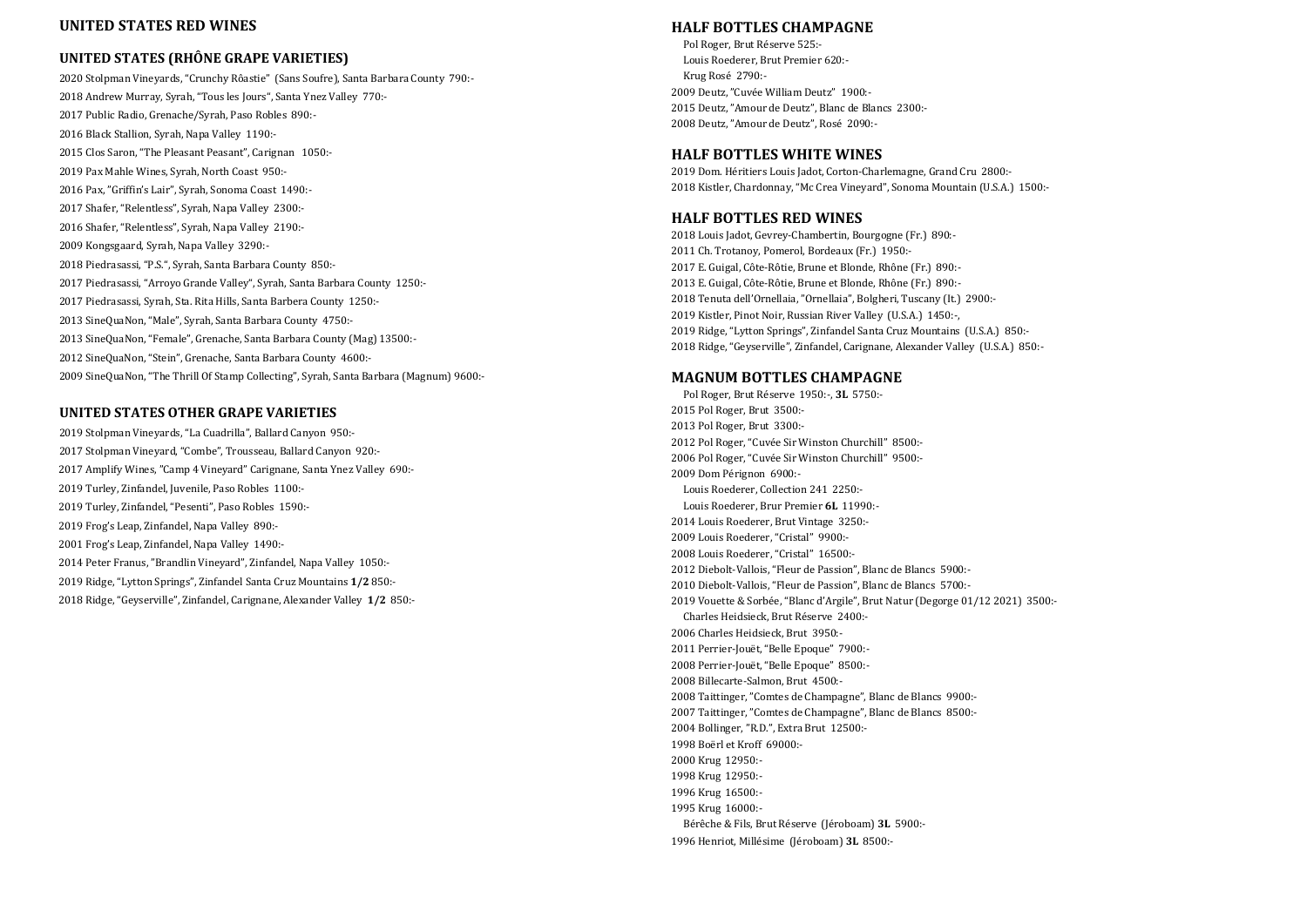### **MAGNUM BOTTLES WHITE WINES**

2012 La Chablisienne, Grand Cru "Les Preuses", Bourgogne (Fr.) 2900:- 2018 Joseph Colin, Puligny-Montrachet, 1:er Cru "La Garenne", Bourgogne (Fr.) 4800:- 2019 Dom. Louis Jadot, Meursault "Narvaux", Bourgogne (Fr.) 3200:- 2018 Dom. Louis Jadot, Meursault "Narvaux", Bourgogne (Fr.) 3200:- 2018 L. Jadot, (Dom. Duc De Magenta) Puligny-Montrachet,1:er Cru "Clos de la Garenne" 4500:- 2018 Dom. Héritiers Louis Jadot, Corton-Charlemagne, Grand Cru, Bourgogne (Fr.) 9500:- 2019 Antoine Jobard, Meursault, "En la Barre", Bourgogne (Fr.) 3500:- 2019 Antoine Jobard, Meursault, 1:er Cru "Poruzots", Bourgogne (Fr.) 5700:- 2018 Antoine Jobard, Meursault, 1:er Cru "Poruzots", Bourgogne (Fr.) 5500:- 2019 Antoine Jobard, Meursault, 1:er Cru "Blagny", Bourgogne (Fr.) 5700:- 2018 Antoine Jobard, Meursault, 1:er Cru "Blagny", Bourgogne (Fr.) 5500:- 2019 Antoine Jobard, Meursault, 1:er Cru "Genevrières", Bourgogne (Fr.) 6300:- 2018 Antoine Jobard, Meursault, 1:er Cru "Genevrières", Bourgogne (Fr.) 5900:- 2018 Dom. Arnaud Ente, Meursault, Bourgogne (Fr.) 10500:- 2017 Dom. Arnaud Ente, Meursault, Bourgogne (Fr.) 10500:- 2016 Dom. Arnaud Ente, Meursault, Bourgogne (Fr.) 9400:- 2016 Dom. Arnaud Ente, Meursault, "Clos des Ambres", Bourgogne (Fr.) 11900:- 2015 Dom. Arnaud Ente, Meursault, 1:er Cru "Goutte d'Or", Bourgogne (Fr.) 15000:- 2016 Dom. Arnaud Ente, Puligny-Montrachet, 1:er Cru "Les Referts", Bourgogne (Fr.) 15500:- 2015 Dom. Arnaud Ente, Puligny-Montrachet, 1:er Cru "Les Referts", Bourgogne (Fr.) 17500:- 2017 Jean-Marc Roulot, Corton-Charlemagne, Grand Cru, Bourgogne (Fr.) 11900:- 2016 Jean-Marc Roulot, Corton-Charlemagne, Grand Cru, Bourgogne (Fr.) 11500:- 2015 Jean-Marc Roulot, Chevalier-Montrachet, Grand Cru, Bourgogne (Fr.) 22900:- 2018 D.R.C. Montrachet, Grand Cru, Bourgogne (Fr.) 129000:- 2017 D.R.C. Montrachet, Grand Cru, Bourgogne (Fr.) 125000:- 2010 D.R.C. Montrachet, Grand Cru, Bourgogne (Fr.) 125000:- 2006 D.R.C. Montrachet, Grand Cru, Bourgogne (Fr.) 99000:- 2020 Thibaud Boudignon, Anjou Blanc, Loire (Fr.) 1990:- 2020 Thibaud Boudignon, Anjou Blanc, "A Francois(e)", Loire (Fr.) 2350:- 2020 Thibaud Boudignon, Savennières, "La Vigne Cendrée", Loire (Fr.) 2950:- 2020 Thibaud Boudignon, Savennières, "Clos de Frémine", Loire (Fr.) 2950:- 2018 L.-B. Didier Dagueneau, Blanc Fumé de Pouilly, "Silex", Loire (Fr.) 5100:- 2019 Georg Breuer, Riesling Trocken, "Berg Rottland", Rheingau (ger.) 2800:- 2018 Georg Breuer, Riesling Trocken, "Berg Rottland", Rheingau (Ger.) 2500:- 2019 Georg Breuer, Riseling Trocken, "Berg Schlossberg", Rheingau (Ger.) 4100:- 2018 Georg Breuer, Riseling Trocken, "Berg Schlossberg", Rheingau (Ger.) 3500:- 2019 Georg Breuer, Riesling Trocken, "Nonnenberg", Rheingau (Ger.) 3500:-

# **MAGNUM BOTTLES RED WINES**

2018 Chanterêves, Pernand Vergelesses, "Les Boutières", Bourgogne (Fr.) 1990:- 2018 Chanterêves, Ladoix "Les Briquottes", Bourgogne (Fr.) 1990:- 2019 Dom. J-F Mugnier, Nuits-St-Georges, 1:er Cru "Clos de la Maréchale", Bourg (Fr.) 5500:- 2017 Dom. J-F Mugnier, Nuits-St-Georges, 1:er Cru "Clos de la Maréchale", Bourg (Fr.) 5400:- 2011 Dom. Mugneret-Gibourg, Nuits-Saint-Georges, 1:er Cru "Les Chaignots", Bourg (Fr.) 5900:- 2017 Arnaud Ente, Volnay, 1:er Cru "Les Santenots du Milieu", Bourgogne (Fr.) 7800:- 2016 Arnaud Ente, Volnay, 1:er Cru "Les Santenots du Milieu", Bourgogne (Fr.) 7500:- 2012 Comte Armand, Pommard, 1:er Cru "Clos des Epeneaux", Bourgogne (Fr.) 6500:- 2012 Dom. Des Héritiers Louis Jadot, Corton-Pougets, Grand Cru, Bourgogne (Fr.) 6300:- 2018 D.R.C. Richebourg, Grand Cru, Bourgogne (Fr.) 59000:- 2017 D.R.C. Romanée-Conti, Grand Cru, Bourgogne (Fr.) 280000:- 2006 D.R.C. La Tâche, Grand Cru, Bourgogne (Fr.) 49000:- 2003 Ch. Léoville Barton, 2:e Cru Classé, Saint Julien, Bordeaux (Fr.) 8500:- 2019 Alain Graillot, Crozes-Hermitage, Rhône (Fr.) 1450:- 2019 Dom. A. Clape, Cornas, Rhône (Fr.) 5200:- 2018 Dom. A. Clape, Cornas, Rhône (Fr.) 4900:- 2017 Dom. A. Clape, Cornas, Rhône (Fr.) 4900:- 2016 Dom. A. Clape, Cornas, Rhône (Fr.) 4900:- 2015 Dom. A. Clape, Cornas, Rhône (Fr.) 4900:- 2014 Dom. A. Clape, Cornas, Rhône (Fr.) 4900:- 2015 E. Guigal, Côte-Rôtie, "Ch. d'Ampuis", Rhône (Fr.) 5800:- 2012 E. Guigal, Côte-Rôtie, "Ch. d'Ampuis", Rhône (Fr.) 4900:- 2015 Dom. Pegau, Châteauneuf-du-Pape, "Cuvée Da Capo", Rhône (Fr.) 14500:- 2018 Emilio Moro, "Malleolus", Ribera del Duero (Sp.) 1950:- 2018 Tenuta dell'Ornellaia, "Ornellaia", Bolgheri (It.) 11700:- 2017 Tenuta dell'Ornellaia, "Ornellaia", Bolgheri (It.) 11500:- 2016 Tenuta dell'Ornellaia, "Ornellaia", Bolgheri (It.) 9990:- 2019 Tenuta San Guido, "Guidoalberto", Bolgheri (It.) 2500:- 2017 Tenuta San Guido, "Sassicaia", Bolgheri (It.) 11500:- 2015 Gianfranco Soldera, "Case Basse", Toscana (It.) 19000:- 2014 Gianfranco Soldera, "Case Basse", Toscana (It.) 18000:- 2009 Gianfranco Soldera, "Case Basse", Toscana (It.) 17000:- 2013 Gaja, Pieve Santa Restituta, Brunello di Montalcino, "Sugarille", Toscana (It.) 5990:- 2010 Roberto Voerzio, Barbera d'Alba, "Pozzoannunziata", Piemonte (It.) 3900:- 2015 Gaja, Barolo, "Conteisa", Piemonte 10500:- 2016 Gaja, Barbaresco, Piemonte 10500:- 2016 Brovia, Barolo, "Villero", Piemonte 4800:- 2016 Brovia, Barolo, "Garblèt Sue", Piemonte 4500:- 2016 Brovia, Barolo, "Rocche Di Castiglione", Piemonte 4800:- 2017 Vietti, Barolo, "Lazzarito", Piemonte (It.) 9200:- 2016 Giacomo Conterno, Barolo, "Francia", Piemonte (It.) 16000:- 2015 Giacomo Conterno, Barolo, "Francia", Piemonte (It.) 12600:- 2005 Quintarelli, Valpolicella Classico, Veneto (It.) 4700:- 2016 Dom. de la Côte, "La Côte", Sta. Rita Hills (U.S.A.) 4690:- 2017 Silver Oak, Cabernet Sauvignon, Alexander valley (U.S.A.) 5900:- 2013 Shafer, Cabernet Sauvignon, "Hillside Select", Stag's Leap, Napa Valley (U.S.A.) 13500:- 2013 SineQuaNon, "Female", Grenache, Santa Barbera County (U.S.A.) 13500:- 2009 SineQuaNon, "The Thrill of Stamp Collecting", Syrah, Santa Barbara County (U.S.A.) 9600:-